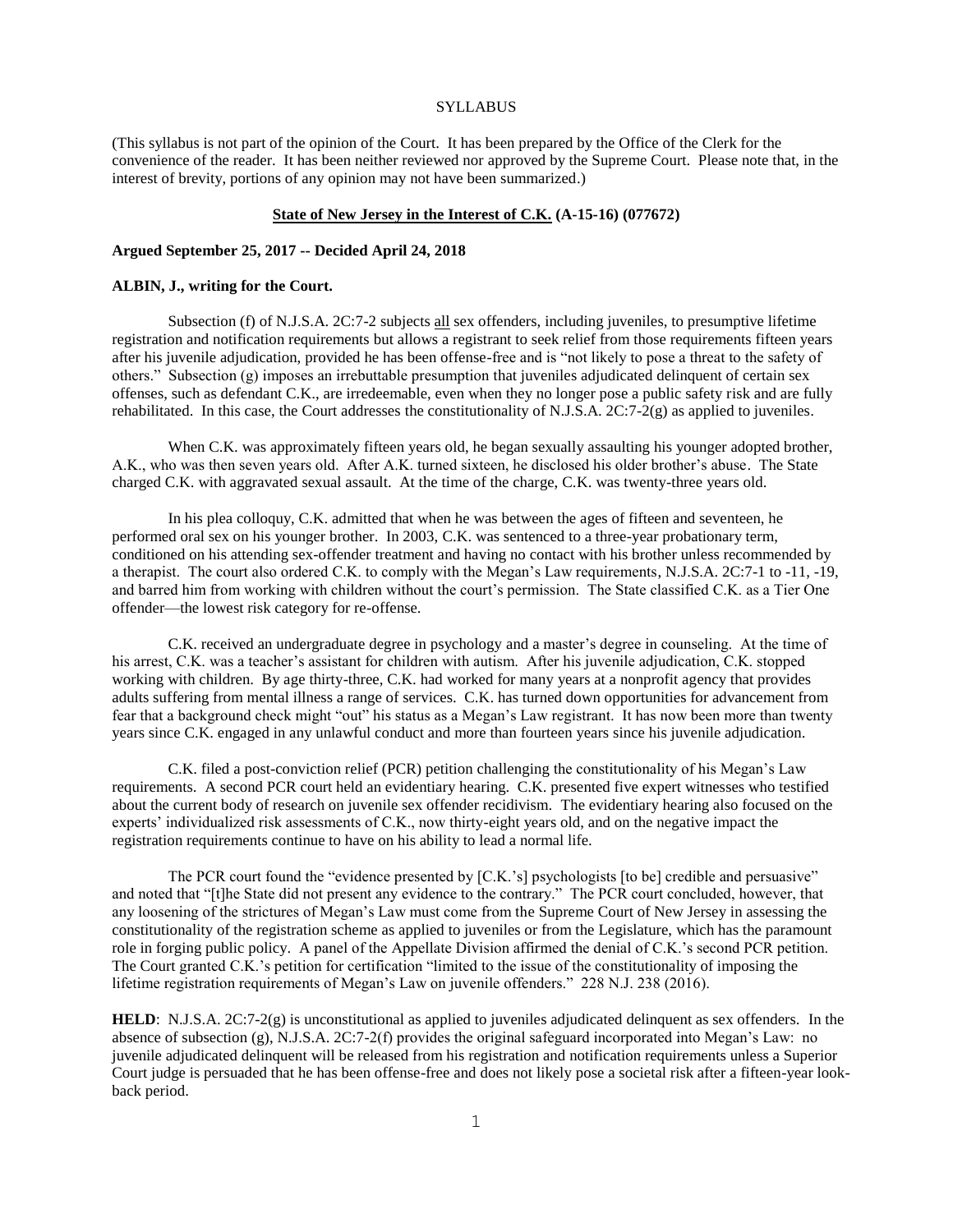1. N.J.S.A. 2C:7-2(g) is part of the registration and community notification provisions of Megan's Law. The requirements imposed by N.J.S.A. 2C:7-2(g) are categorical. A juvenile, fourteen years or older, who has committed an enumerated sex offense, or multiple sex offenses, under subsection (g) cannot seek relief ever from those requirements. Subsection (g) was not part of the original legislative scheme that became Megan's Law in 1994. The Legislature enacted subsection (g) in 2002 with the intended purpose of conforming our State registration and notification scheme to federal law. In 2006, Congress passed a new law, under which C.K. would be classified as a Tier III offender. Unlike N.J.S.A. 2C:7-2(g), that law has no permanent lifetime registration provision for juveniles. 34 U.S.C. § 20915(a)(3) to (b). (pp. 18-25)

2. Before the passage of subsection (g) of N.J.S.A. 2C:7-2 in 2002, subsection (f) governed the termination of registration requirements for all adult and juvenile sex offenders. Subsection (f) was part of the original Megan's Law registration and notification requirements, which the Court declared constitutional in Doe v. Poritz, 142 N.J. 1, 12 (1995). In In re Registrant J.G., 169 N.J. 304 (2001), the Court held that for juveniles under the age of fourteen the "registration and community notification orders shall terminate at age eighteen," provided the juvenile can establish in the Law Division by "clear and convincing evidence that [he] is not likely to pose a threat to the safety of others." Id. at 337. Neither Doe nor J.G. addressed whether permanent lifetime registration and notification requirements imposed on a juvenile would violate our State Constitution. (pp. 25-30)

3. Laws and jurisprudence recognize that juveniles are different from adults. The United States Supreme Court declared unconstitutional legal regimes that imposed capital punishment on juvenile offenders, Roper v. Simmons, 543 U.S. 551, 568-70 (2005); life without parole on juveniles convicted of non-homicide offenses, Graham v. Florida, 560 U.S. 48, 82 (2010); and mandatory life without parole on juveniles convicted of homicide offenses, Miller v. Alabama, 567 U.S. 460, 489 (2012). The Court grounded its decisions on scientific and sociological notions. In the wake of Roper, Graham, and Miller, this Court held in State v. Zuber that sentencing judges must consider "the mitigating qualities of youth" and "exercise a heightened level of care before they impose multiple consecutive sentences on juveniles which would result in lengthy jail terms." 227 N.J. 422, 429-30 (2017). In In re C.P., the Ohio Supreme Court declared an Ohio statute that subjected certain juvenile offenders to automatic and mandatory lifetime sex-offender registration requirements—with the potential for reclassification after twenty-five years—violative of the Federal and Ohio Constitutions. 967 N.E.2d 729, 732, 737 (Ohio 2012). Similarly, the Pennsylvania Supreme Court declared that a statute imposing lifetime registration requirements on sexually violent juvenile offenders violated its state constitution. In re J.B., 107 A.3d 1, 2, 10, 14-16 (Pa. 2014). (pp. 31-39)

4. Since the passage of N.J.S.A. 2C:7-2(g) in 2002, scientific and sociological studies have shined new light on adolescent brain development and on the recidivism rates of juvenile sex offenders compared to adult offenders. Our commonsense and historical understanding that children are different from adults is enshrined in our juvenile justice system and fortified by recent United States Supreme Court decisions and Zuber, which embraced those studies that found that juveniles do not possess immutable psychological or behavioral characteristics. That body of jurisprudence and the evidentiary record in this case tell us that adolescents are works in progress and that age tempers the impetuosity, immaturity, and shortsightedness of youth. They tell us that, generally, juvenile sex offenders are less likely to reoffend than adult sex offenders and that the likelihood of recidivism is particularly low for those who have not reoffended for a long period of time. Subsection (g), as applied to juveniles, no longer bears a rational relationship to a legitimate state purpose and arbitrarily denies those individuals their right to liberty and enjoyment of happiness guaranteed by Article I, Paragraph 1 of the New Jersey Constitution. C.K.'s case in many ways exemplifies why. Solely because of the nature of the offense he committed as a juvenile, C.K. is presumed under subsection (g) to be a permanent, lifetime risk to the safety of the public. That irrebuttable presumption is not supported by scientific or sociological studies, our jurisprudence, or the record in this case. (pp. 39-46)

5. Under subsection (f) of N.J.S.A. 2C:7-2, fifteen years from the date of his juvenile adjudication, C.K. will be eligible to seek the lifting of his registration requirements. At that time, he must be given the opportunity to demonstrate by clear and convincing evidence that he has not reoffended and no longer poses a threat to others and therefore has a right to be relieved of his Megan's Law obligations and his status as a registrant. (pp. 46-47)

# **CHIEF JUSTICE RABNER and JUSTICES LaVECCHIA, PATTERSON, FERNANDEZ-VINA, SOLOMON, and TIMPONE join in JUSTICE ALBIN's opinion.**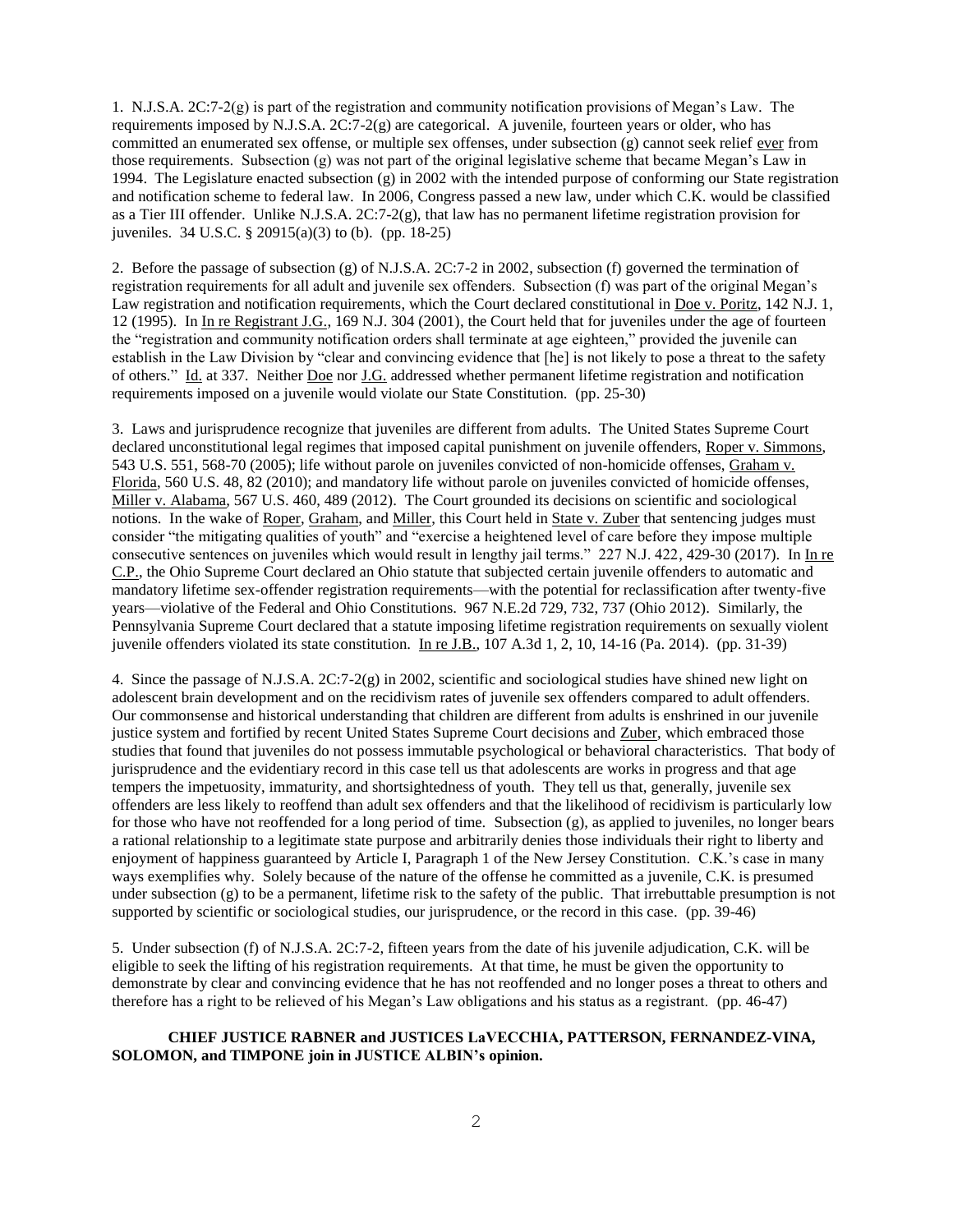SUPREME COURT OF NEW JERSEY A-15 September Term 2016 077672

STATE OF NEW JERSEY IN THE INTEREST OF C.K.

Argued September 25, 2017 – Decided April 24, 2018

On certification to the Superior Court, Appellate Division.

James H. Maynard argued the cause for appellant C.K. (Maynard & Sumner, attorneys; James H. Maynard, on the briefs).

Elizabeth R. Rebein, Special Deputy Attorney General/Acting Assistant Prosecutor, argued the cause for respondent State of New Jersey (Gurbir S. Grewal, Bergen County Prosecutor, attorney; Elizabeth R. Rebein, of counsel and on the briefs).

Fletcher C. Duddy, Deputy Public Defender, argued the cause for amicus curiae New Jersey Office of the Public Defender (Joseph E. Krakora, Public Defender, attorney; Fletcher C. Duddy, on the letter brief).

Laura A. Cohen argued the cause for amici curiae American Civil Liberties Union of New Jersey, the Advocates for Children of New Jersey, and the Northeast Juvenile Defender Center (Rutgers University School of Law – Newark Criminal and Youth Justice Clinic and Constitutional Litigation Clinic, attorneys; Rebecca J. Livengood, on the brief).

Louise T. Lester, Assistant Attorney General, argued the cause for amicus curiae Attorney General of New Jersey (Christopher S. Porrino, Attorney General, attorney;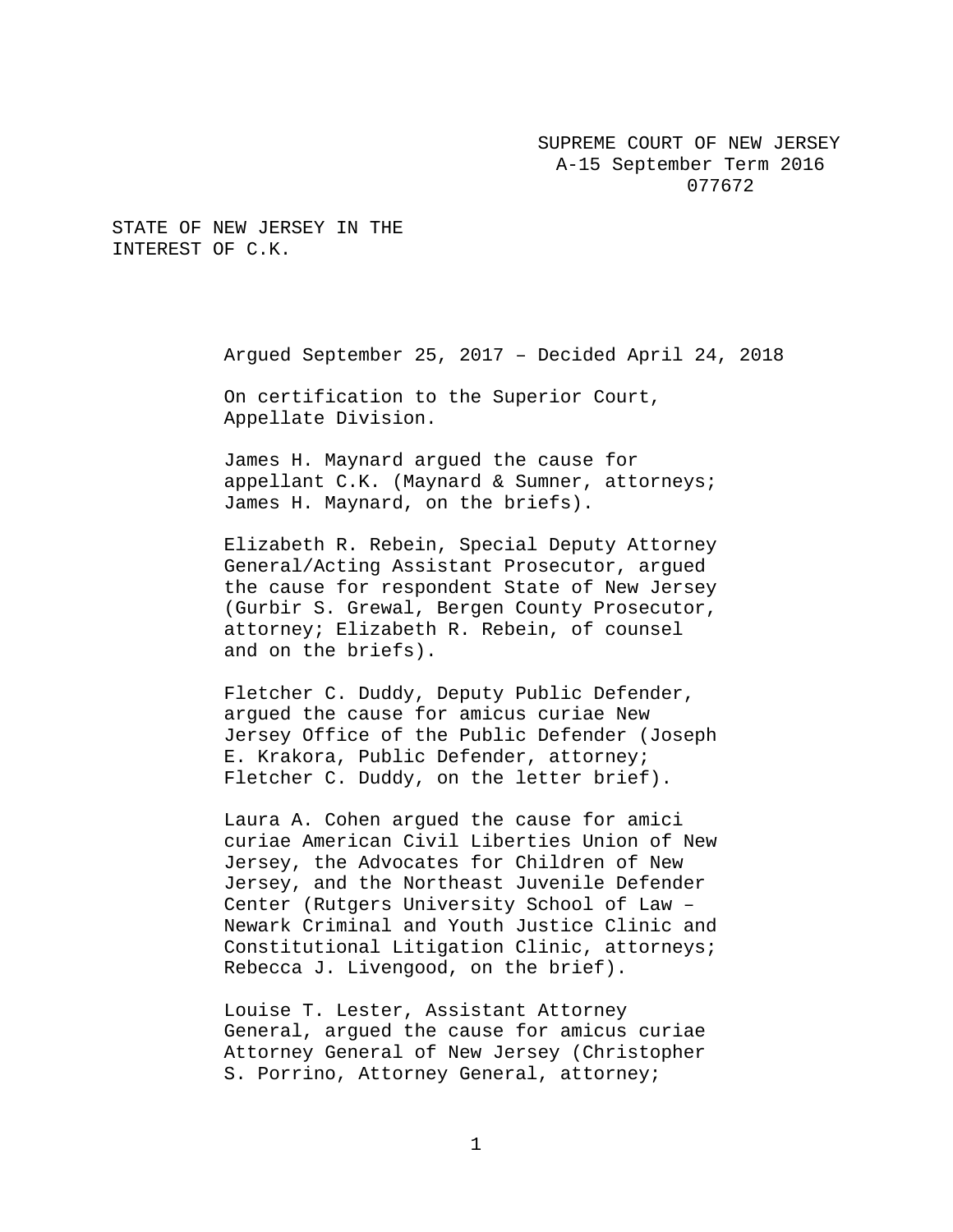Louise T. Lester, of counsel and on the brief).

Karen U. Lindell submitted a brief on behalf of amicus curiae Juvenile Law Center (Juvenile Law Center, attorneys; Karen U. Lindell, and Marsha L. Levick, of the Pennsylvania bar, admitted pro hac vice, on the brief).

JUSTICE ALBIN delivered the opinion of the Court.

Juveniles adjudicated delinquent of certain sex offenses are barred for life from seeking relief from the registration and community notification provisions of Megan's Law. N.J.S.A. 2C:7-1 to -11, -19; N.J.S.A. 2C:7-2(g). That categorical lifetime bar cannot be lifted, even when the juvenile becomes an adult and poses no public safety risk, is fully rehabilitated, and is a fully productive member of society. Defendant C.K. was adjudicated delinquent for sex offenses committed more than two decades ago and now challenges the constitutionality of N.J.S.A. 2C:7-2(g)'s permanent lifetime registration and notification requirements as applied to juveniles.

Subsection (f) of N.J.S.A. 2C:7-2 subjects all sex offenders, including juveniles, to presumptive lifetime registration and notification requirements. Unlike subsection (g), however, subsection (f) allows a registrant to seek relief from those requirements fifteen years after his juvenile adjudication, provided he has been offense-free and is "not likely to pose a threat to the safety of others." Subsection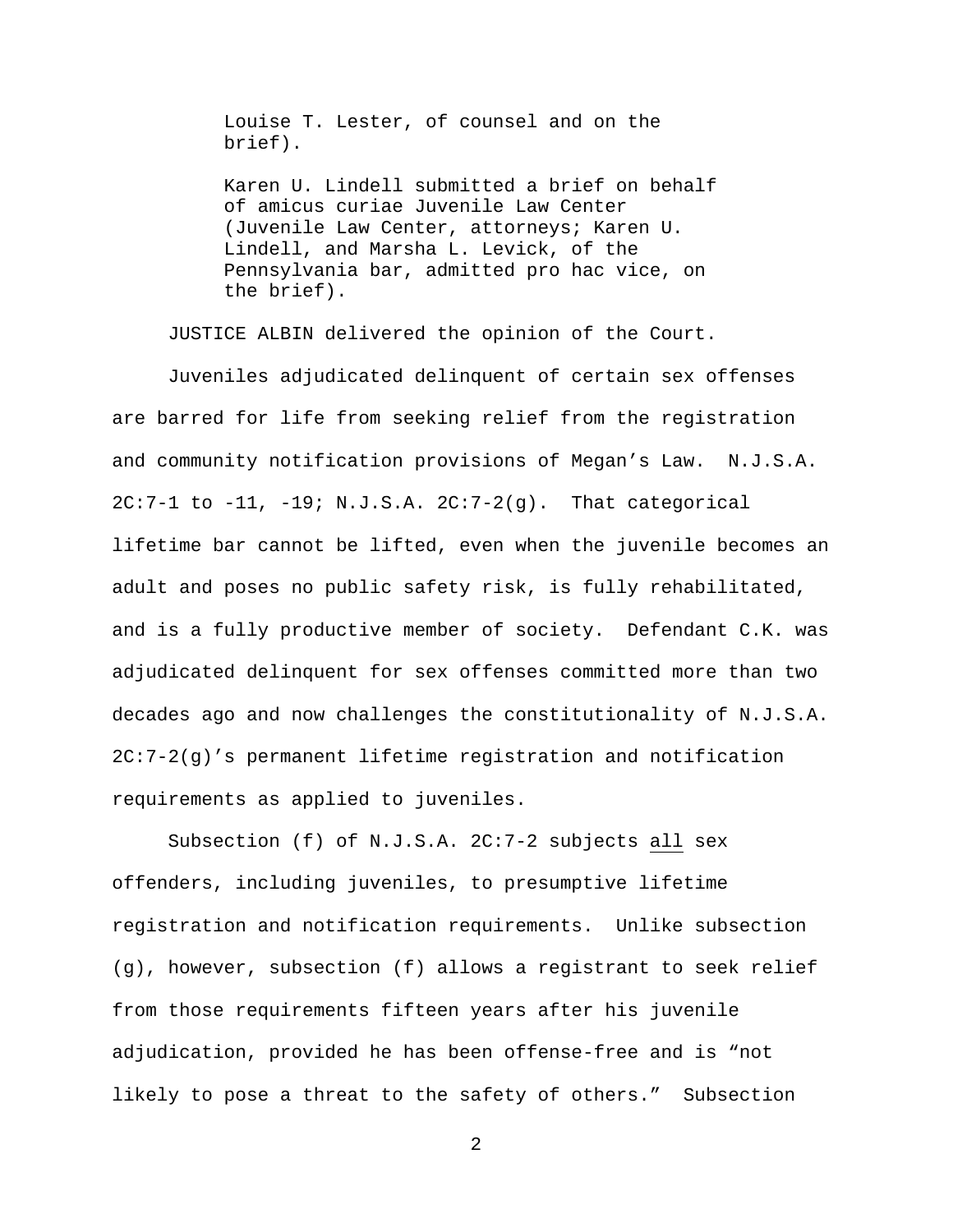(g) imposes an irrebuttable presumption that juveniles, such as defendant, are irredeemable, even when they no longer pose a public safety risk and are fully rehabilitated.

The record in this case reveals what is commonly known about juveniles -- that their emotional, mental, and judgmental capacities are still developing and that their immaturity makes them more susceptible to act impulsively and rashly without consideration of the long-term consequences of their conduct. See State v. Zuber, 227 N.J. 422 (2017). The record also supports the conclusion that juveniles adjudicated delinquent of committing sex offenses, such as C.K., who have been offensefree for many years and assessed not likely to reoffend, pose little risk to the public. Indeed, categorical lifetime notification and registration requirements may impede a juvenile's rehabilitative efforts and stunt his ability to become a healthy and integrated adult member of society.

We conclude that subsection (g)'s lifetime registration and notification requirements as applied to juveniles violate the substantive due process guarantee of Article I, Paragraph 1 of the New Jersey Constitution. Permanently barring juveniles who have committed certain sex offenses from petitioning for relief from the Megan's Law requirements bears no rational relationship to a legitimate governmental objective. In the absence of subsection (g), N.J.S.A. 2C:7-2(f) provides the original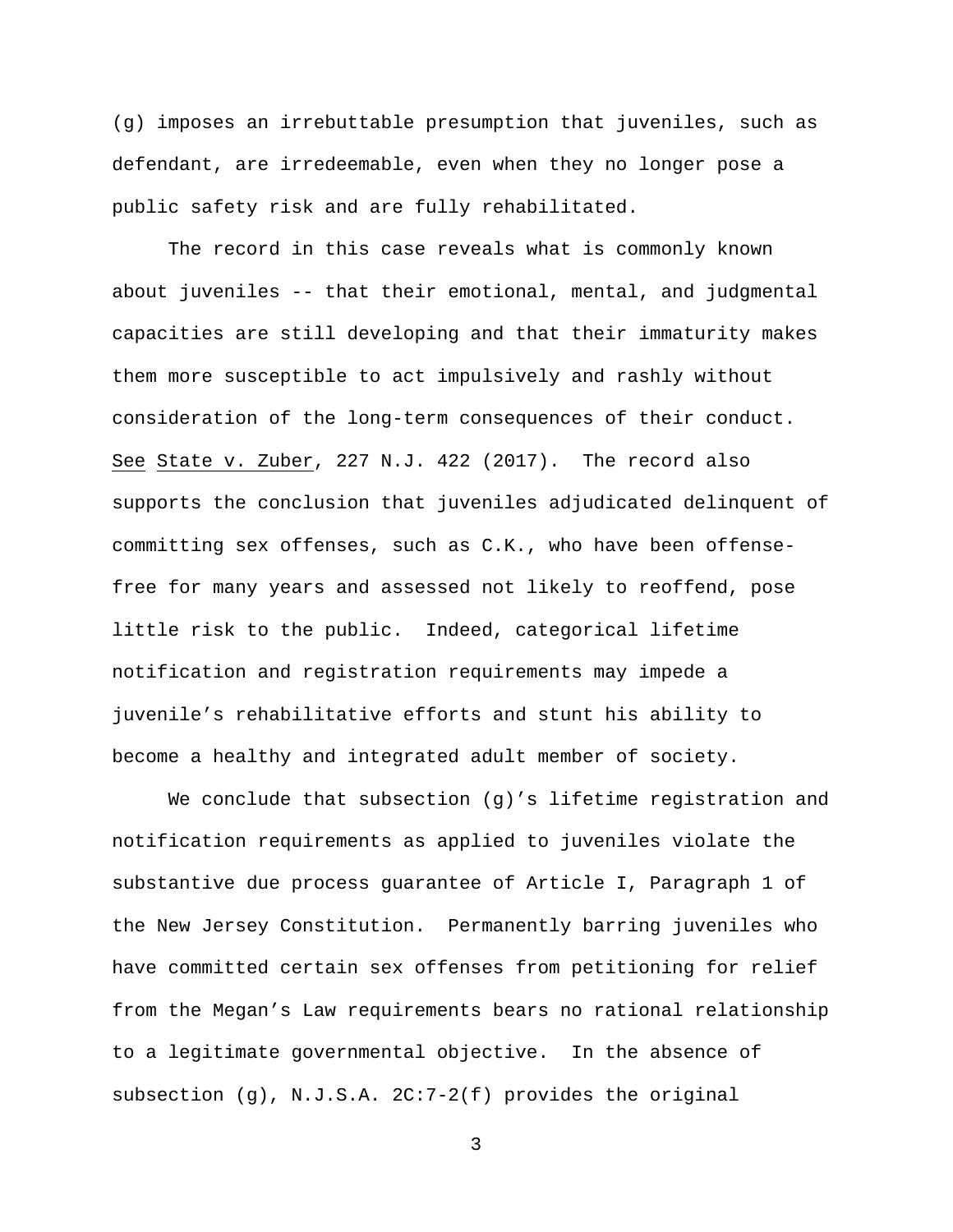safeguard incorporated into Megan's Law: no juvenile adjudicated delinquent will be released from his registration and notification requirements unless a Superior Court judge is persuaded that he has been offense-free and does not likely pose a societal risk after a fifteen-year look-back period.

Defendant may apply for termination from the Megan's Law requirements fifteen years from the date of his juvenile adjudication, and be relieved of those requirements provided he meets the standards set forth in N.J.S.A. 2C:7-2(f).

I.

#### A.

We begin with the juvenile offenses that triggered the registration and notification requirements in this case. When C.K. was approximately fifteen years old, he began sexually assaulting his younger adopted brother, A.K., who was then seven years old. After A.K. turned sixteen, he disclosed his older brother's abuse to his priest and then to the police.

The State charged C.K. with committing, while he was a juvenile, the offense of aggravated sexual assault against his adopted brother. At the time of the charge, C.K. was twentythree years old.

The State moved to waive C.K. to the Criminal Part, Law Division, for trial as an adult. The State withdrew its waiver motion after C.K. agreed to plead guilty to the aggravated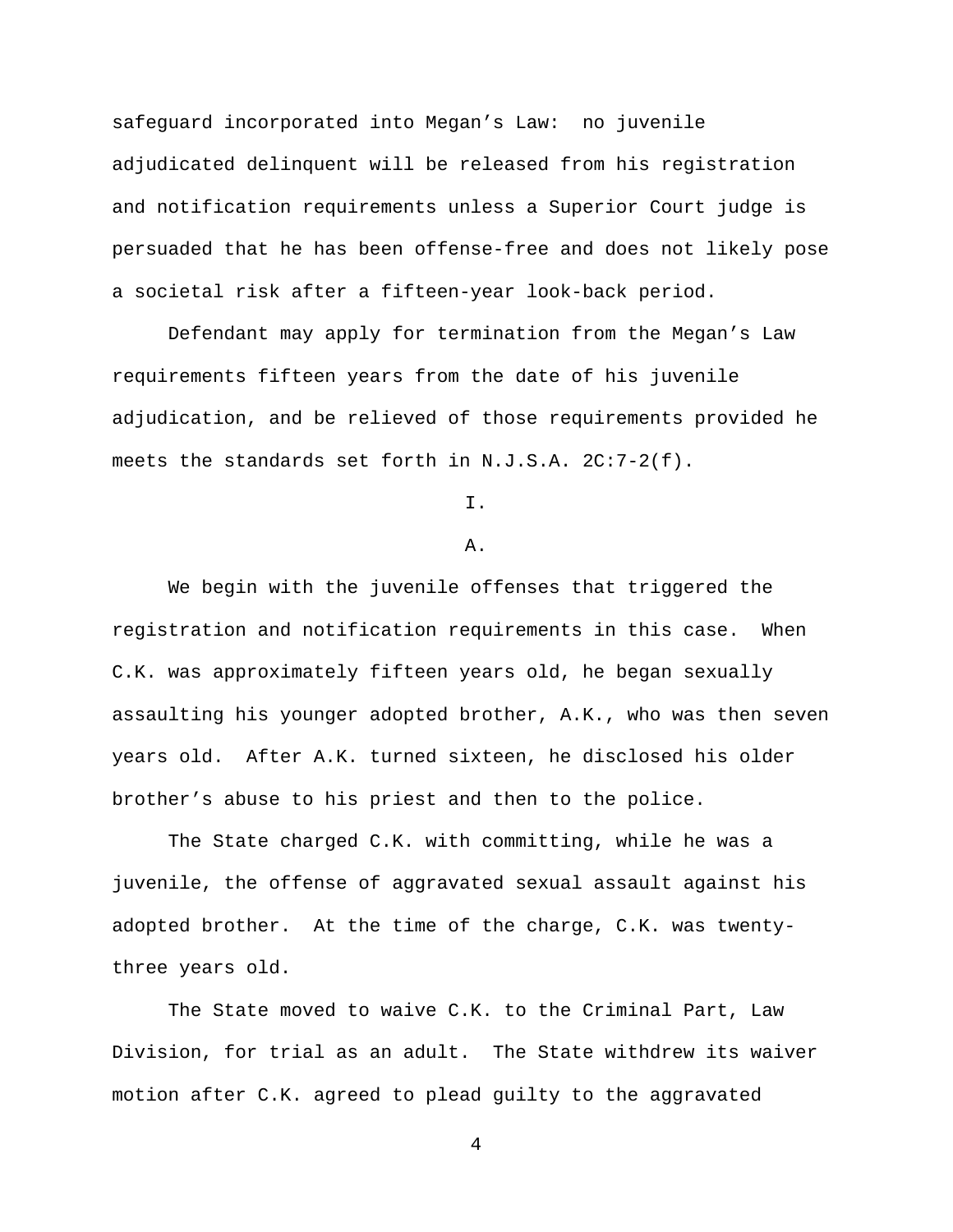sexual assault charge in juvenile court. In his plea colloquy, C.K. admitted that when he was between the ages of fifteen and seventeen, he performed oral sex on his younger brother. In 2003, C.K. was sentenced to a three-year probationary term, conditioned on his attending sex-offender treatment and having no contact with his brother unless recommended by a therapist. The court also ordered C.K. to comply with the Megan's Law requirements and barred him from working with children without the court's permission.

The State classified C.K. as a Tier One offender -- the lowest risk category for re-offense. See N.J.S.A. 2C:7-8(c)(1). As a Tier One offender, C.K. is required to register annually with the law enforcement agency in the municipality where he resides. See N.J.S.A. 2C:7-2; Attorney General Guidelines for Law Enforcement for the Implementation of Sex Offender Registration and Community Notification Laws 9 (rev'd Feb. 2007) [hereinafter Attorney General Guidelines].

In the years after turning eighteen, C.K. received an undergraduate degree in psychology from Catholic University and a master's degree in counseling from Montclair State University. At the time of his arrest, C.K. was a teacher's assistant for children with autism. After his juvenile adjudication, C.K. stopped working with children. By age thirty-three, C.K. had worked for many years at a nonprofit agency that provides adults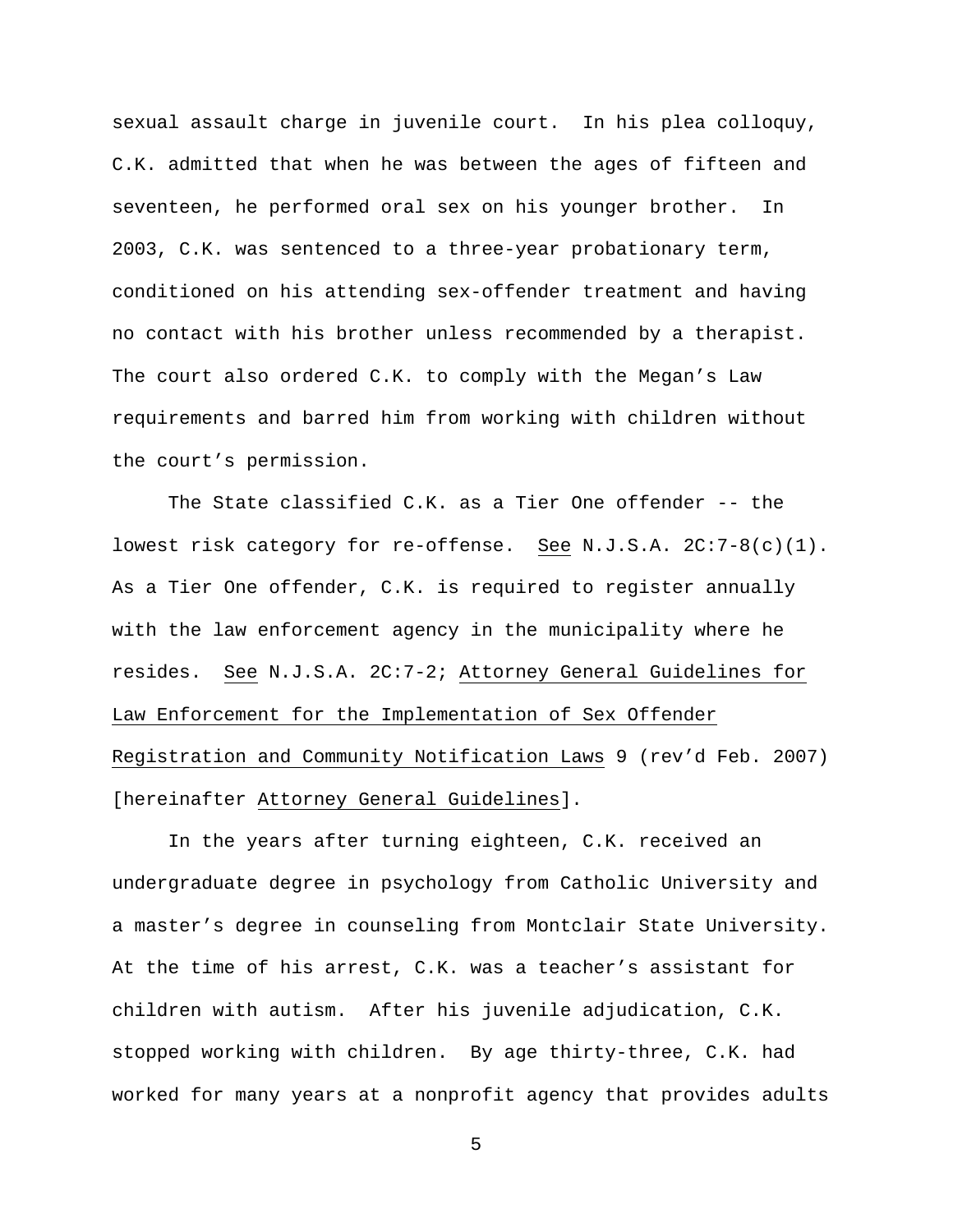suffering from mental illness a range of services, such as securing psychiatric treatment and affordable housing. C.K. has turned down opportunities for professional advancement from fear that a background check might "out" his status as a Megan's Law registrant. It has now been more than twenty years since C.K. engaged in any unlawful conduct and more than fourteen years since his juvenile adjudication.

B.

In 2008, five years after his juvenile adjudication, C.K. filed his first petition for post-conviction relief (PCR), seeking, among other things, a judicial declaration that the Megan's Law lifetime registration and notification requirements violated his constitutional rights. The PCR court denied the petition in its entirety. The Appellate Division affirmed the denial of C.K.'s petition, suggesting that an evidentiary record would be necessary to support his constitutional arguments.

In November 2012, C.K. filed his second PCR petition, alleging that his earlier PCR counsel provided ineffective assistance by failing to properly challenge the constitutionality of his Megan's Law requirements. The second PCR court held an evidentiary hearing. C.K. presented five expert witnesses who testified about the current body of research on juvenile sex offender recidivism. C.K. also offered psychological assessments about his mental, emotional, and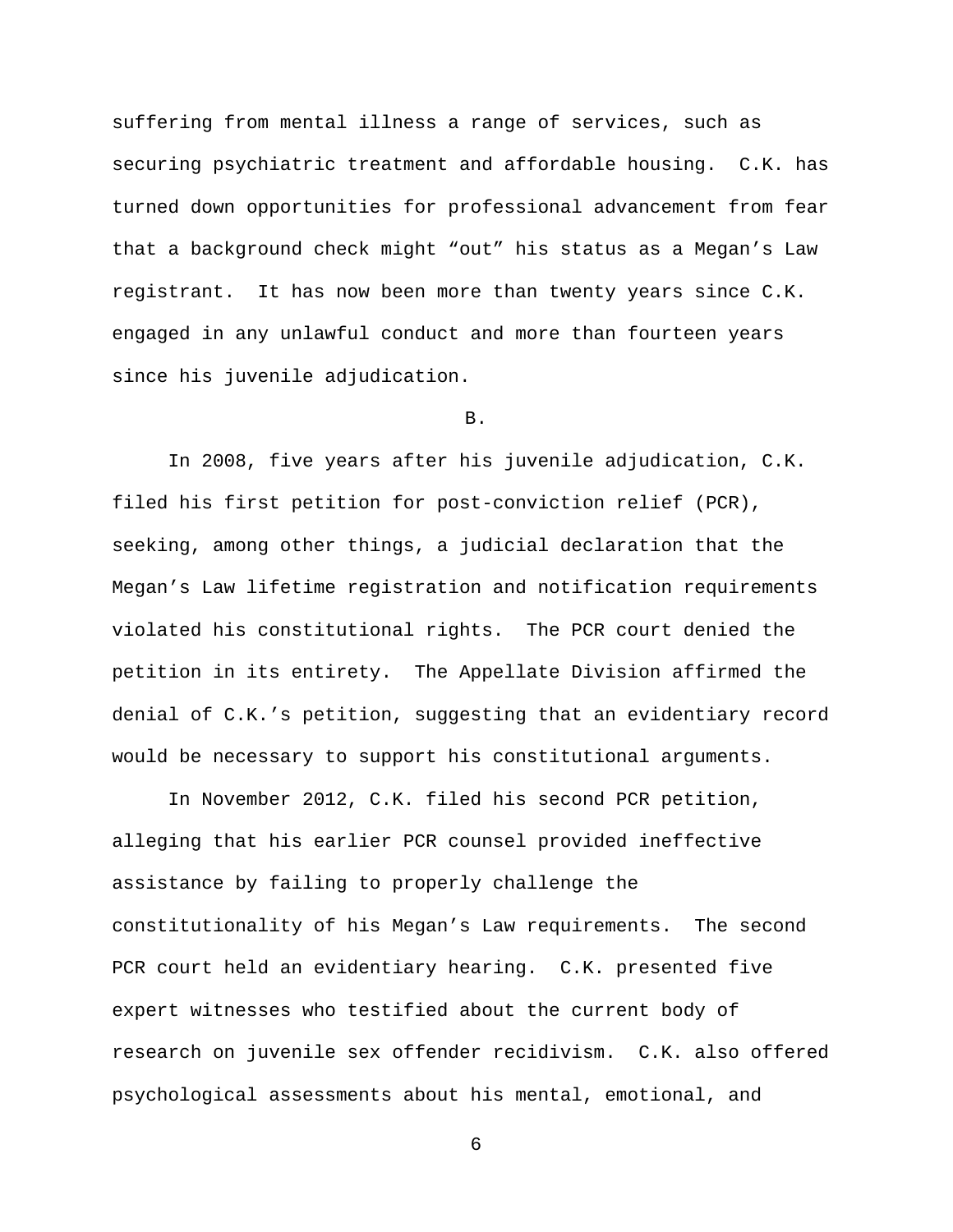career development during his adult life. The State crossexamined C.K.'s witnesses but offered no rebuttal testimony or expert reports. The following summarizes the record before us.<sup>1</sup>

At the evidentiary hearing, C.K. called Dr. Jackson Tay Bosley, Dr. Sean Hiscox, Dr. Robert Prentky, and Dr. James Reynolds, clinical psychologists with expertise in the treatment and rehabilitation of both juvenile and adult sex offenders. Dr. Hiscox was additionally qualified as an expert in the risk assessment of adult and juvenile offenders. Nicole Pittman, Esq., testified about the effects of placing juvenile offenders on registries based on her nationwide research on the subject.

All of the expert witnesses asserted that juvenile sex offenders are more amenable to rehabilitation and less likely to reoffend than adult sex offenders. They stressed that juvenile offenders, because of their lack of maturity and delayed social

l

<sup>1</sup> Notification of the constitutional challenge was provided to the Attorney General's Office, which declined to participate in the PCR proceeding. At oral argument before this Court, neither the Bergen County Prosecutor, appearing for the State, nor the Attorney General, appearing as amicus curiae, identified any additional evidence that contradicted the testimony presented at the PCR hearing. We gave the Attorney General's Office an additional opportunity to "bring to the Court's attention expert evidence that is contrary to the expert testimony presented to the PCR court with respect to the application of N.J.S.A. 2C:7- 2(g) with respect to juveniles." The Attorney General's Office responded with a proffer of the expert testimony it would "potentially" offer. The information was too speculative and therefore not helpful to the Court.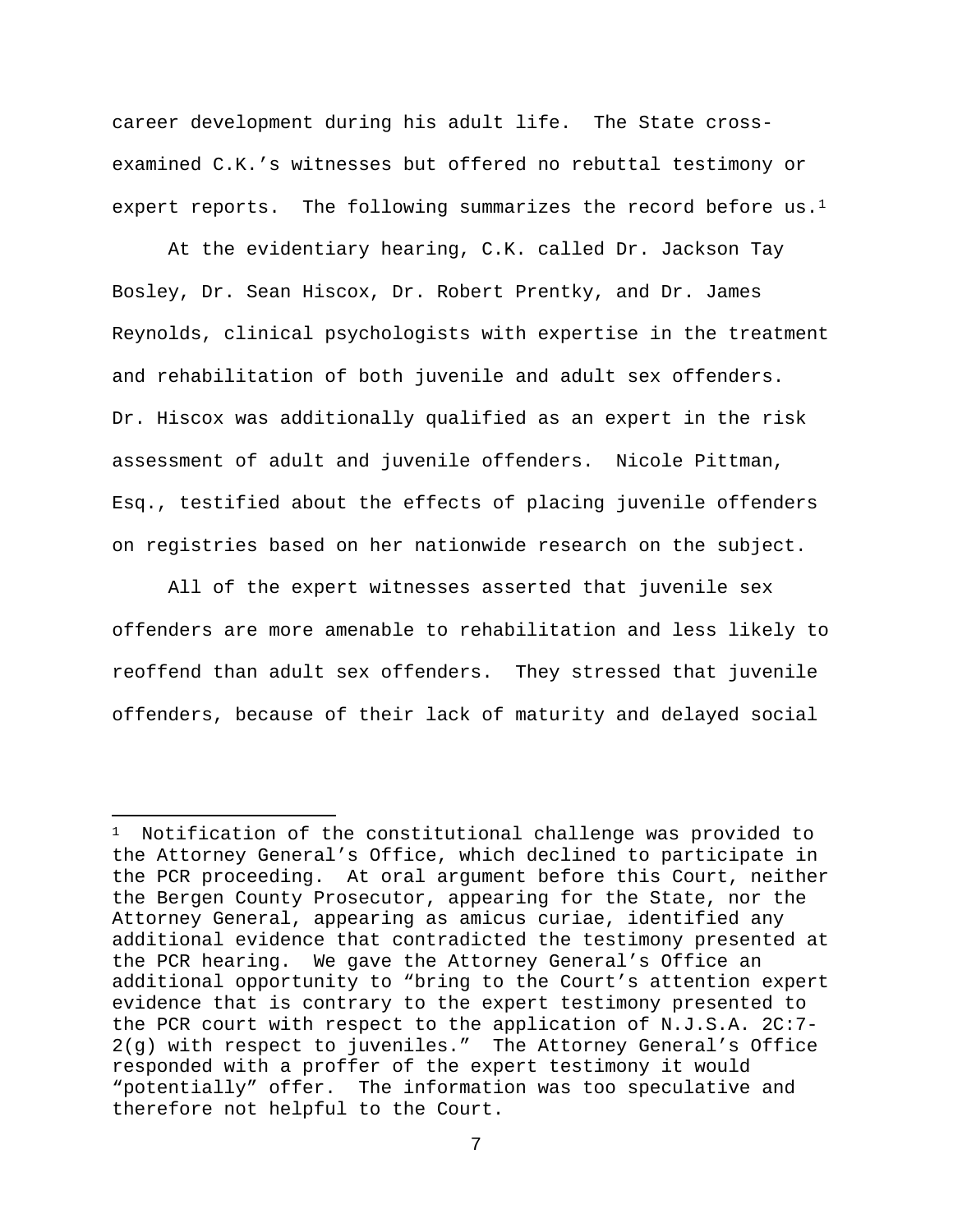and emotional development, are fundamentally different from adult offenders.

The experts pointed to multiple studies confirming that juveniles who commit sex offenses are more likely to act impulsively and be motivated by sexual curiosity, in contrast to adult sex offenders who are commonly aroused by deviant sexual behavior or engage in predatory or psychopathic conduct. See Elizabeth J. Letourneau & Michael H. Miner, Juvenile Sex Offenders: A Case Against the Legal and Clinical Status Quo, 17 Sexual Abuse: J. Res. & Treatment 293, 297-99 (2005); Human Rights Watch, Raised on the Registry: The Irreparable Harm of Placing Children on Sex Offender Registries in the US 27-29 (2013) [hereinafter Human Rights Watch, Raised on the Registry]. Dr. Hiscox explained that "adolescent sex offense recidivism rates are relatively low" when compared "with higher sex offense recidivism rates of individuals who commit sex offenses as adults." Dr. Bosley and other experts also noted that previous assumptions about high rates of juvenile sex offender recidivism as adults are inaccurate.

 One recent study -- cited by all five expert witnesses - analyzed sixty-three data sets with information about more than 11,200 juvenile sex offenders. The study averaged the data sets, some of which followed juvenile sex offenders for less than five years and others for more than five years, and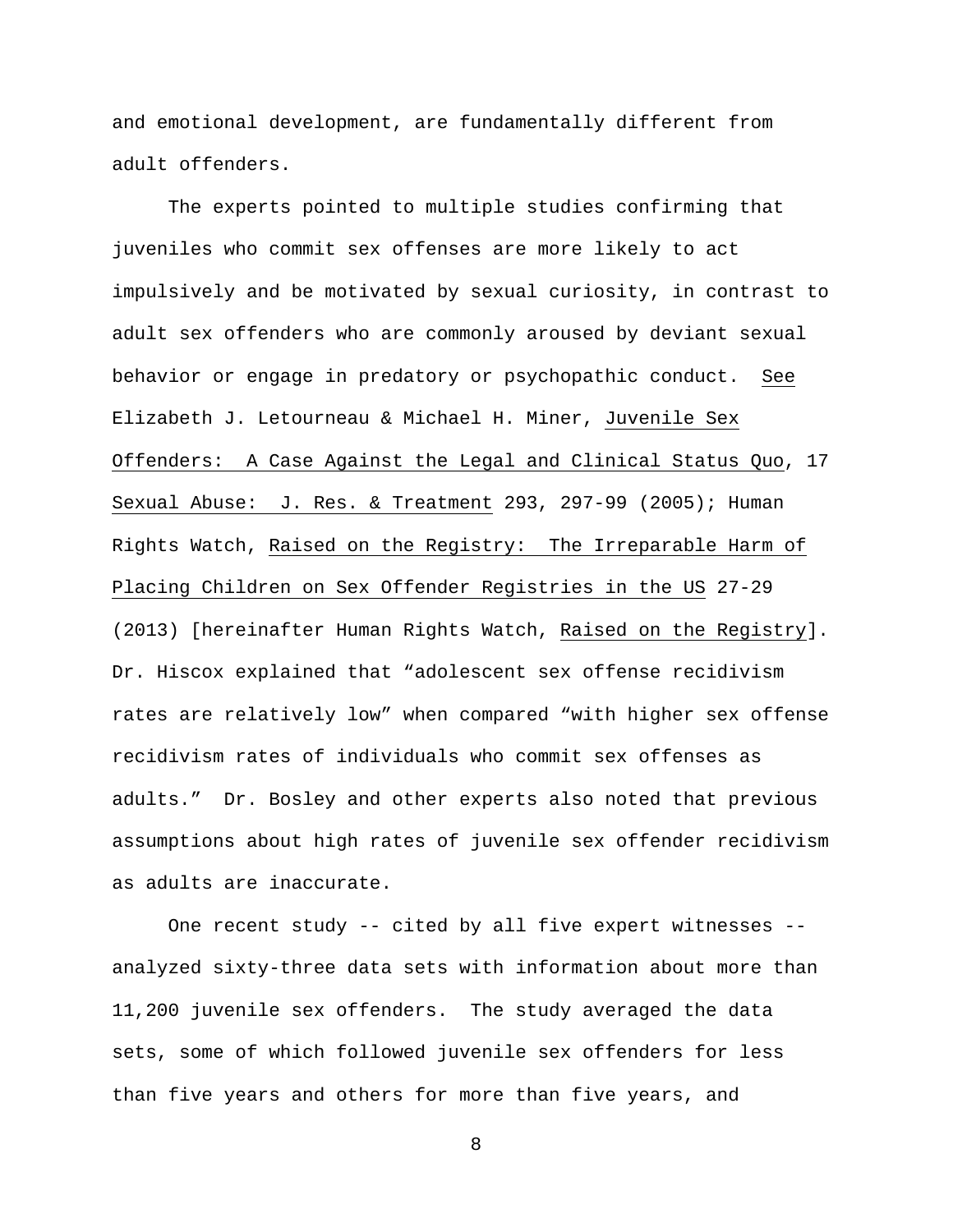concluded that the overall juvenile sex re-offense rate was seven percent. Michael F. Caldwell, Study Characteristics and Recidivism Base Rates in Juvenile Sex Offender Recidivism, 54 Int'l J. Offender Therapy & Comp. Criminology 197, 201-03 (2010).

 According to a report of psychologist Dr. Philip Witt, the recidivism rate for those falling into C.K.'s risk assessment category is 1.1% over a two-year period and 2.0% over a fouryear period. In that report, he indicated that "a sibling incest offender whose offense [was] in his early to mid-teens has little bearing on his risk" many years later.

None of the risk assessment statistics accounted for a juvenile sex offender who had been offense-free for a period of fifteen or more years since his adjudication. The experts, however, explained that juvenile sex offenders who commit subsequent sex offenses generally do so within the first few years following their last offense. See, e.g., James R. Worling et al., 20-Year Prospective Follow-Up Study of Specialized Treatment for Adolescents Who Offended Sexually, 28 Behav. Sci. & L. 54 (2010) ("[M]ost sexual and nonsexual recidivism occurs in the first few years after adolescents are initially assessed."). According to Dr. Hiscox, the longer a juvenile turned adult remains offense-free in the community, the lower the risk that he will re-offend.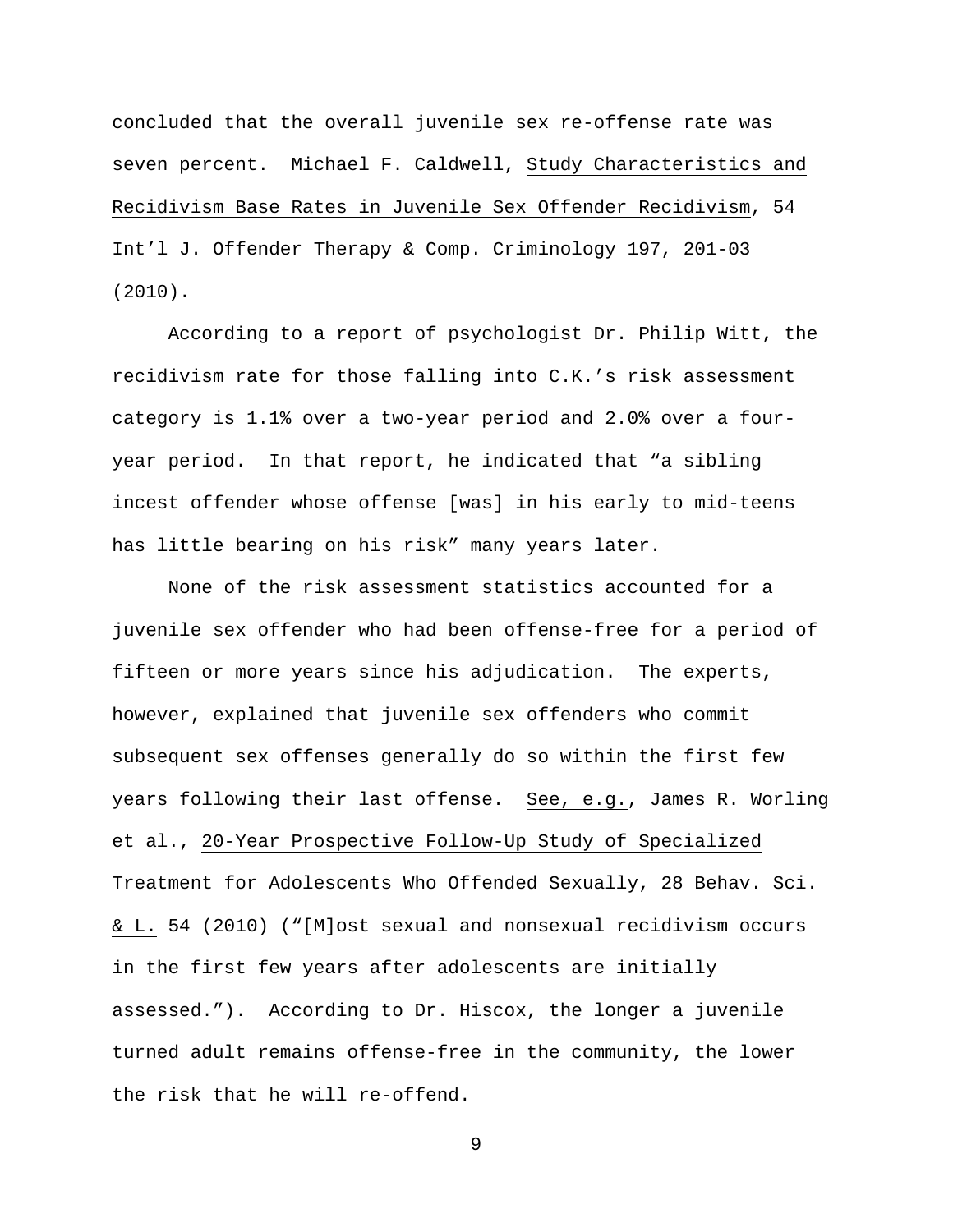The experts generally agreed that the best way to assess an offender's risk of recidivism is with individualized assessments. As Dr. Prentky explained, "Risk is not fixed, and it certainly can't be adequately captured by one single event in the life of . . . an adolescent who is constantly changing."

 Ms. Pittman observed that categorical lifetime registration requirements based on an aggravated sex offense conviction disproportionately impact juveniles. That is so because juveniles commonly commit sex offenses against their peers or somewhat younger children.2 See Human Rights Watch, Raised on the Registry at 25 ("[R]ecent laws . . . reserve the harshest punishments for those who target children without seeming to appreciate that child offenders, whose crimes almost always involve other kids, are particularly likely to be subjected to these harsher penalties.").

 Last, according to the experts, studies reveal that registration policies do not necessarily reduce recidivism among juvenile sex offenders. See, e.g., Elizabeth J. Letourneau et al., The Influence of Sex Offender Registration on Juvenile

l

<sup>2</sup> Under N.J.S.A. 2C:14-2(a)(1), an adult or juvenile is guilty of aggravated sexual assault if he commits an act of sexual penetration with a person who is less than thirteen years old. Therefore, a thirteen-year old who sexually penetrates a person under the age of thirteen, pursuant to that statute, is guilty of aggravated sexual assault as a juvenile.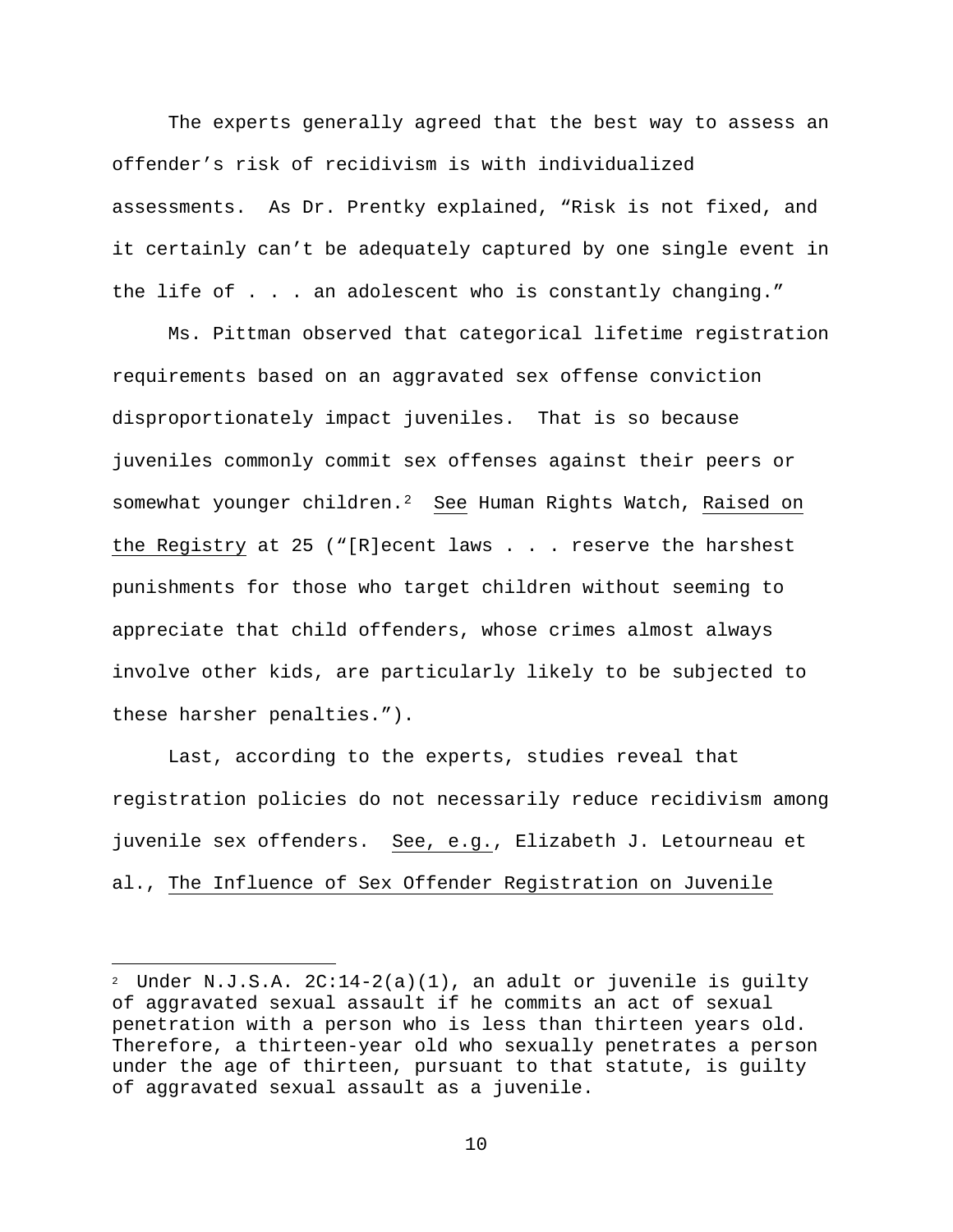Sexual Recidivism, 20 Crim. Just. Pol'y Rev. 136, 138, 143 (2009) (finding no significant difference in recidivism rates between registered and nonregistered juvenile male sex offenders over a nine-year period). Correspondingly, Ms. Pittman expressed her concern that inflexible lifetime registration requirements imposed on juveniles impede their rehabilitation and their quest for normal and productive lives in welcoming communities.

C.

 The evidentiary hearing also focused on the experts' individualized risk assessments of C.K., now thirty-eight years old, and on the negative impact the registration requirements continue to have on his ability to lead a normal life.

C.K. participated in several psychological assessments, including two with Dr. Witt. In his 2003 assessment, made shortly after C.K.'s arrest, Dr. Witt did not find any indication that "[C.K.'s] sexual behavior with his brother was part of a broader pattern of illegal sexual behavior." He considered C.K. "a low risk."

In 2009, Dr. Witt reevaluated C.K., then twenty-nine years old, and observed that C.K. was "an adult with a productive, appropriate lifestyle and healthy sexual adjustment" who presented a low risk to reoffend. Dr. Witt noted that the "risk assessment is really just a reflection of commonsense: When an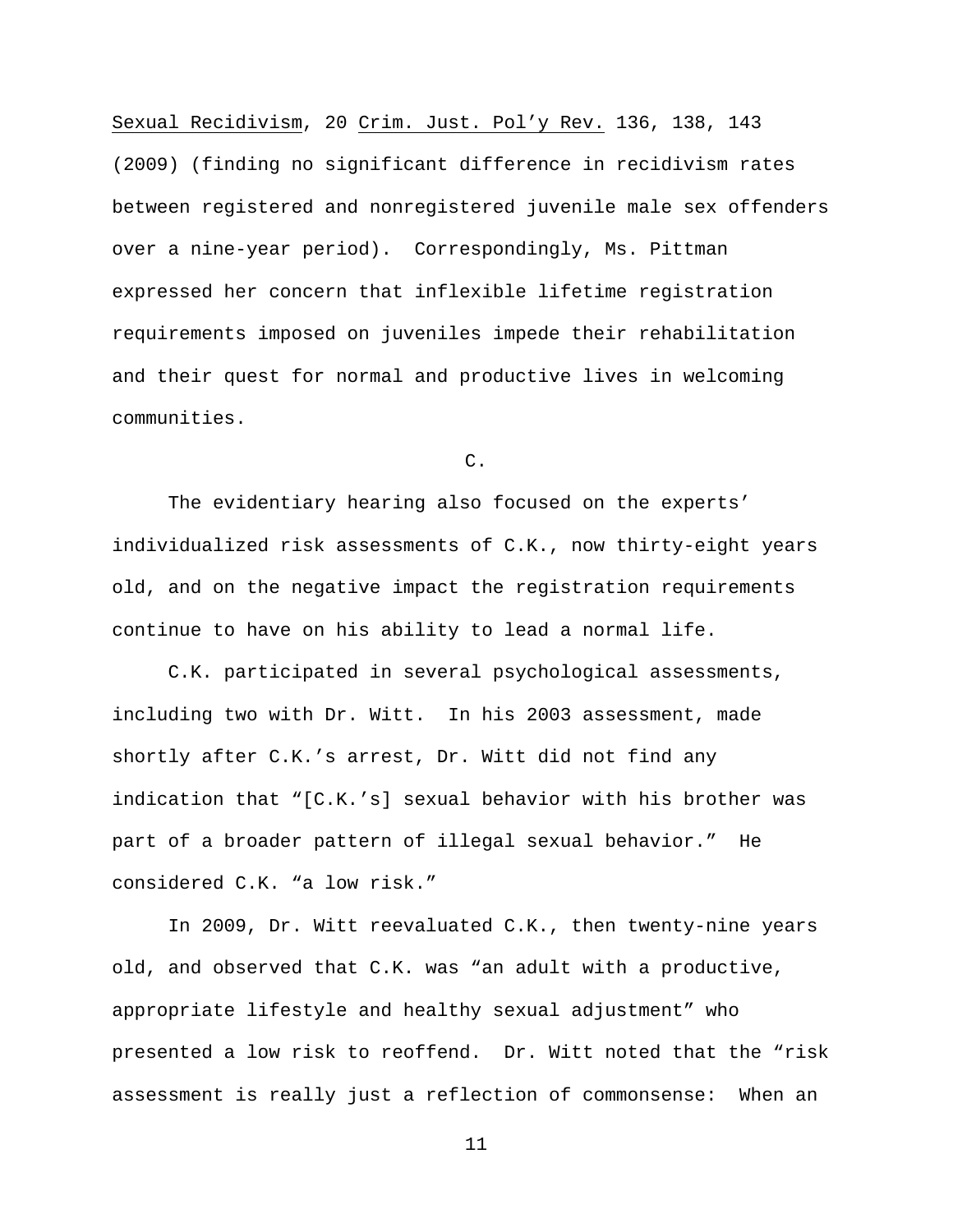individual's risk is relatively low to begin with and the individual has had a stable, offense-free lifestyle for many years, his current risk is minimal."

At the evidentiary hearing, Dr. Hiscox testified that C.K.'s 2013 psychological evaluation was "completely consistent with Dr. Witt's two risk assessments." Dr. Hiscox further observed that C.K. had "gone 16 to 20 years in the community without a new sexual or non-sexual offense" and the research was clear: "the longer an individual goes without committing a new sex offense while at liberty in the community, the lower his risk of reoffending."

That same year, in interviews with Ms. Pittman, C.K. expressed his feelings of isolation, anxiety, and depression resulting from his Megan's Law status. He also disclosed his sense of hopelessness, and his fear that his registrant status will interfere with his ability to one day be a normal parent who can attend his children's sports games and school conferences.

II.

### A.

The PCR court found the "evidence presented by [C.K.'s] psychologists [to be] credible and persuasive" and noted that "[t]he State did not present any evidence to the contrary." The PCR court summarized some of the opinions reached by C.K.'s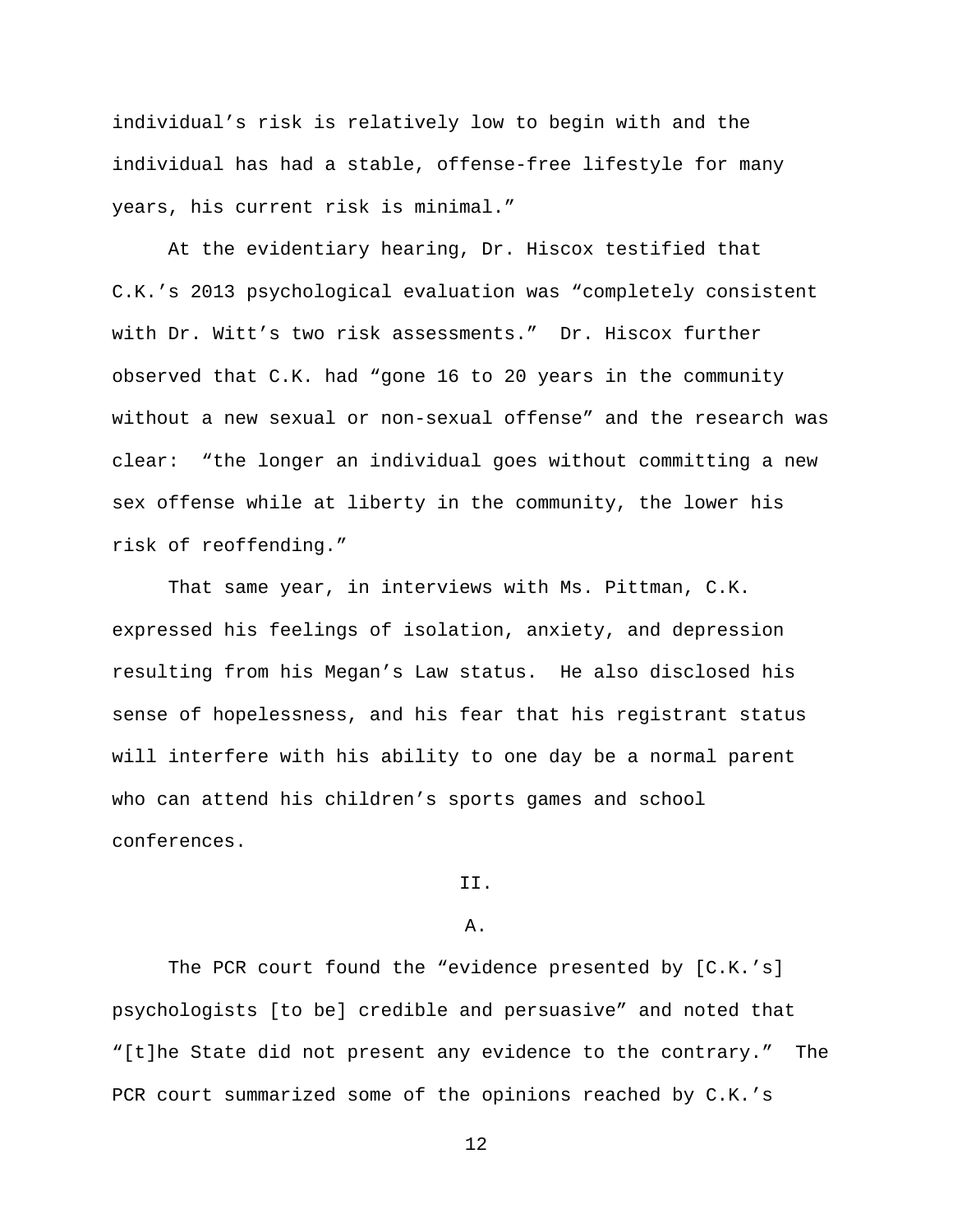experts: (1) "[y]outh sex offenders differ from adult sex offenders" and "are more amenable to sex offender specific treatment"; (2) "the adolescent brain is not fully mature"; (3) an individualized risk-based assessment of a juvenile sex offender "adequately protects the public from recidivist sex offenders"; (4) a categorical offense-based bar unnecessarily precludes low-risk juvenile offenders who pose no threat to the community from relief from the Megan's Law registration requirements; and (5) the offense-based bar to relief is "not rationally related to the State's interest to protect persons from recidivist sex offenders."

The PCR court concluded, however, that any loosening of the strictures of Megan's Law must come from this Court in assessing the constitutionality of the registration scheme as applied to juveniles or from the Legislature, which has the paramount role in forging public policy. The PCR court expressed that it was constrained by the precedents of this Court and, on that basis, "the adverse consequences of Megan's Law registration" do not give rise to a constitutional issue. Finally, the PCR court held that C.K. did not satisfy the standard for proving ineffective assistance of prior counsel, under Strickland v. Washington, 466 U.S. 668 (1984) and State v. Fritz, 105 N.J. 42 (1987), because the failure to present earlier the testimony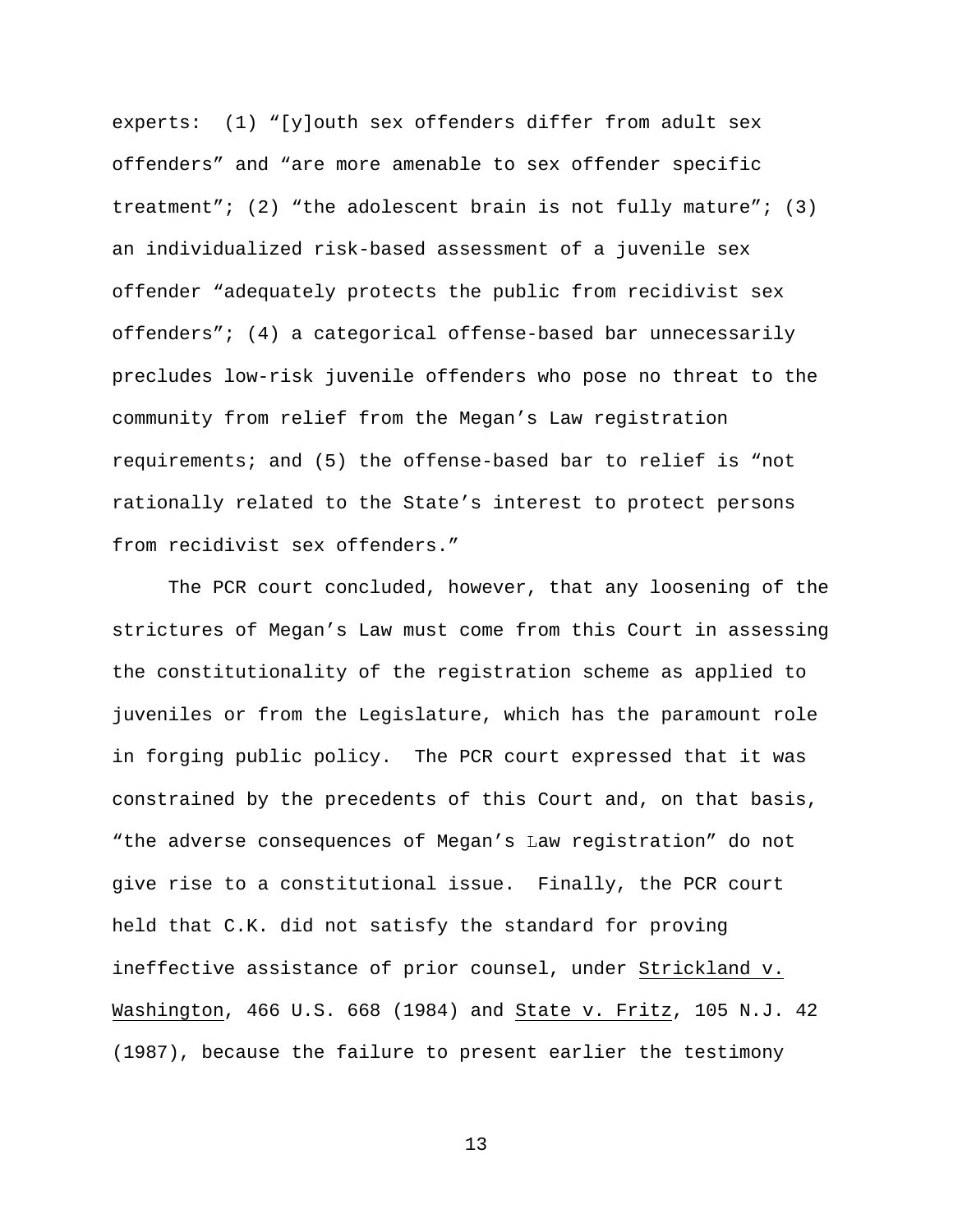given at the evidentiary hearing would not have achieved a different outcome.

B.

In an unpublished opinion, a panel of the Appellate Division affirmed the denial of C.K.'s second PCR petition. The panel acknowledged that C.K.'s "constitutional arguments are compelling," but believed that this Court's decisions in Doe v. Poritz, 142 N.J. 1 (1995), and In re Registrant J.G., 169 N.J. 304 (2001), foreclosed any basis for relief. The panel indicated that "this case may present an appropriate occasion for our Supreme Court to revisit J.G.," but, as an intermediate appellate court, it was bound to follow this Court's precedents.

We granted C.K.'s petition for certification "limited to the issue of the constitutionality of imposing the lifetime registration requirements of Megan's Law on juvenile offenders." 228 N.J. 238 (2016). We also granted the motions of the American Civil Liberties Union of New Jersey, Advocates for Children of New Jersey, and Northeast Juvenile Defender Center (collectively, ACLU-NJ), the Juvenile Law Center, the Office of the Public Defender, and the Attorney General of New Jersey to participate as amici curiae.

Our grant of certification is limited to addressing the constitutionality of N.J.S.A.  $2C:7-2(q)$  as applied to juveniles, which, unlike subsection (f), imposes categorical lifetime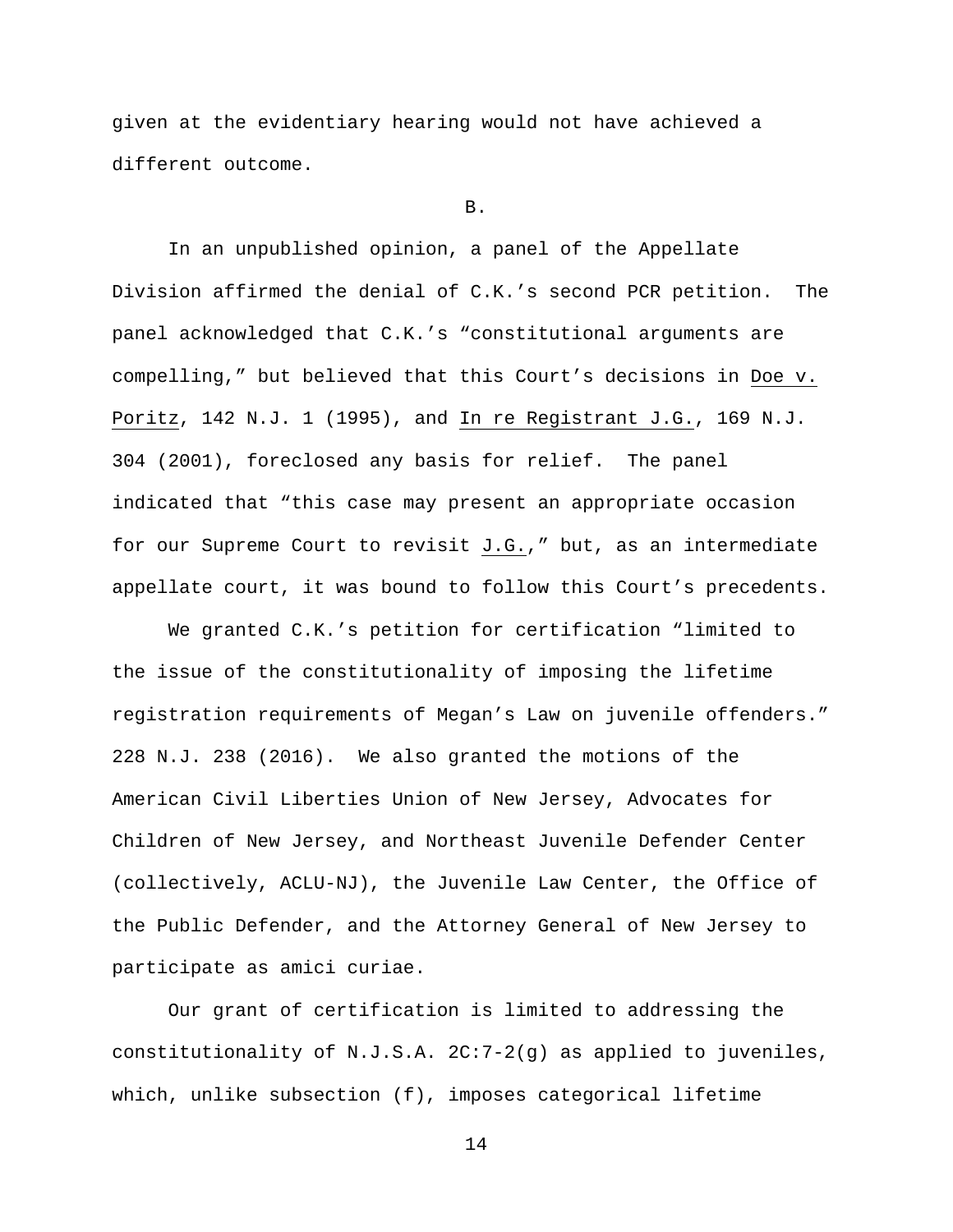registration requirements for certain sex offenses. We therefore do not consider the parties' general arguments that all juvenile offense-based registration requirements are constitutionally infirm because they do not assess the actual risk posed by an individual juvenile.

# III.

# A.

C.K. contends that the Megan's Law lifetime registration requirements in N.J.S.A. 2C:7-2(g), as applied to juveniles, violate his federal and state constitutional rights to substantive due process and to be free from cruel and unusual punishment. C.K. claims that the registration scheme's irrebuttable presumption that juveniles who commit certain sex offenses are dangerous and irredeemable is at odds with the expert testimony presented at the PCR hearing, the neuroscience about the developing juvenile brain, and his own life story. He asserts that a lifetime registration scheme for juvenile sex offenders that makes no allowance for a juvenile's rehabilitation and low risk for re-offense is penal, not remedial, in nature and advances no legitimate governmental objective. He describes how the registration scheme erects barriers to a juvenile's acceptance into society, career advancement, and personal happiness, despite, as in his case, an offense-free record and uniform expert testimony that he poses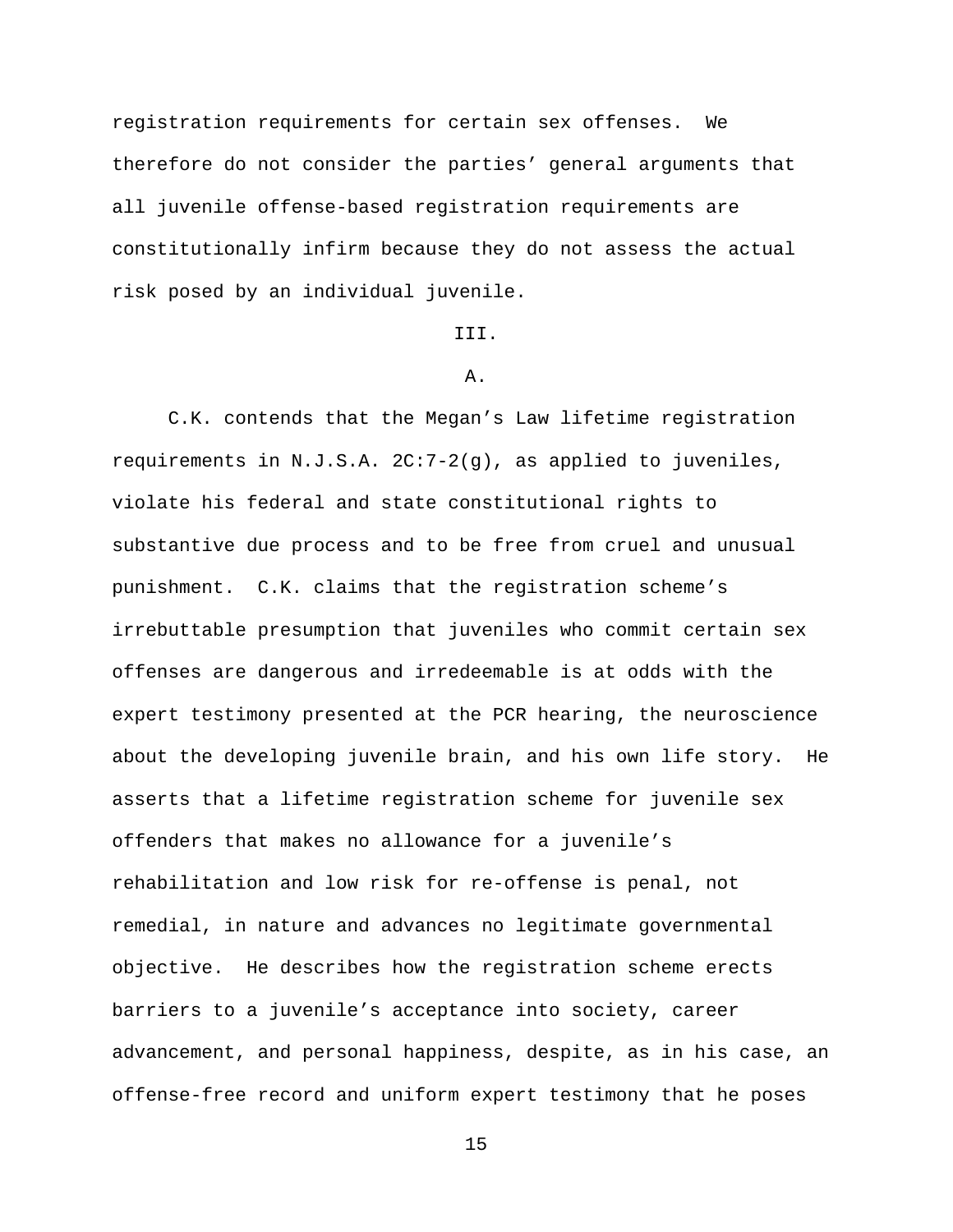no safety risk. According to C.K., a risk-based assessment is sufficient to protect society's interest in public safety.

The ACLU-NJ, the Juvenile Law Center, and the Public Defender, as amici curiae, echo the arguments advanced by C.K. and raise additional points, some collectively and others individually. Amici emphasize that juvenile sex offenders are distinguishable from their adult counterparts due to their immaturity and lack of cognitive development, their amenability to rehabilitation, and their lower recidivism rate. N.J.S.A. 2C:7-2(g) imposes an undifferentiated disability on juvenile registrants, without regard to their actual risk, and therefore bears no relationship to a legitimate state interest. According to amici, rehabilitated juvenile sex offenders, while on the registry, face increased difficulties securing education, employment, and housing and suffer a stigma that has harmful psychological consequences.

### B.

The State submits that "lifetime Megan's Law registration for juveniles adjudicated delinquent or convicted of certain offenses pass[es] constitutional muster" under Doe and J.G. The State maintains that C.K.'s concerns about imposing lifetime registration on adolescents "are appropriately directed at the Legislature" rather than this Court. It assails the studies relied on by C.K.'s experts, reporting low juvenile recidivism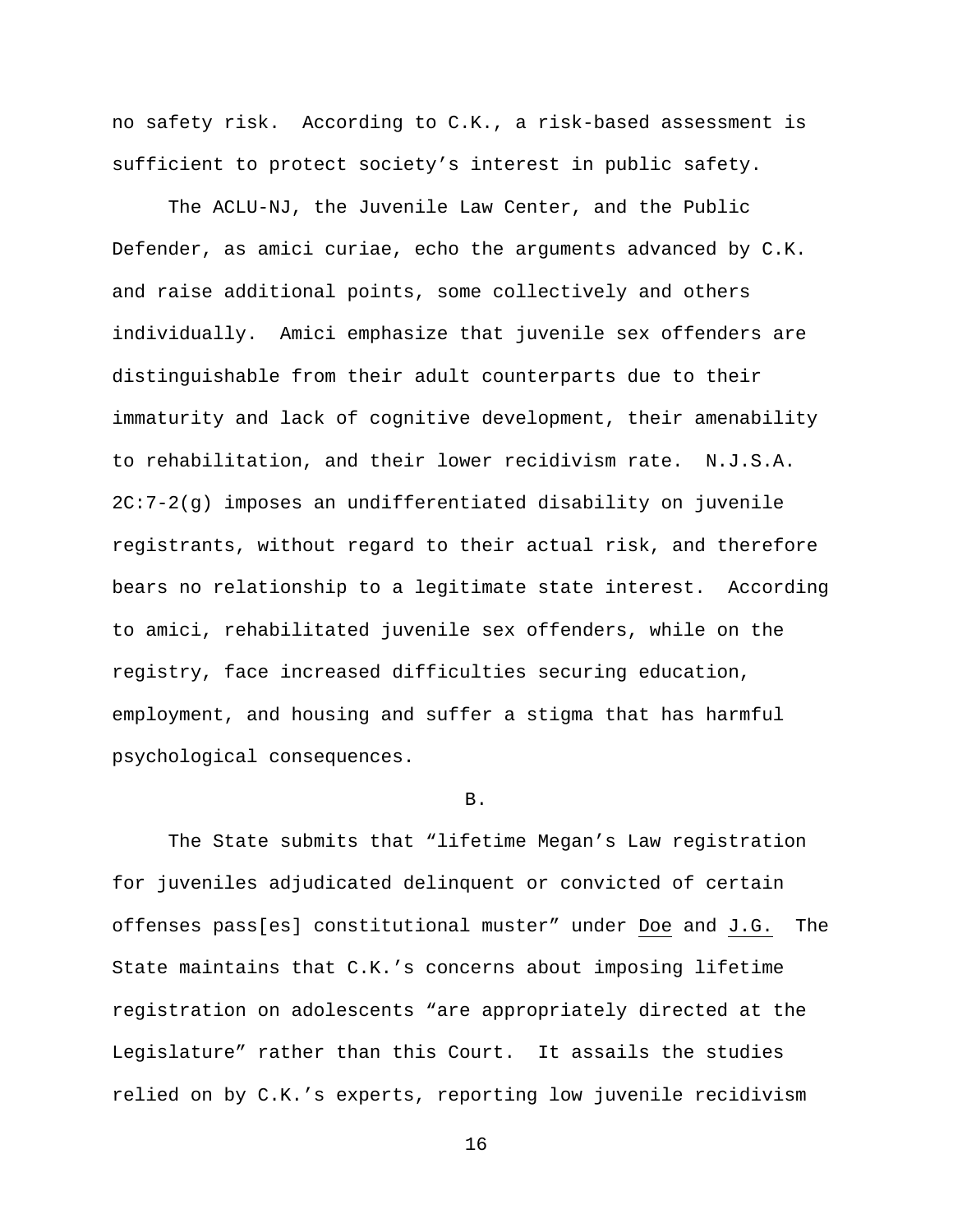rates and high rehabilitative success, because they do not distinguish between the general class of juvenile sex offenders and the subclass of offenders affected by subsection  $(q)$  -those adjudicated of committing aggravated sexual assault, forcible sexual assault, or multiple sex offenses.

The State, moreover, claims that C.K. has presented largely theoretical harms and unfounded fears, given his status as a Tier One registrant not subject to the broader Megan's Law notification requirements, and is not a proper class representative of all Tier registrants to challenge the constitutionality of N.J.S.A. 2C:7-2(g). Additionally, the State explains that its failure to present witnesses at the PCR hearing flowed from its belief that "the issue was settled" and should not be read as a concession that it agreed with C.K.'s experts.

The Attorney General, as amicus curiae, emphasizes many of the points made by the State. The Attorney General asserts the twofold purpose of the registration and notification scheme is to allow law enforcement to keep track of the whereabouts of sex offenders and to arm the public with information concerning an offender's identity, location, and offense. This registration scheme, the Attorney General insists, is remedial, not punitive, and advances the goal of public safety. Finally, the Attorney General states that amending Megan's Law is the province of the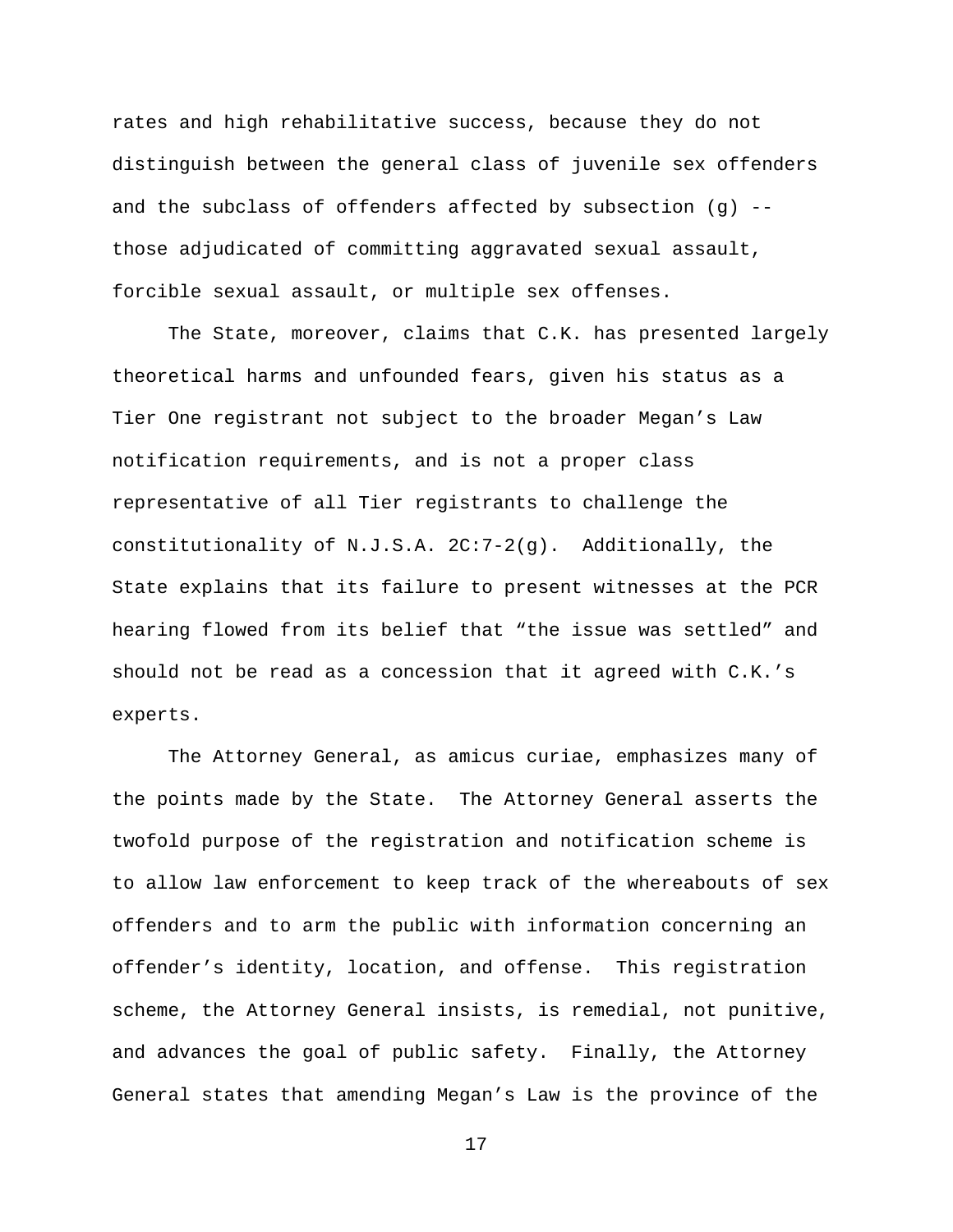Legislature, not this Court, and that C.K., and his amici, should bring the developing social science evidence to the attention of the branch of government responsible for public policy.

## IV.

# A.

We granted certification to address the constitutionality of imposing the Megan's Law lifetime registration and notification requirements on juveniles adjudicated of committing certain sex offenses, despite the peculiar procedural vehicle for doing so. Typically, we would not consider a constitutional challenge on a second PCR. See R. 3:22-4(b). However, "when a 'constitutional problem presented is of sufficient import to call for relaxation of the rules [related to post-conviction relief,] . . . we may consider the question on its merits.'" State v. Franklin, 184 N.J. 516, 528 (2005) (alterations in original) (quoting State v. Johns, 111 N.J. Super. 574, 576 (App. Div. 1970)). We have before us a full evidentiary record on a constitutional issue that both the trial court and Appellate Division found compelling. We therefore will not reject consideration of this important issue on procedural grounds. See ibid.

We begin our analysis with the statute at issue, with our focus on juvenile sex offenders.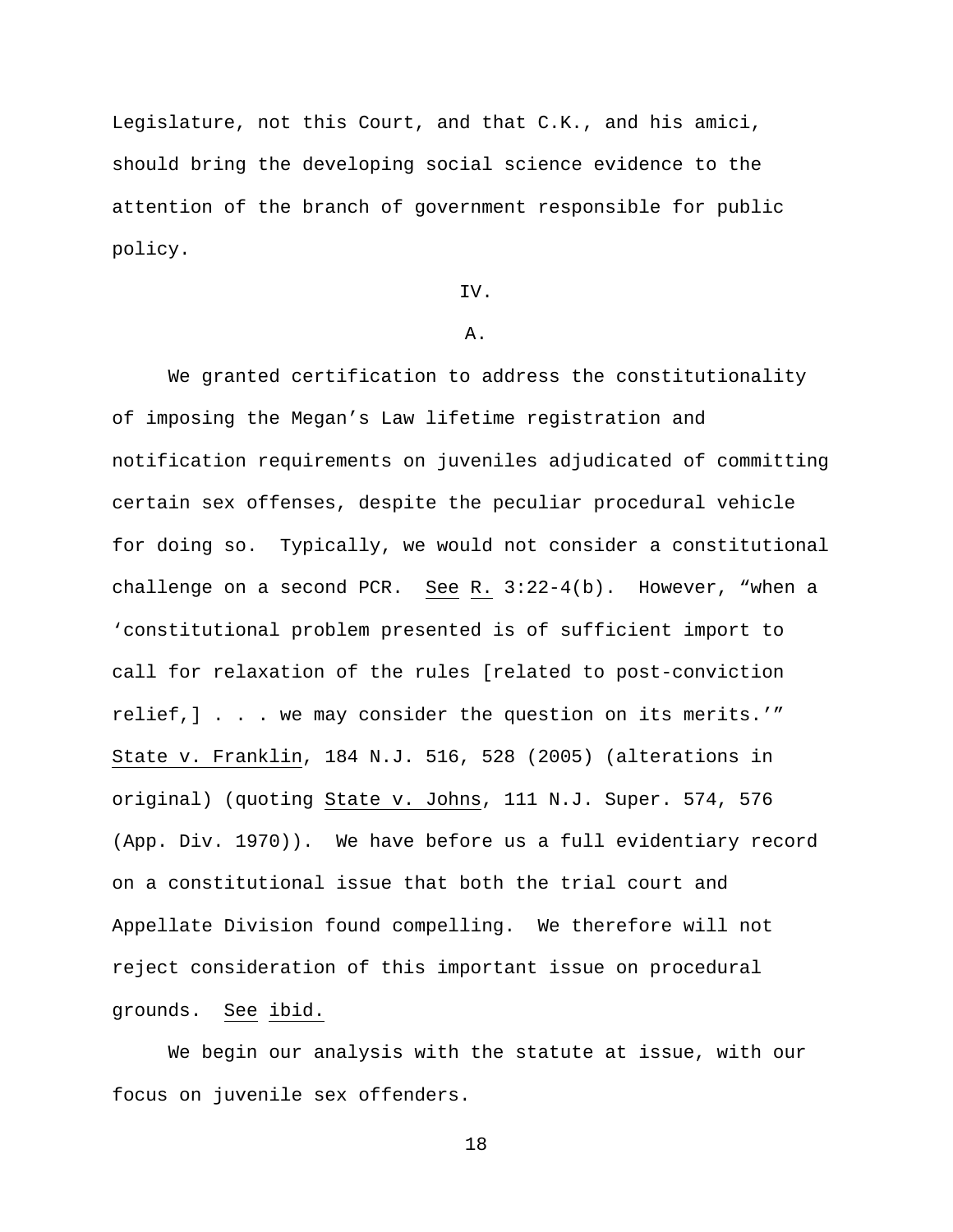### N.J.S.A. 2C:7-2(g) provides that

[a] person required to register under this section who has been convicted of, adjudicated delinquent, or acquitted by reason of insanity for more than one sex offense as defined in subsection b. of this section or who has been convicted of, adjudicated delinquent, or acquitted by reason of insanity for aggravated sexual assault pursuant to subsection a. of [N.J.S.A.] 2C:14-2 or sexual assault [using physical force or coercion, without causing<br>severe injury] is not eligible under is not eligible under<br>f this section to make subsection f. of this section to make application to the Superior Court of this State to terminate the registration obligation.

[(emphases added).]

N.J.S.A. 2C:7-2(g) is part of the registration and community notification provisions of Megan's Law. N.J.S.A. 2C:7-1 to -11, -19.

The legislative rationale for the registration and notification scheme is public safety -- to "permit law enforcement officials to identify and alert the public" about sex offenders who may pose a danger to children. N.J.S.A. 2C:7-  $1(a)$ .

On adjudication of a sex offense identified in N.J.S.A. 2C:7-2(b), a juvenile offender must register with the police department in the municipality where he lives. N.J.S.A. 2C:7- 2(c); New Jersey State Police, New Jersey Sex Offender Internet Registry: Frequently Asked Questions, http://www.njsp.org/sexoffender-registry/faqs.shtml (last visited Mar. 16, 2018).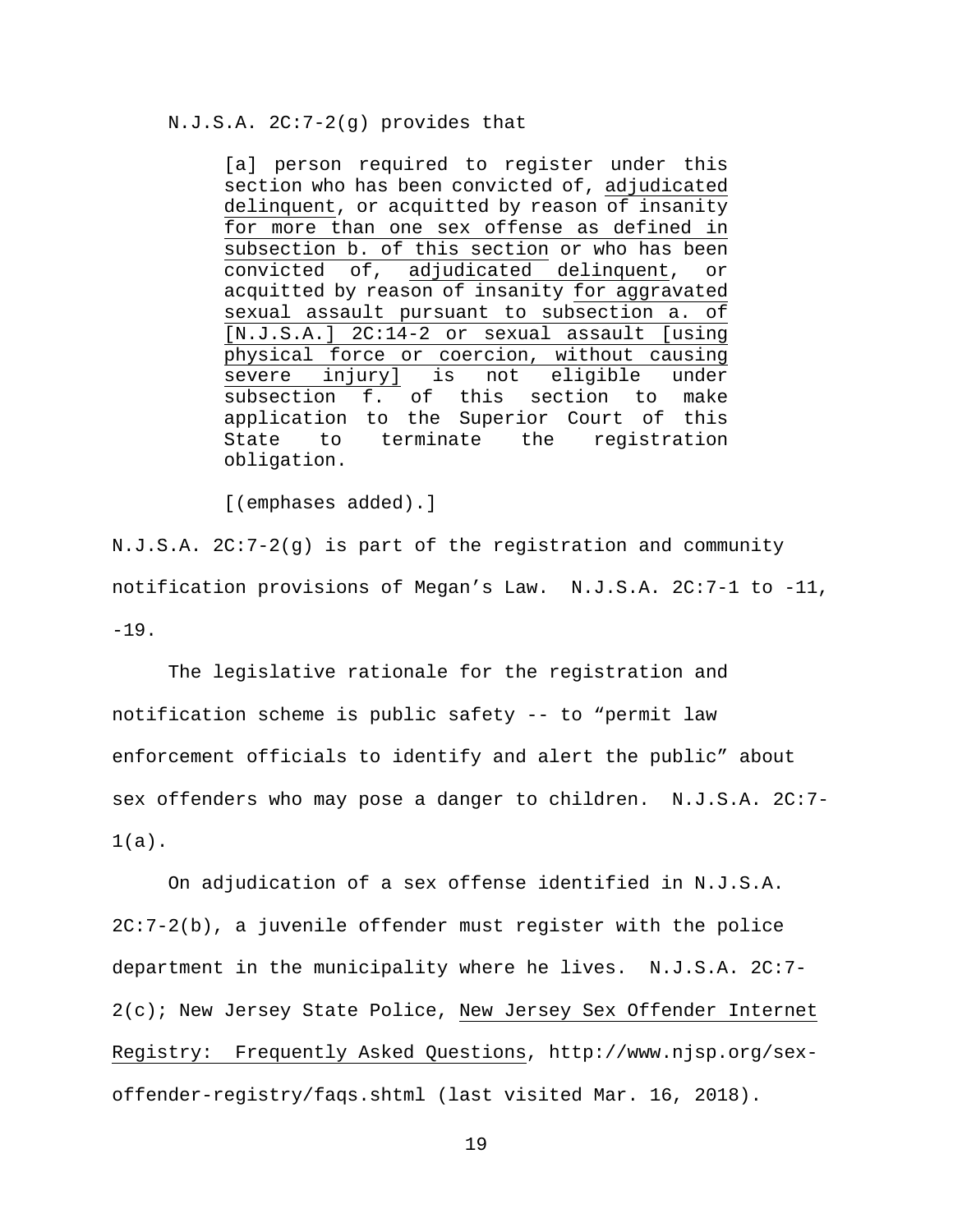Registration requires the collection of an offender's fingerprints and such information as his residence, school enrollment, and employment. N.J.S.A. 2C:7-4(b)(1)-(2). The juvenile also must advise the appropriate law enforcement agency of whether he has access to a computer or device with internet capability, N.J.S.A. 2C:7-2(d)(2), and any change in residence, employment, or other required information, N.J.S.A. 2C:7- 2(d)(1). A juvenile offender who fails to register or inform the appropriate law enforcement agency of a change of address or other status is guilty of a third-degree crime. N.J.S.A. 2C:7-  $2(a)(3); 2C:7-2(d).$ 

For the purpose of determining the scope of public notification of a registrant's sex-offender status, Megan's Law registrants are categorized into three tiers based on an assessment of their risk of reoffending. N.J.S.A. 2C:7-8(c). Registrants classified as Tier One are deemed to have the lowest risk to reoffend and those classified as Tier Three are deemed to have the highest risk. Ibid.

For offenders in Tier One, notification is limited to "law enforcement agencies likely to encounter the person registered." N.J.S.A. 2C:7-8(c)(1). For offenders in Tier Two, notification extends to "organizations in the community including schools, religious and youth organizations." N.J.S.A. 2C:7-8(c)(2). For offenders in Tier Three, notification further extends to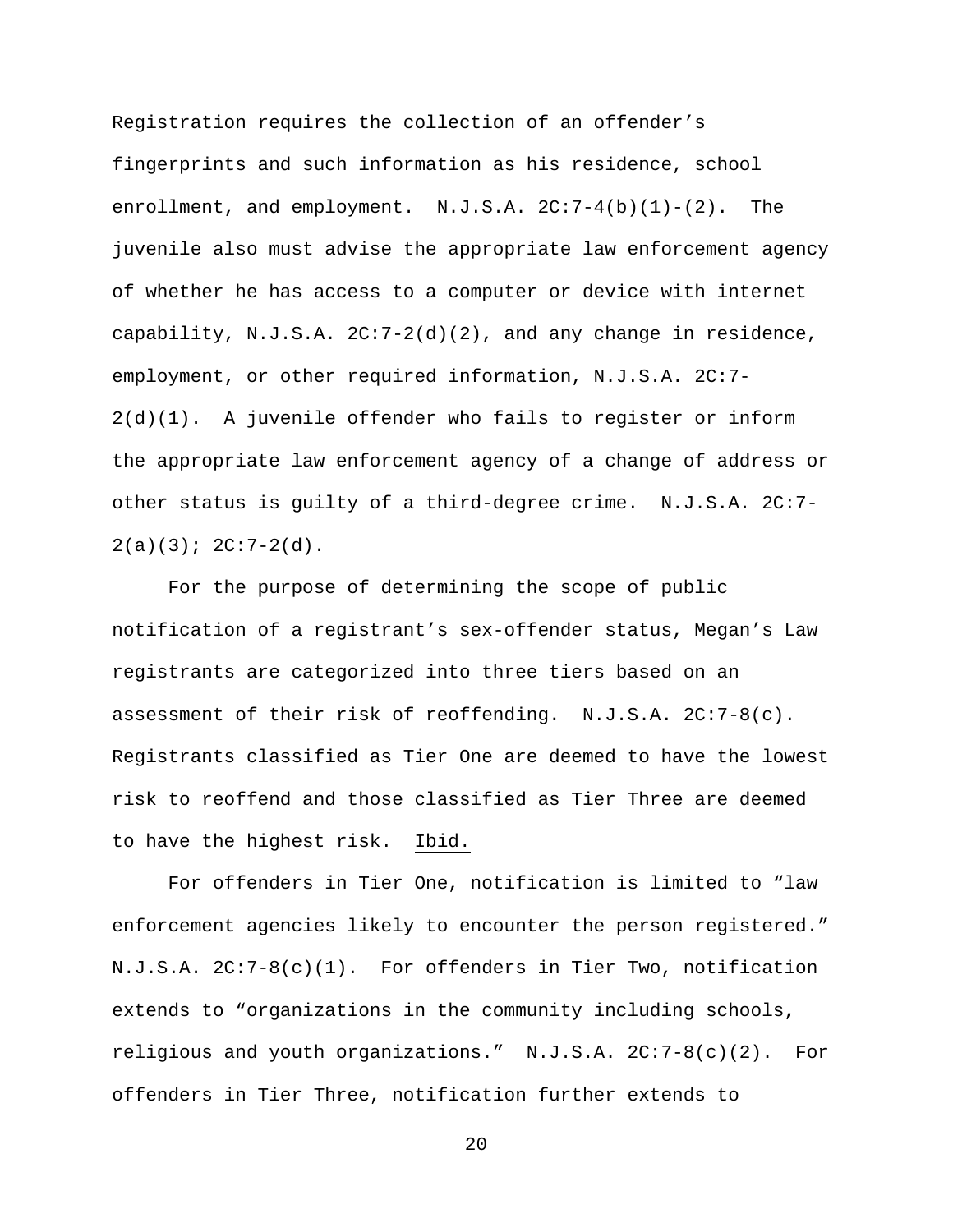"members of the public likely to encounter the person registered," N.J.S.A.  $2C:7-8(c)(3)$ , such as those in private residences, businesses, schools, and community organizations in the areas where the offender lives and works. Attorney General Guidelines 17-18, 42-45. Although Tier Three juvenile offenders are placed on an online registry for notification purposes, Tier Two juvenile offenders are not, unless aggravating circumstances are present. N.J.S.A. 2C:7-13(b) and (d); Attorney General Guidelines 48-49. No Tier One offenders are included on the internet registry. Attorney General Guidelines 48-49.

The lifetime registration requirements imposed by N.J.S.A. 2C:7-2(g) are categorical. A juvenile, fourteen years or older, who has committed an enumerated sex offense, or multiple sex offenses, under subsection (g) cannot seek relief ever from those requirements -- however successful his rehabilitation, however many his achievements, and however remote the possibility that he will reoffend.

B.

Subsection (g) of N.J.S.A. 2C:7-2 was not part of the original legislative scheme that became Megan's Law in 1994. The Legislature enacted subsection (g) in 2002 with the intended purpose of conforming our State registration and notification scheme to Congress's 1996 amendments to the Jacob Wetterling Crimes Against Children and Sexually Violent Offender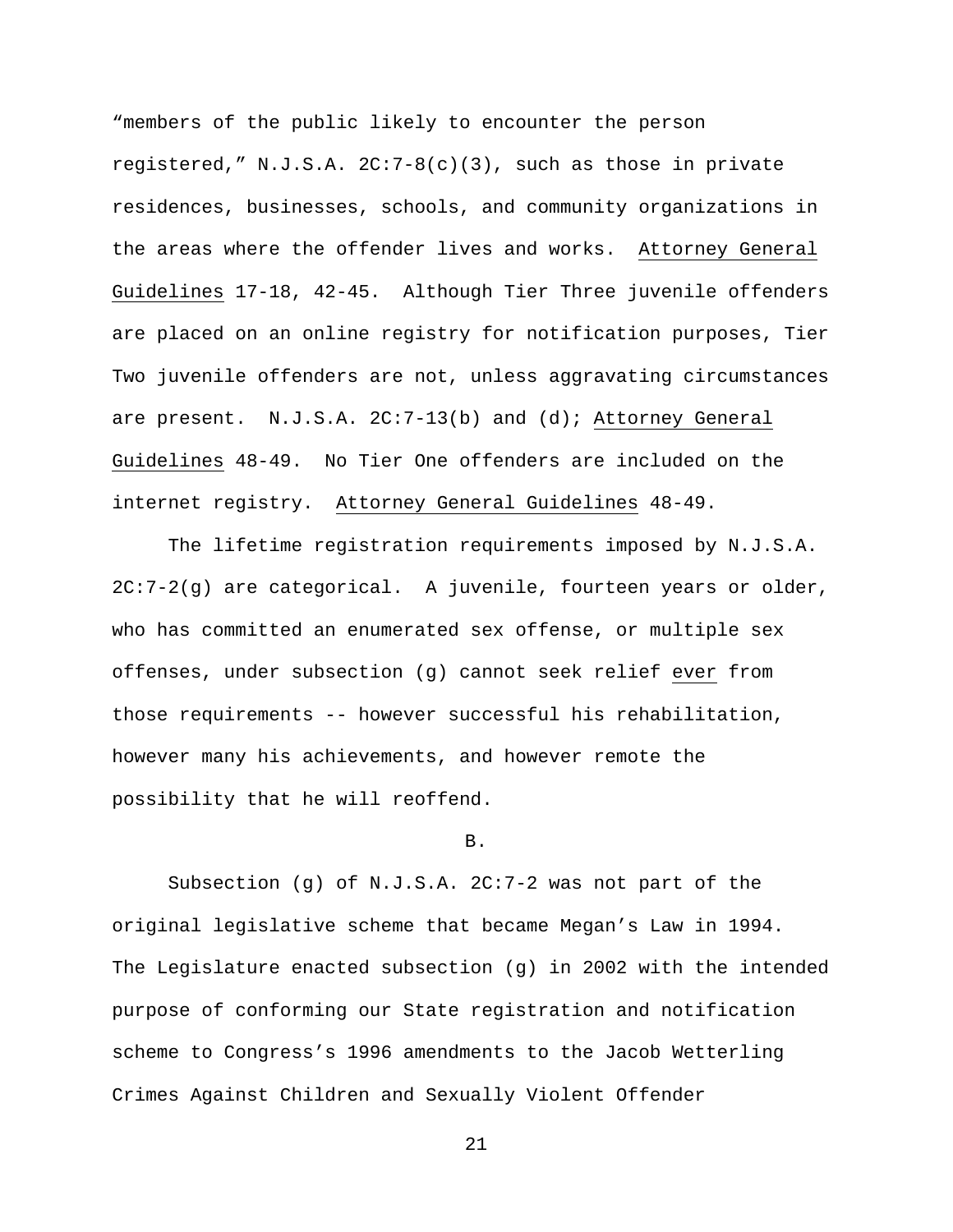Registration Act of 1994 (Jacob Wetterling Act). Pub. L. No. 104-236, §§ 3-7, 110 Stat. 3096, 3097 (repealed 2006). The amended Jacob Wetterling Act -- the federal counterpart to Megan's Law -- required law enforcement agencies to notify the community when "necessary to protect the public." 42 U.S.C. § 14071(e)(2) (repealed 2006). Under the Act, offenders who committed certain enumerated sex crimes were subject to lifetime registration requirements. 42 U.S.C. § 14071(b)(6) (repealed 2006). That provision was cited by the New Jersey Legislature in enacting the permanent, offense-based bar contained in N.J.S.A. 2C:7-2(g). See S. Law & Pub. Safety Comm. Statement to S. 2714 (Nov. 29, 2001) (L. 2001, c. 392). The rationale behind the passage of subsection (g) evidently was to comply with federal law and ensure continued specified federal crime funding. See ibid. (explaining that "States that do not comply with [the Jacob Wetterling Act] will lose federal funding beginning in the year 2002").

The presence of subsection (g) of N.J.S.A. 2C:7-2 in our legislative scheme today, however, is not a precondition to the maintenance of federal funding. In 2006, Congress repealed the Jacob Wetterling Act and passed the Adam Walsh Child Protection and Safety Act (Adam Walsh Act). Pub. L. No. 109-248, 120 Stat. 587 (codified at 42 U.S.C. §§ 16901-91 (repealing 42 U.S.C. §§ 14071-73)). Title I of the Adam Walsh Act -- known as the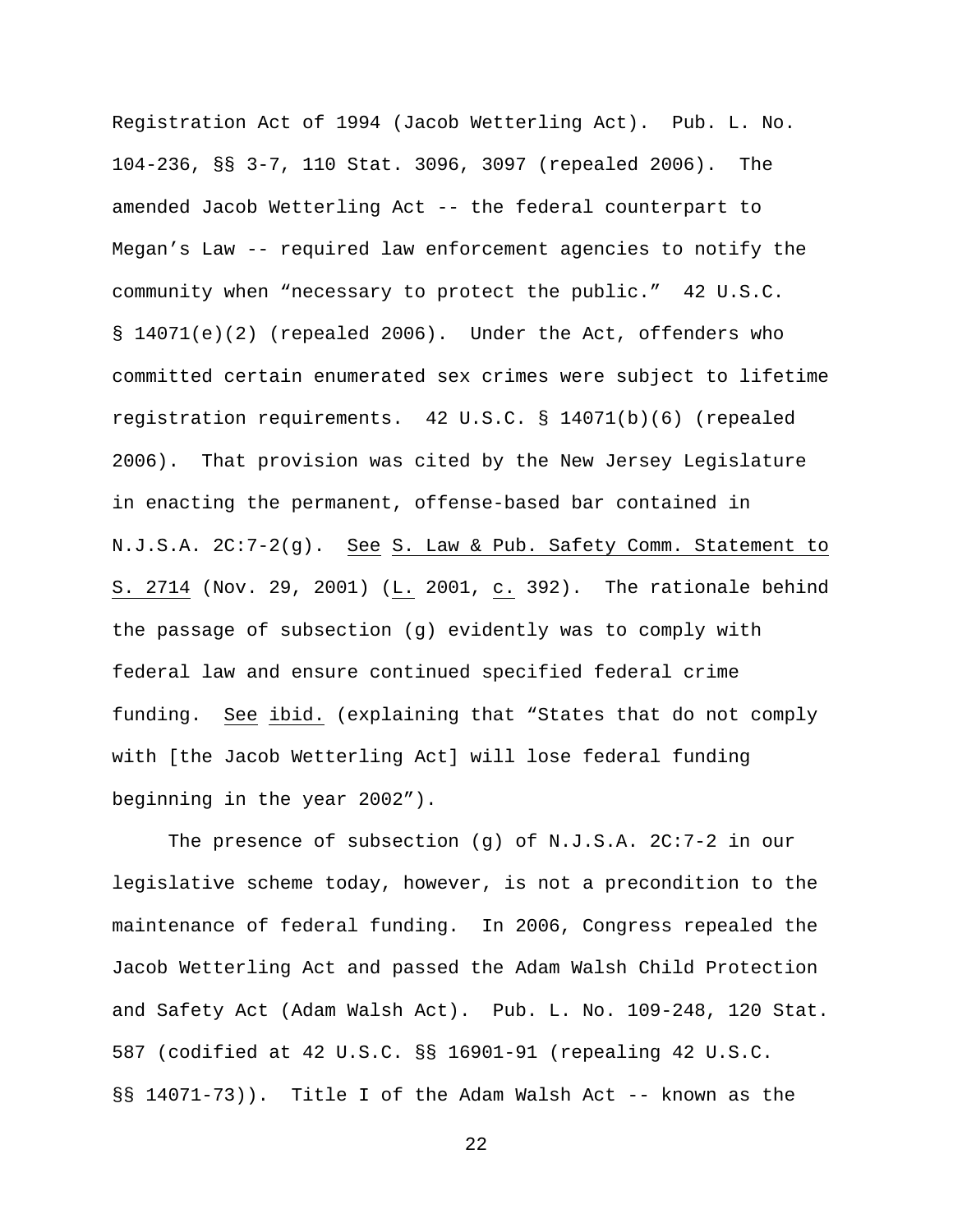Sex Offender Registration and Notification Act (SORNA) - establishes a national baseline for sex offender registration and requires that states receiving federal crime funds substantially comply with the guidelines it outlines. See 34 U.S.C. § 20927; see also 34 U.S.C. § 10151 (establishing that non-compliant jurisdictions lose ten percent of funds from federal Edward Byrne Memorial Justice Assistance Grant Program). In effect, SORNA serves as model legislation that can be adopted in part or in whole by the states. Nevertheless, most states, including New Jersey, have not substantially implemented SORNA. Office of Sex Offender Sentencing, Monitoring, Apprehending, Registering, and Tracking, SORNA Implementation Status, https://smart.gov/sorna-map.htm (last visited Mar. 16, 2018) (listing only twenty-two states and territories as having substantially implemented SORNA).

SORNA classifies sex offenders into three risk tiers -- Tiers I, II, and III -- for registration and notification purposes, depending solely on the nature of the offense. 34 U.S.C. § 20911. If New Jersey strictly followed federal law, C.K. would be classified as a Tier III offender based on his juvenile aggravated sexual assault adjudication. 34 U.S.C.  $\S$  20911(4)(A). The offender's tier assignment, in turn, determines the duration of his registration requirements. 34 U.S.C. § 20915(a). Unlike N.J.S.A. 2C:7-2(g), SORNA has no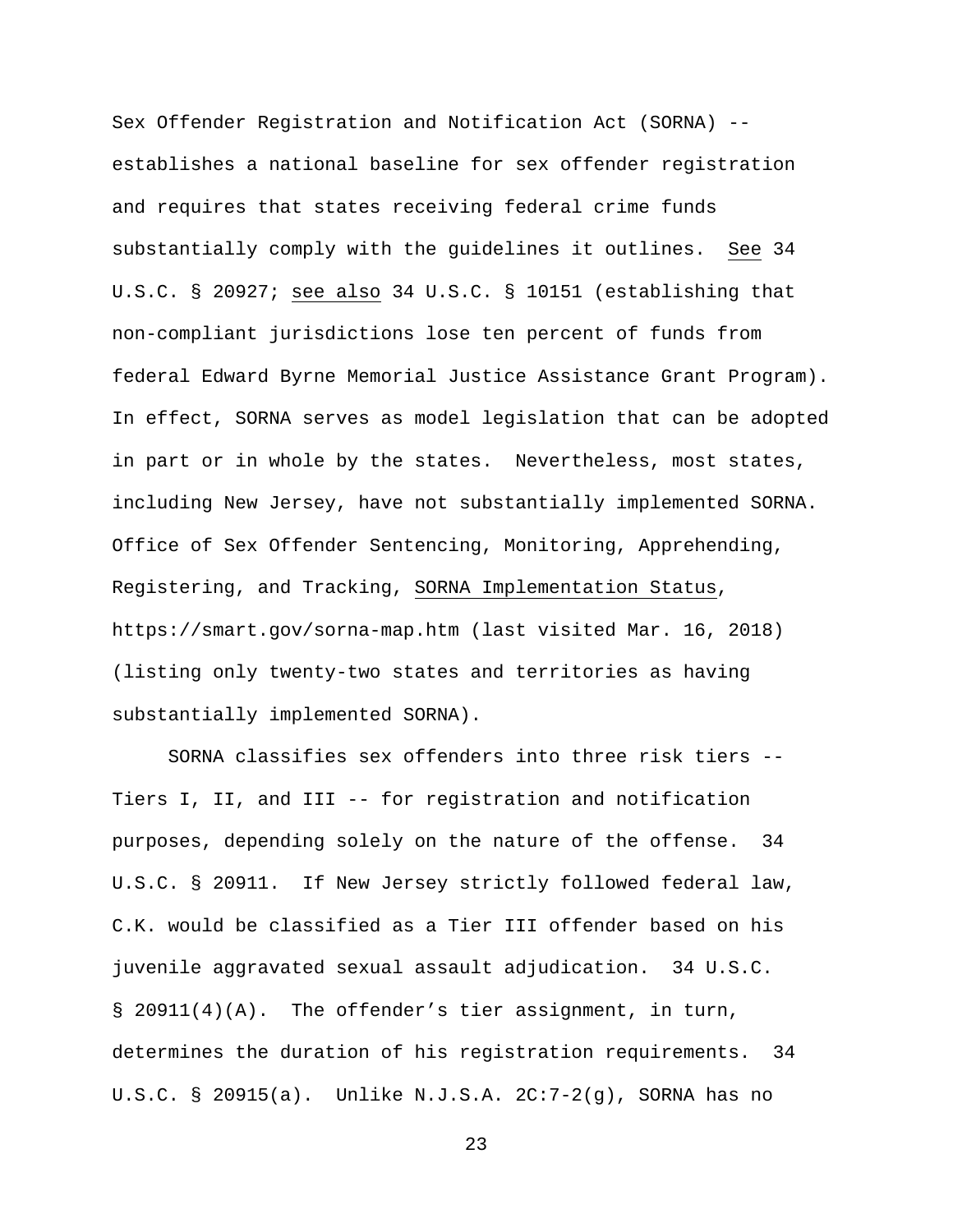permanent lifetime registration provision for juveniles. A juvenile Tier III offender, although subject to presumptive lifetime registration, is eligible under SORNA to have his registration requirements terminated after twenty-five years if he has a "clean record." 34 U.S.C. § 20915(a)(3) to (b). Although Tier I and II offenders are subject to fifteen-year and twenty-five-year registration periods, respectively, Tier I offenders are allowed to apply for a shortened registration period. 34 U.S.C. § 20915(a) to (b).

Currently, under SORNA, states have discretion whether to include juveniles on their public sex-offender registry websites. Supplemental Guidelines for Sex Offender Registration and Notification, 76 Fed. Reg. 1630, 1636-37 (Jan. 11, 2011).3 In 2016, the United States Attorney General implemented new SORNA guidelines governing juvenile offenders. See Supplemental Guidelines for Juvenile Registration Under the Sex Offender Registration and Notification Act, 81 Fed. Reg. 50,552 (Aug. 1, 2016). Under those guidelines, states that do not register juveniles who have committed serious sex offenses may still be compliant with SORNA if the federal government finds that those

 $\overline{\phantom{a}}$ 

<sup>3</sup> Initially, SORNA required online public notification for certain juvenile sex offenders. National Guidelines for Sex Offender Registration and Notification, 73 Fed. Reg. 38,030, 38,040-41 (July 2, 2008).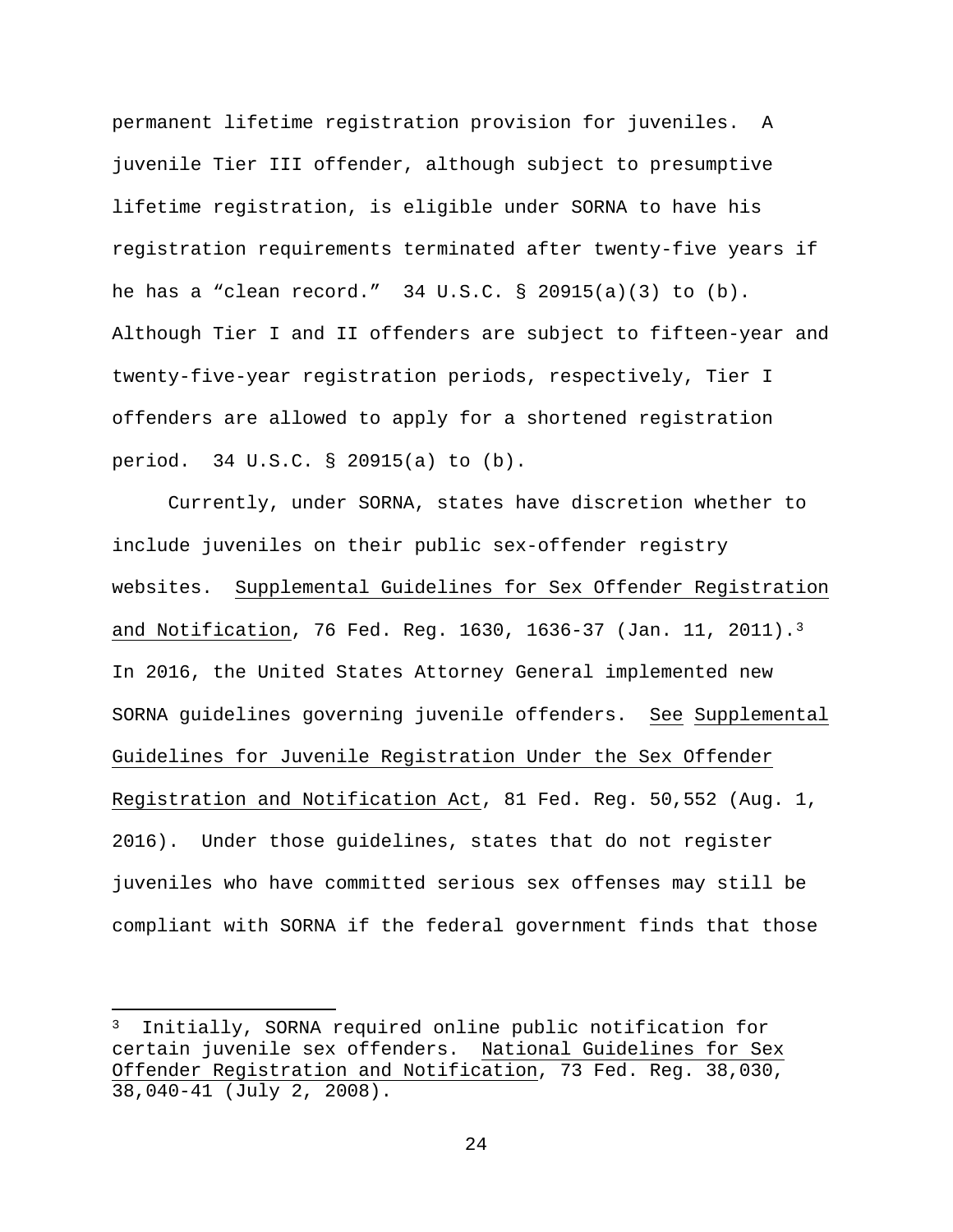states have nonetheless "substantially implemented SORNA's juvenile registration requirements" through other means. Id. at 50,558.

Moreover, the United States Attorney General may exempt a state from implementing a provision of SORNA that "would place the jurisdiction in violation of its constitution, as determined by a ruling of the jurisdiction's highest court." 34 U.S.C. § 20927(b). In short, a state's highest court can declare unconstitutional a state's sex-offender registration provision without necessarily jeopardizing a state's federal funding.

C.

 Before the passage of subsection (g) of N.J.S.A. 2C:7-2 in 2002, subsection (f) governed the termination of registration requirements for all adult and juvenile sex offenders. N.J.S.A. 2C:7-2(f), which is still operative, provides that

> a person required to register under this  $act<sup>4</sup>$ may make application to the Superior Court of this State to terminate the obligation upon proof that the person has not committed an offense within 15 years following conviction or release from a correctional facility for any term of imprisonment imposed, whichever is later, and is not likely to pose a threat to the safety of others.

 $\overline{\phantom{a}}$ 

<sup>&</sup>lt;sup>4</sup> "A person who has been convicted, adjudicated delinquent or found not guilty by reason of insanity for commission of a sex offense . . . shall register as provided . . . ." N.J.S.A.  $2C:7-2(a)(1)$ .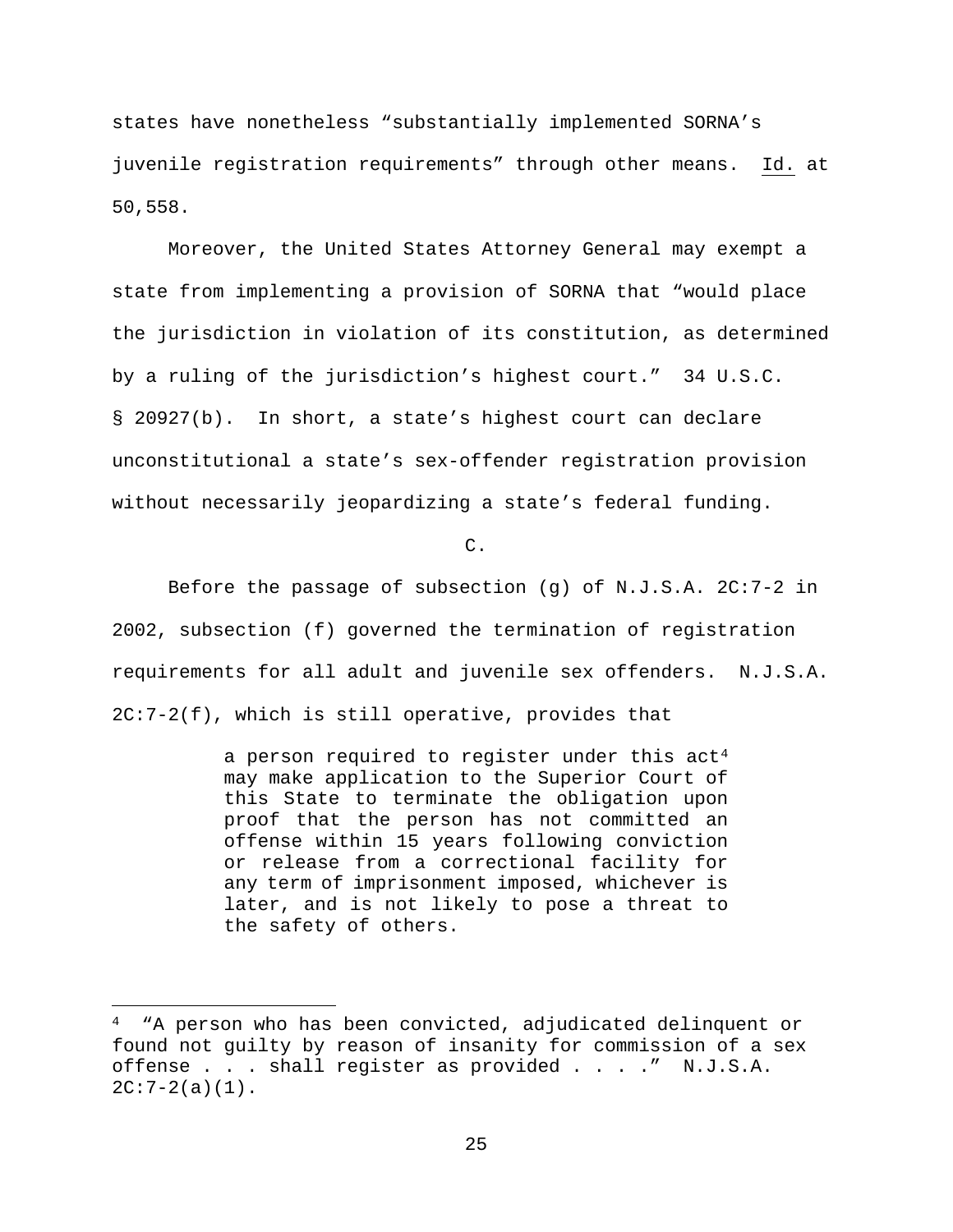Subsection (f) was part of the original Megan's Law registration and notification requirements, which we declared constitutional in Doe. 142 N.J. at 12-13.<sup>5</sup> In Doe, we rejected the argument that the registration and notification requirements constituted a form of punishment, finding instead that they are "remedial in purpose" and "designed simply and solely to enable the public to protect itself from the danger posed by sex offenders." Id. at 73. We held that the "Constitution does not prevent society from attempting to protect itself from convicted sex offenders, no matter when convicted, so long as the means of protection are reasonably designed for that purpose." Id. at 12 (emphasis added). The validity of subsection (f)'s presumptive lifetime registration requirements was not at issue in Doe. The Court noted that, under subsection (f), a fifteen-year offensefree registrant could have his registration requirements terminated if he could "persuade the court that he or she is not likely to pose a threat to the safety of others." Id. at 21-22 (citing N.J.S.A. 2C:7-2(f)).

 The underlying assumption of N.J.S.A. 2C:7-2(f) is that when a registrant, who has been offense-free for fifteen or more

 $\overline{\phantom{a}}$ 

<sup>5</sup> While the Court generally held that Megan's Law is constitutional, we mandated due process hearings to afford registrants judicial review of both their proposed tier designations and the scope of community notification. Id. at 28-32, 107-08.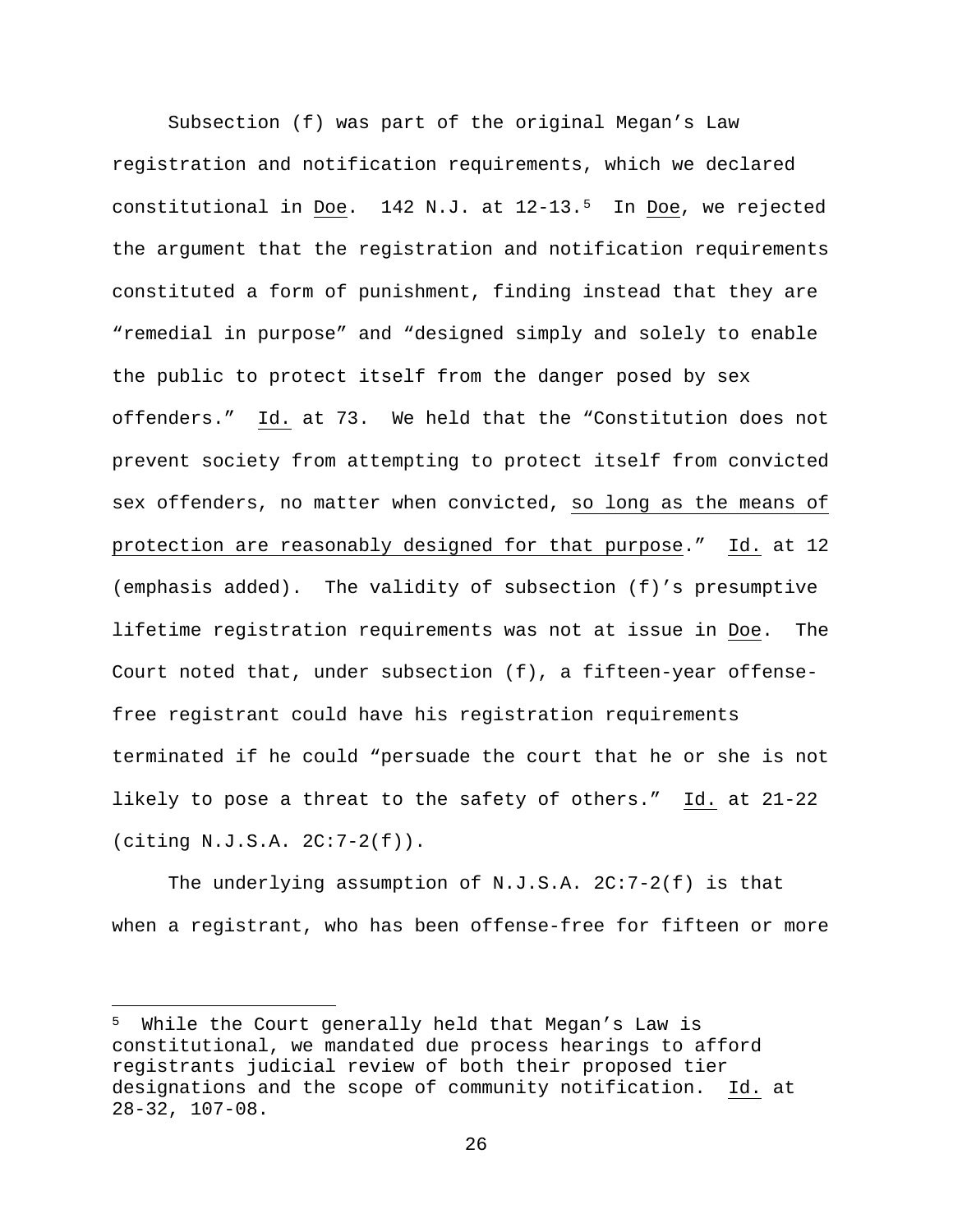years, no longer poses a risk to the safety of the public, keeping him bound to the registration requirements no longer serves a remedial purpose.

 In J.G., this Court grappled with the implication of applying the presumptive lifetime registration requirements of N.J.S.A. 2C:7-2(f) to juveniles under the age of fourteen. 169 N.J. 304. In that case, J.G. pled guilty in family court to committing a second-degree sexual assault. Id. at 309-10. At the time of the assault, J.G. was ten years old and the victim, his cousin, just eight years old. Id. at 309. The family court imposed a suspended indeterminate custodial sentence not to exceed three years, ordered J.G. to attend a family counseling program, and advised J.G. that he was subject to the Megan's Law lifetime registration and community notification requirements. Id. at 311-12.

The dilemma faced by the Court in J.G. was to reconcile the Megan's Law presumptive lifetime registration requirements with the Juvenile Code's "mandate to terminate all dispositions other than incarceration at age eighteen, or within three years, whichever is later." Id. at 334. Under N.J.S.A. 2C:7-2(f), J.G. could not move to lift the registration requirements until age twenty-six, fifteen years following his delinquency adjudication. See id. at 319-20, 334.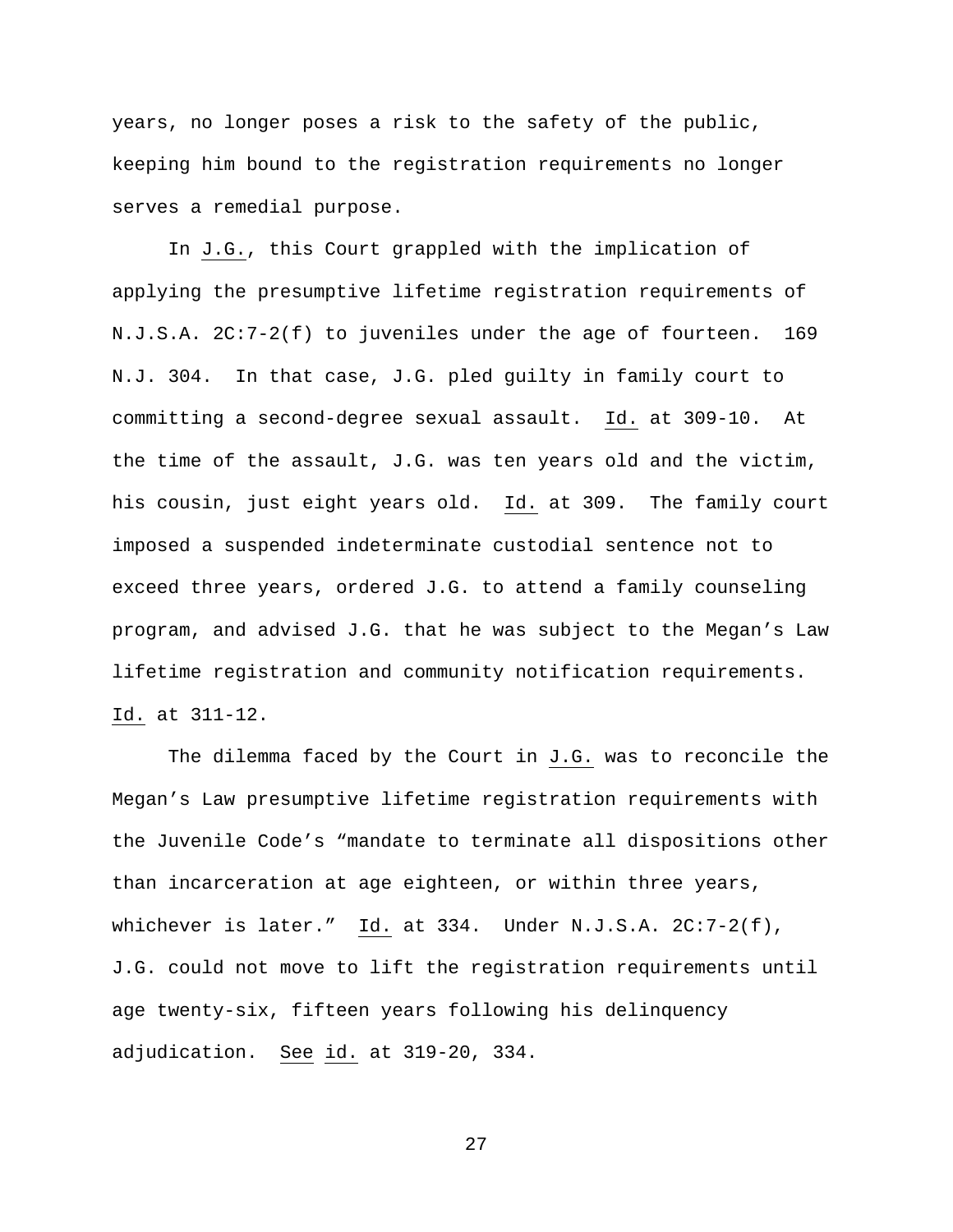We emphasized our Juvenile Code's continued focus on rehabilitation as evidenced by such dispositional alternatives as individual and family counseling, academic and vocational education, work programs, and community service. Id. at 321-27, 335. We also acknowledged the goals of Megan's Law, which focus on the need to protect society from sex offenders by disseminating critical information to the public. Id. at 339. In viewing the two statutory schemes, seemingly in conflict, we found "implausible and anomalous the notion that a child 'sex offender' such as J.G. should pursuant to Megan's Law be subject to a lifetime registration requirement merely on the basis of a delinquency adjudication that included no effort to assess his true culpability." Id. at 336.

In reconciling the rehabilitative goals of the Juvenile Code and the public safety goals of Megan's Law, we held that for an adjudicated juvenile sex offender under age fourteen, the "registration and community notification orders shall terminate at age eighteen," provided the juvenile can establish in the Law Division by "clear and convincing evidence that [he] is not likely to pose a threat to the safety of others." Id. at 337.

In setting age fourteen as the dividing line, we focused on the different treatment the Juvenile Code affords youths below and above that age. Id. at 335-36. We stressed that treating juveniles under the age of fourteen differently "is essential if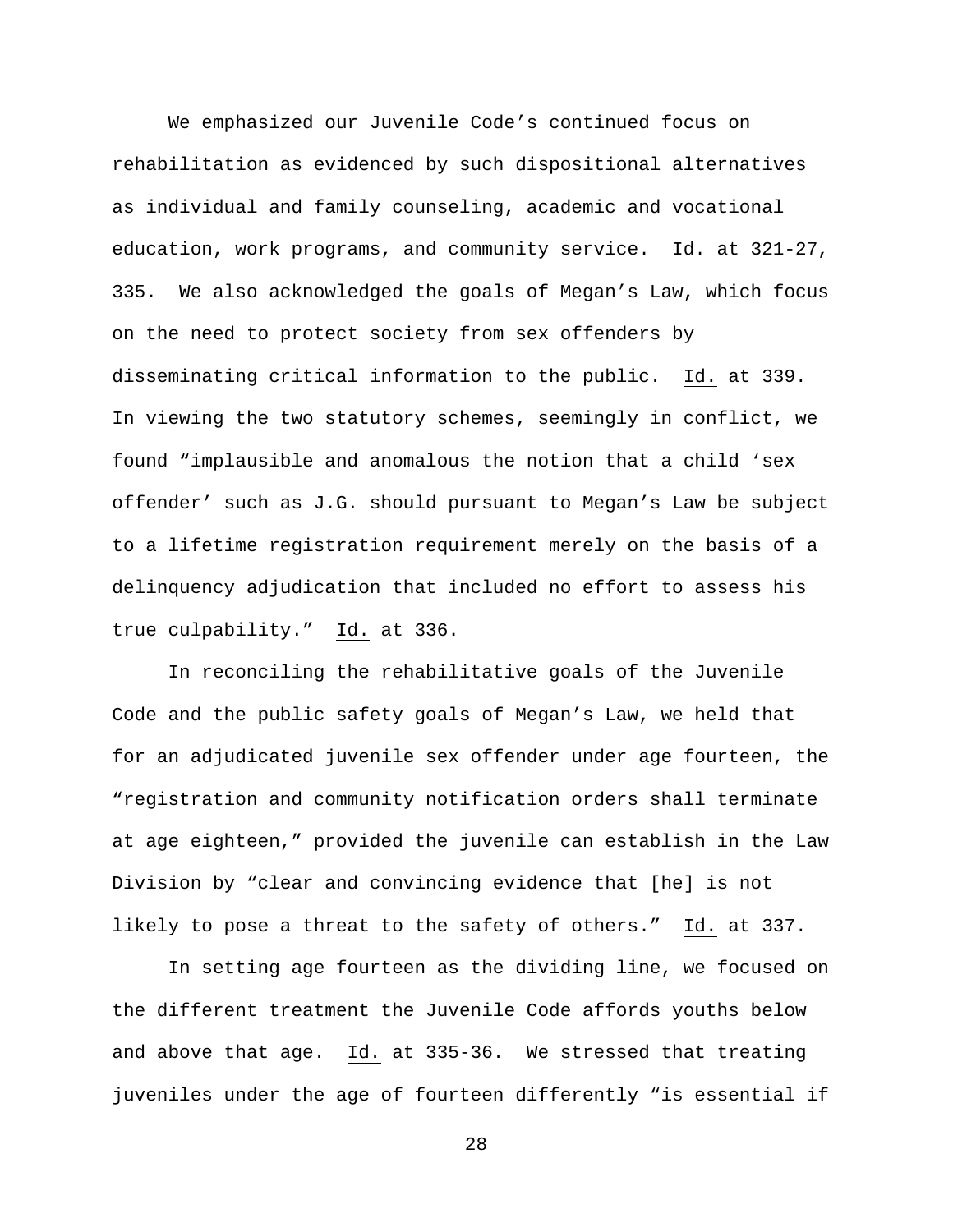we are to sensibly reconcile the Juvenile Code with Megan's Law." Id. at 335. In light of our disposition, we rejected J.G.'s argument that Megan's Law constitutes cruel and unusual punishment under our Federal and State Constitutions. Id. at 339.

Importantly, at the time Doe and J.G. were decided, all juveniles adjudicated of a sex offense could terminate their Megan's Law requirements after a period of fifteen years, provided they satisfied the criteria laid out in subsection (f) of N.J.S.A. 2C:7-2. See J.G., 169 N.J. at 319-20; Doe, 142 N.J. at 21. Neither Doe nor J.G. addressed whether permanent lifetime registration and notification requirements imposed on a juvenile would violate the substantive due process guarantee of our State Constitution.

D.

Less than a year after our J.G. decision in 2001, for the reasons previously discussed, the Legislature enacted the permanent, irrevocable lifetime registration requirements in subsection (g) that are applicable to adult as well as juvenile offenders. L. 2001, c. 392 § 1. In this case, our focus is only on those juveniles between the ages of fourteen and seventeen adjudicated delinquent in family court for sex offenses falling within the ambit of subsection (g). We agree with the Appellate Division's determination in In re Registrant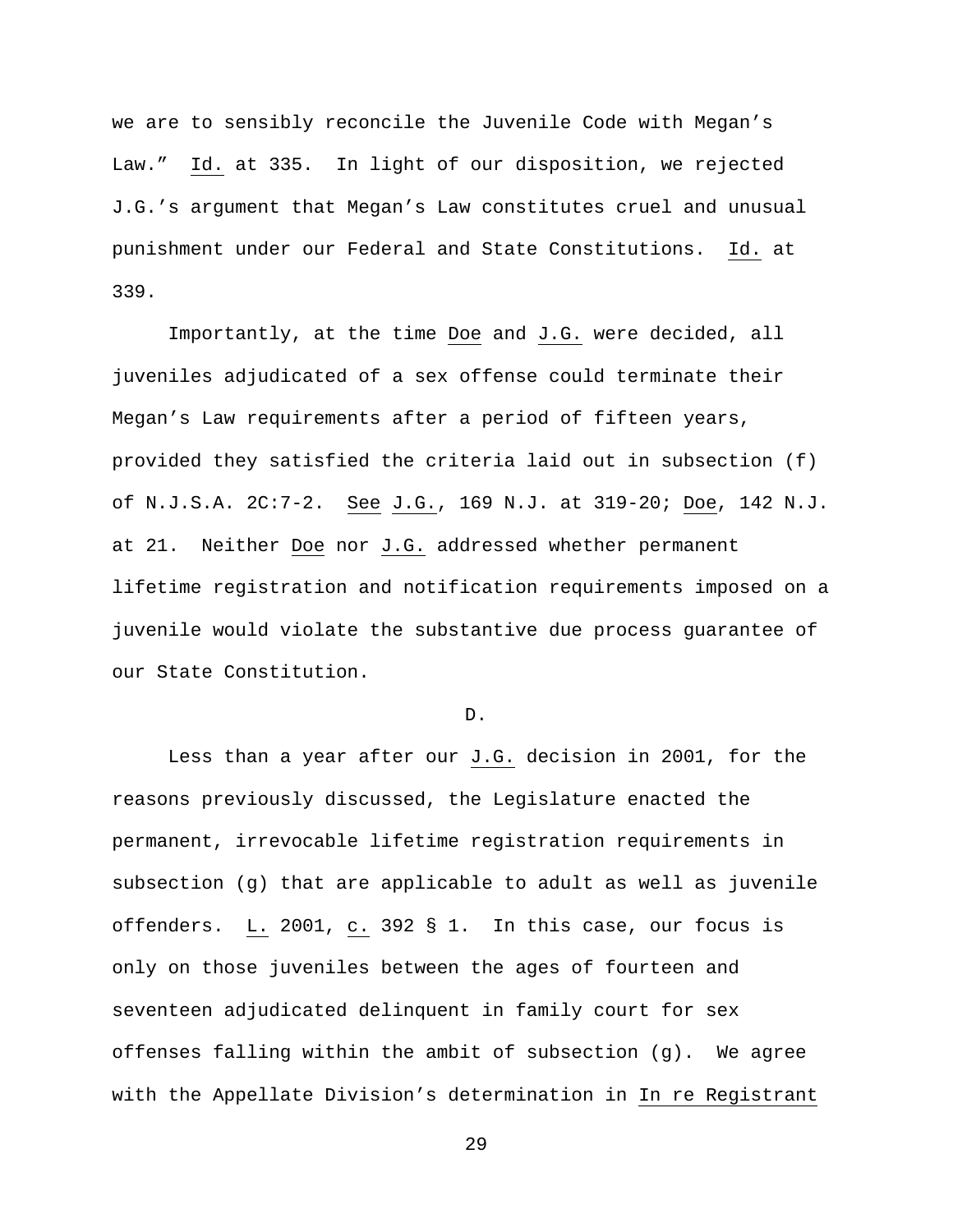L.E. that the Legislature did not intend to override the rights provided in J.G. to juvenile sex offenders under age fourteen who are authorized to seek termination of their registration and notification requirements at age eighteen. 366 N.J. Super. 61, 64-65 (App. Div. 2003). Notably, since 2003 the Legislature has not enacted legislation that would signal disagreement with L.E. See Smith v. Fireworks by Girone, Inc., 180 N.J. 199, 215 (2004) ("[T]he construction of a statute by the courts, supported by long acquiescence on the part of the Legislature . . . is evidence that such construction is in accord with the legislative intent." (quoting Quaremba v. Allan, 67 N.J. 1, 14 (1975))).

Neither Doe nor J.G. provides guidance for the resolution of the substantive due process challenge to subsection (g) as applied to juveniles. The implicit assumption underlying subsection (g) is that a juvenile, once adjudicated of certain sex offenses, will forever pose a danger to the safety of others, despite the offense-free and productive life he may lead in the future. C.K. challenges that assumption and the constitutionality of a statutory provision that has no riskbased assessment for continued registration and notification requirements fifteen years following his juvenile adjudication.

V.

A.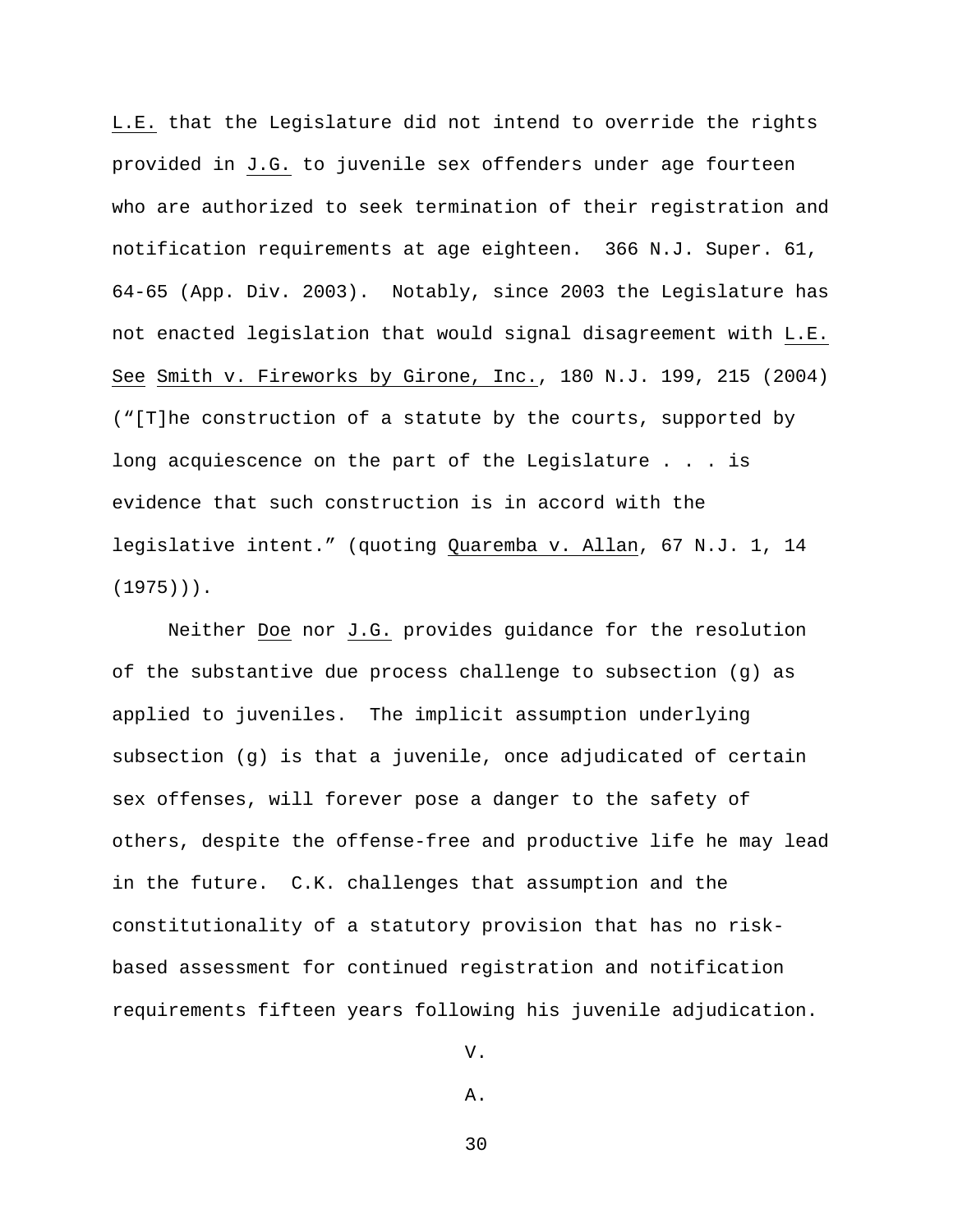Our laws and jurisprudence recognize that juveniles are different from adults -- that juveniles are not fully formed, that they are still developing and maturing, that their mistakes and wrongdoing are often the result of factors related to their youth, and therefore they are more amenable to rehabilitation and more worthy of redemption. Our juvenile justice system is a testament to society's judgment that children bear a special status, and therefore a unique approach must be taken in dealing with juvenile offenders, both in measuring culpability and setting an appropriate disposition. Indeed, the United States Supreme Court has explained that juvenile courts were created "to provide measures of guidance and rehabilitation for the child and protection for society, not to fix criminal responsibility, guilt and punishment." Kent v. United States, 383 U.S. 541, 554 (1966).

Among the purposes of the Juvenile Code, N.J.S.A. 2A:4A-20 to -92, is "to remove from children committing delinquent acts certain statutory consequences of criminal behavior, and to substitute therefor an adequate program of supervision, care and rehabilitation, and a range of sanctions designed to promote accountability and protect the public." N.J.S.A. 2A:4A-21(b). Although rehabilitation, historically, has been the primary focus of the juvenile justice system, a second purpose - increasingly so in recent times -- is protection of the public.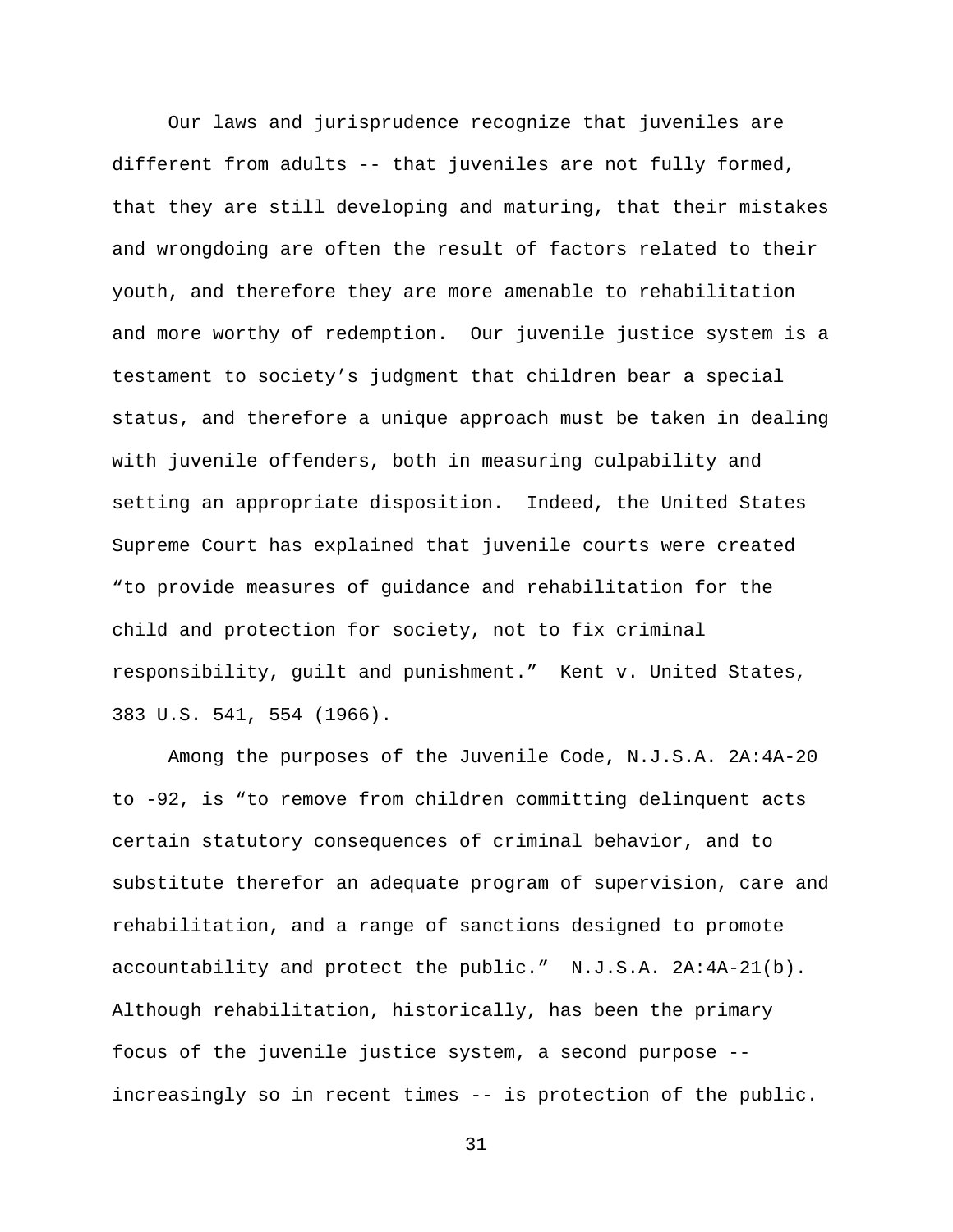See State in Interest of K.O., 217 N.J. 83, 92-93 (2014); see also J.G., 169 N.J. at 320-21 (noting that soon after enactment of Megan's Law, Legislature amended Juvenile Code's statement of purpose to include "a range of sanctions designed to promote accountability and protect the public" (quoting N.J.S.A. 2A:4A-21)); State in Interest of M.C., 384 N.J. Super. 116, 128 (App. Div. 2006) (noting that rehabilitation and protection of society are among considerations family court must weigh).

Nevertheless, rehabilitation and reformation of the juvenile remain a hallmark of the juvenile system, as evidenced by the twenty enumerated dispositions available to the family court in sentencing a juvenile adjudicated delinquent. See N.J.S.A. 2A:4A-43(b); State in Interest of C.V., 201 N.J. 281, 295 (2010). The range of dispositional options signifies that a "'one size fits all' approach" does not apply in the juvenile justice system. C.V., 201 N.J. at 296 (citing State of New Jersey, Office of the Child Advocate, Reinvesting in New Jersey Youth: Building on Successful Juvenile Detention Reform 16 (2009)). The juvenile system's flexibility in selecting an appropriate disposition for a young offender allows the family court to take into account "the complex, diverse, and changing needs of youth" and to address "the unique emotional, behavioral, physical, and educational problems of each juvenile before the court." Id. at 296.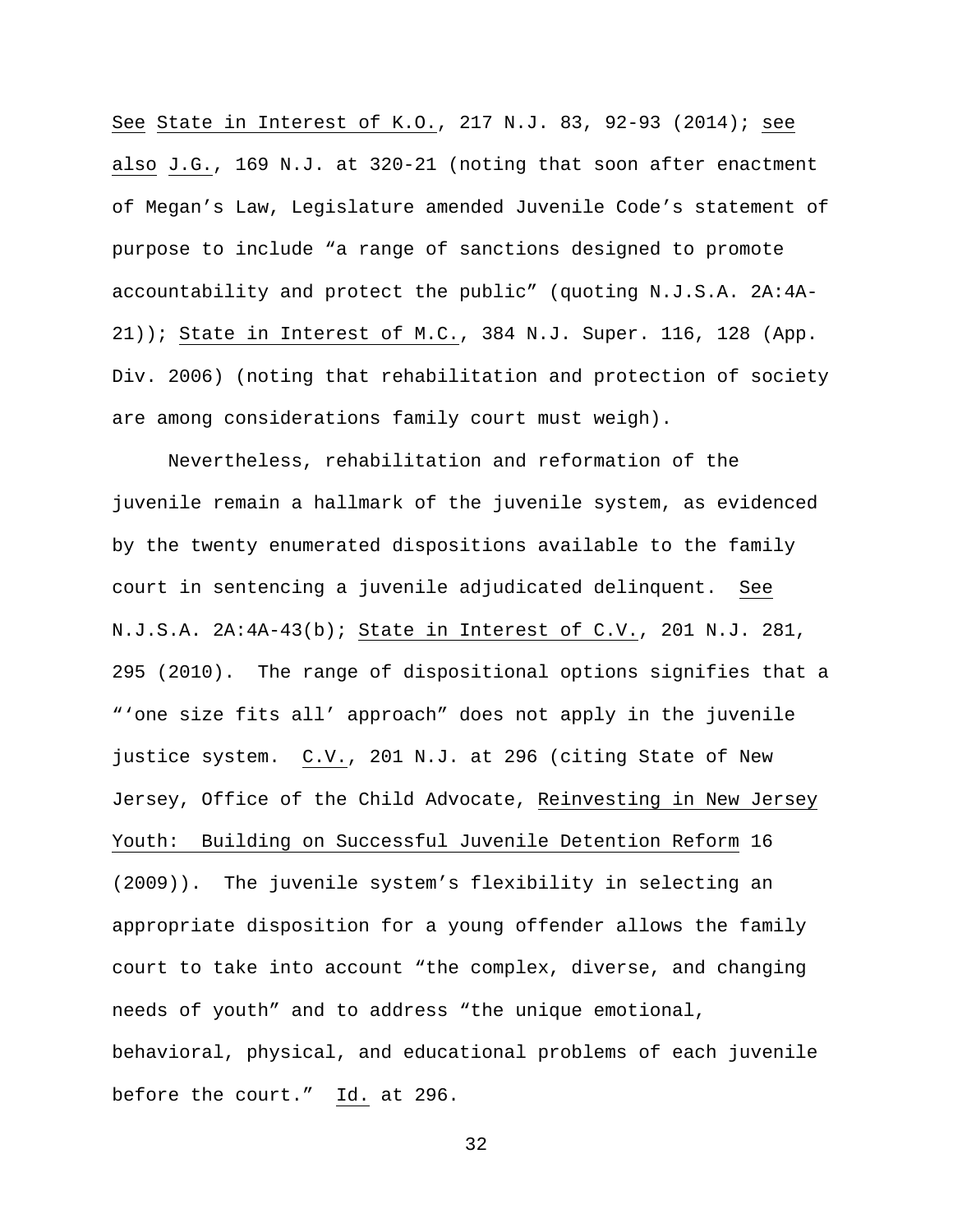In a series of landmark cases, the United States Supreme Court declared unconstitutional legal regimes that imposed capital punishment on juvenile offenders, Roper v. Simmons, 543 U.S. 551, 568-70 (2005); life without parole on juveniles convicted of non-homicide offenses, Graham v. Florida, 560 U.S. 48, 82 (2010); and mandatory life without parole on juveniles convicted of homicide offenses, Miller v. Alabama, 567 U.S. 460, 489 (2012). In striking down each of those statutory schemes, relying on the Eighth Amendment's ban on cruel and unusual punishment, the Court grounded its decisions on commonly accepted scientific and sociological notions about the unique characteristics of youth and the progressive emotional and behavioral development of juveniles. We reviewed the breadth of the social science in Zuber, in which we held that sentencing judges must consider "the mitigating qualities of youth" when imposing consecutive prison sentences that are the "practical equivalent of life without parole." 227 N.J. at 429 (quoting Miller, 567 U.S. at 478).

Based on scientific and sociological studies, the United States Supreme Court and this Court have acknowledged that (1) "[a] lack of maturity and an underdeveloped sense of responsibility are found in youth more often than in adults," Roper, 543 U.S. at 569 (alteration in original) (quoting Johnson

B.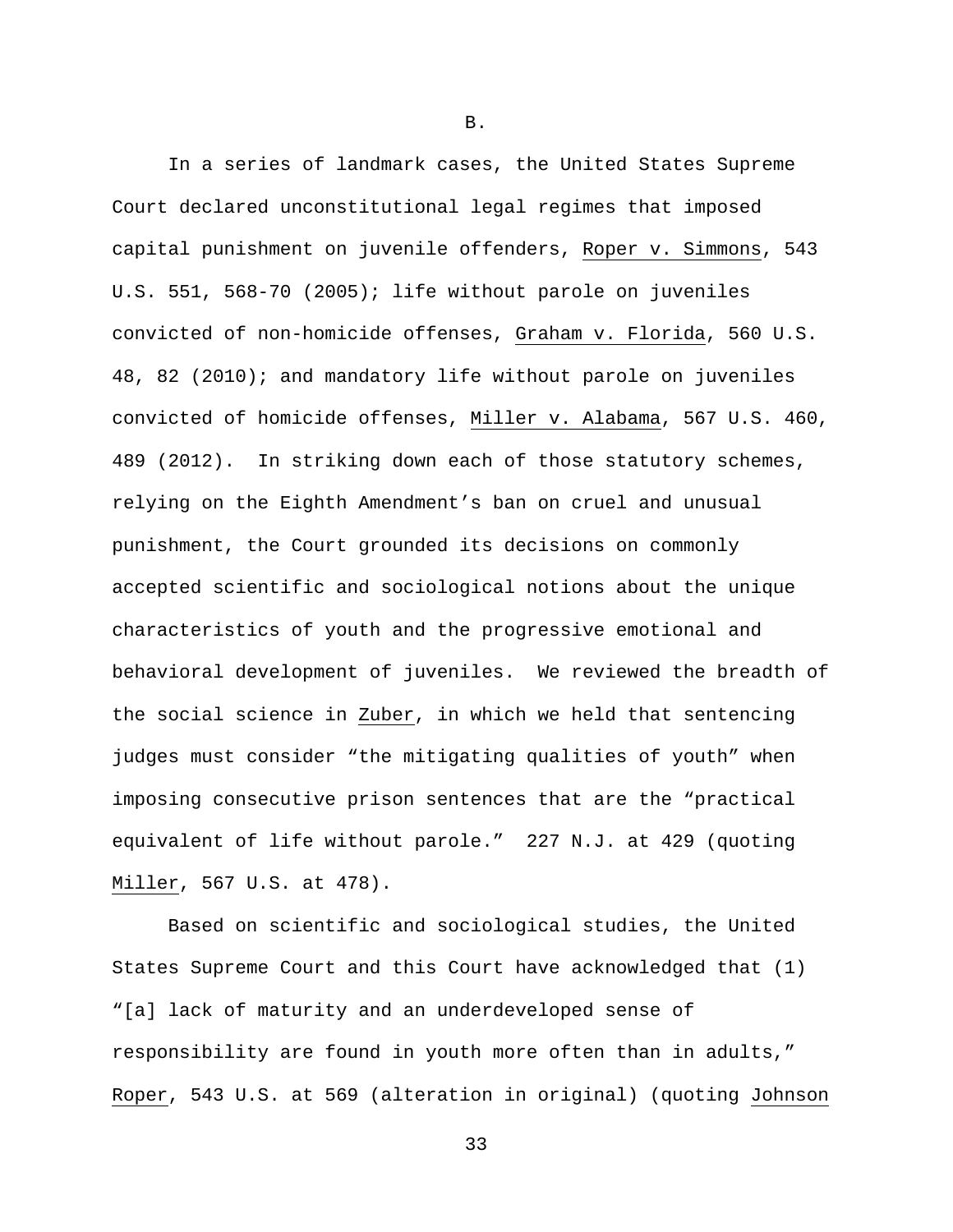v. Texas, 509 U.S. 350, 367 (1993)); (2) "juveniles are more vulnerable or susceptible to negative influences" and "have less control . . . over their own environment," ibid. (citation omitted); and (3) the personality and character traits of juveniles "are more transitory, less fixed," and "not as well formed as that of an adult," id. at 570. See Zuber, 227 N.J. at 439-40. Scientific studies reveal that "parts of the brain involved in behavior control continue to mature through late adolescence," accounting for one of the "fundamental differences between juvenile and adult minds." Graham, 560 U.S. at 68; see also Miller, 567 U.S. at 472 n.5 ("It is increasingly clear that adolescent brains are not yet fully mature in regions and systems related to higher-order executive functions such as impulse control, planning ahead, and risk avoidance." (citations omitted)). As a result, "[j]uveniles are more capable of change than are adults, and their actions are less likely to be evidence of 'irretrievably depraved character.'" Graham, 560 U.S. at 68 (quoting Roper, 543 U.S. at 570). Because juveniles are in a state of becoming, they "'have a greater claim than adults to be forgiven for failing to escape negative influences in their whole environment,' and there is 'a greater possibility . . . that a minor's character deficiencies will be reformed.'" Zuber, 227 N.J. at 440 (alteration in original) (quoting Roper, 543 U.S. at 570).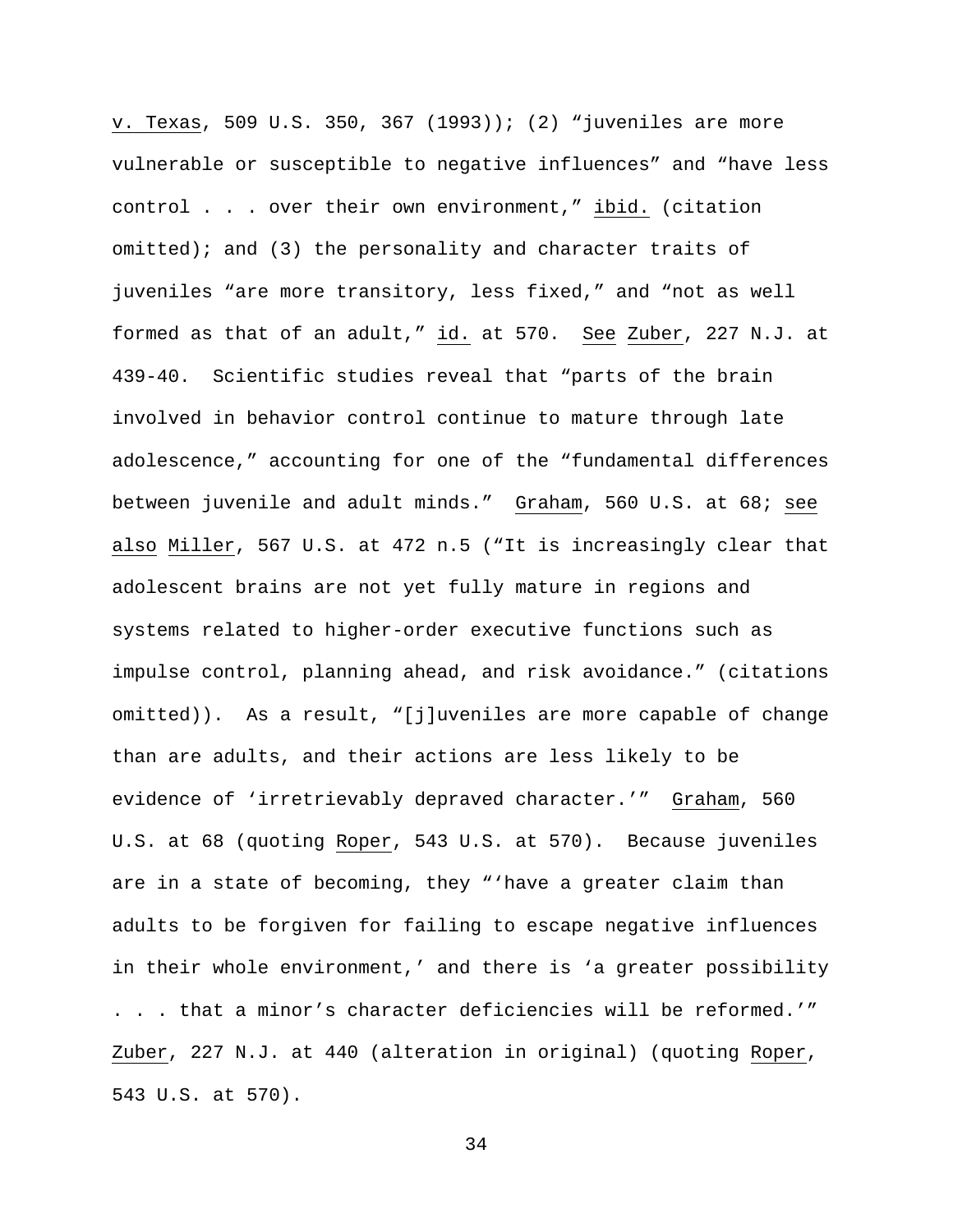In finding unconstitutional juvenile life sentences without parole in non-homicide cases, the United States Supreme Court concluded that just because a juvenile defendant "posed an immediate risk" at one point in his young life does not mean that he will "be a risk to society for the rest of his life." Graham, 560 U.S. at 73. The Court held that a life without parole sentence denies a juvenile "some meaningful opportunity to obtain release based on demonstrated maturity and rehabilitation." Id. at 75. The Court also struck down the imposition of a mandatory sentence of life without parole in juvenile homicide cases because the disposition precludes any "consideration of [a juvenile's] chronological age and its hallmark features -- among them, immaturity, impetuosity, and failure to appreciate risks and consequences." Miller, 567 U.S. at 477.

In the wake of Roper, Graham, and Miller, we held in Zuber that sentencing judges must consider "the mitigating qualities of youth" and "exercise a heightened level of care before they impose multiple consecutive sentences on juveniles which would result in lengthy jail terms." 227 N.J. at 429-30. We encouraged "the Legislature to consider enacting a statute that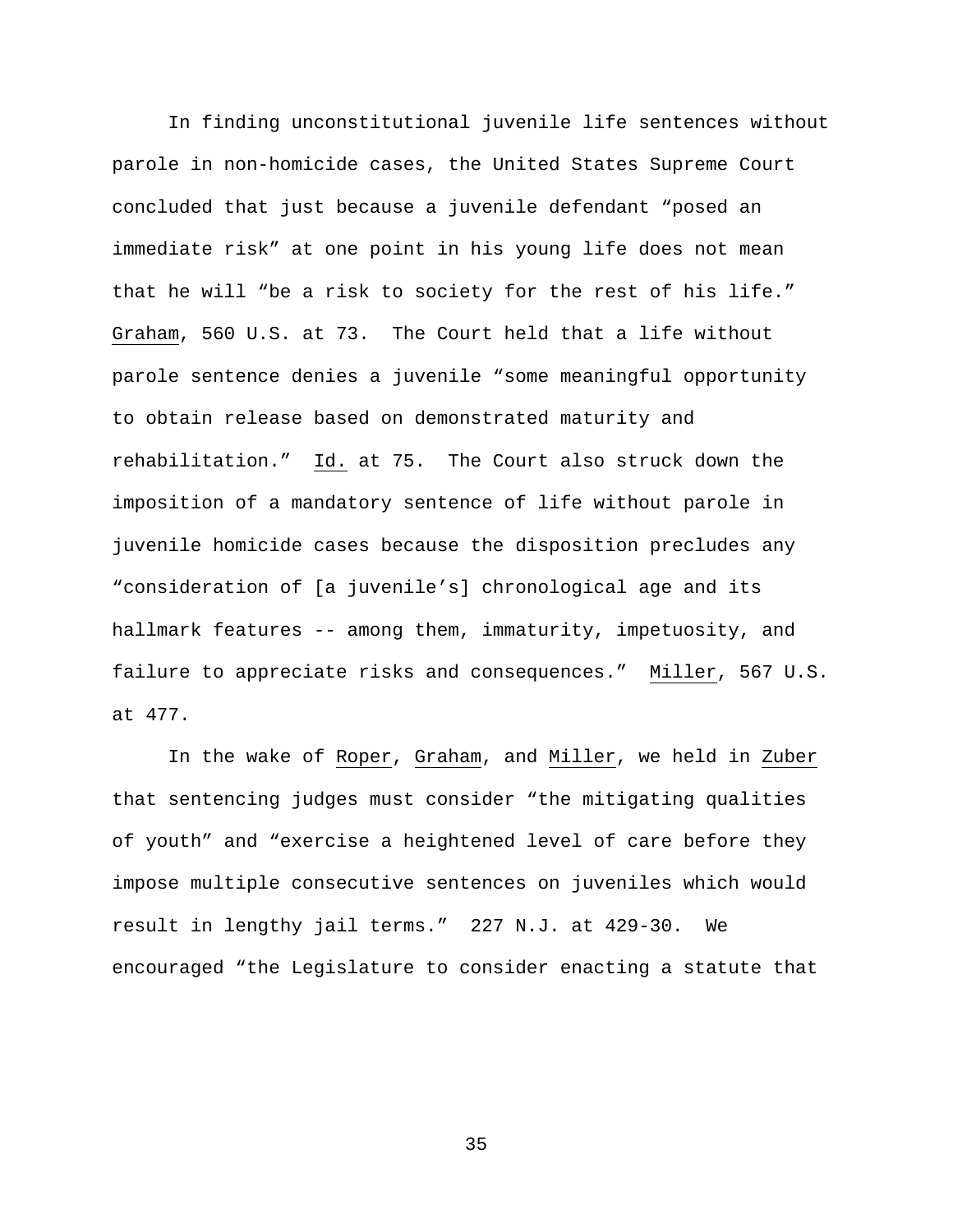would provide for later review of juvenile sentences that have lengthy periods of parole ineligibility."6 Id. at 430.

 $\mathcal{C}$ .

Other state courts of last resort that have addressed the constitutionality of long-term registration and notification requirements imposed on juvenile sex offenders offer guidance.

In In re C.P., the Ohio Supreme Court declared an Ohio statute that subjected certain juvenile offenders to automatic and mandatory lifetime sex-offender registration and notification requirements -- with the potential for reclassification after twenty-five years -- violative of the cruel-and-unusual-punishment and due-process clauses of the Federal and Ohio Constitutions. 967 N.E.2d 729, 732, 737 (Ohio 2012). In that case, C.P., age fifteen, was adjudicated delinquent of kidnapping and raping a six-year old male relative. Id. at 732. The juvenile court sentenced C.P. to a minimum three-year period of commitment to the Ohio Department of Youth Services. Id. at 733. Under an Ohio statute, which adopted federal SORNA, C.P. was automatically classified as a Tier III sex offender, which required him to register with the sheriff every ninety days and to comply with community

We also noted that other states had already enacted statutes that permitted a retrospective review of lengthy juvenile sentences. Zuber, 227 N.J. at 452 n.4.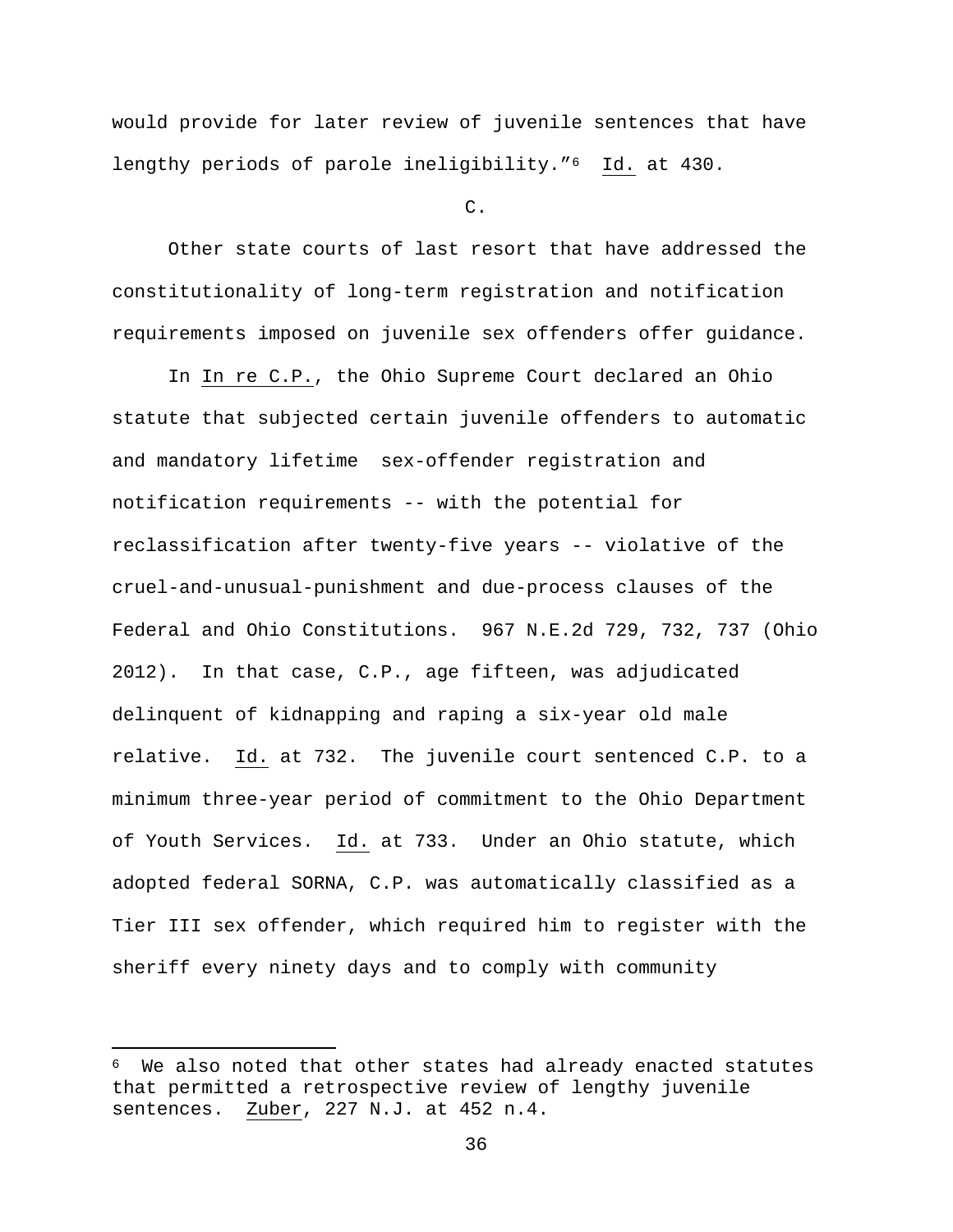notification requirements. Id. at 733-34, 738-39. The notification requirements not only authorized the dissemination of C.P.'s photograph and personal information to neighbors, schools, and various agencies and organizations, but also the placement of C.P. on the electronic sex-offender database. Id. at 736.

In striking down the statute on constitutional grounds, the Ohio Supreme Court reasoned: (1) the lifetime registration and notification requirements are imposed at an age when the juvenile offender's character is not yet fixed; (2) the "statutory scheme gives the juvenile judge no role in determining how dangerous a child offender might be or what level of registration or notification would be adequate to preserve the safety of the public"; and  $(3)$  "the juvenile judge never gets an opportunity to determine whether the juvenile offender has responded to rehabilitation or whether he remains a threat to society." Id. at 741-42, 749. The Court observed that "[f]ew labels are as damaging in today's society as 'convicted sex offender'" and that sex offenders are "'the lepers of the criminal justice system.'" Id. at 746 (quoting Phoebe Geer, Justice Served? The High Costs of Juvenile Sex Offender Registration, 27 Dev. Mental Health L. 33, 47 (2008)). The Court determined that "[l]ifetime registration and notification requirements run contrary to [the law's] goals of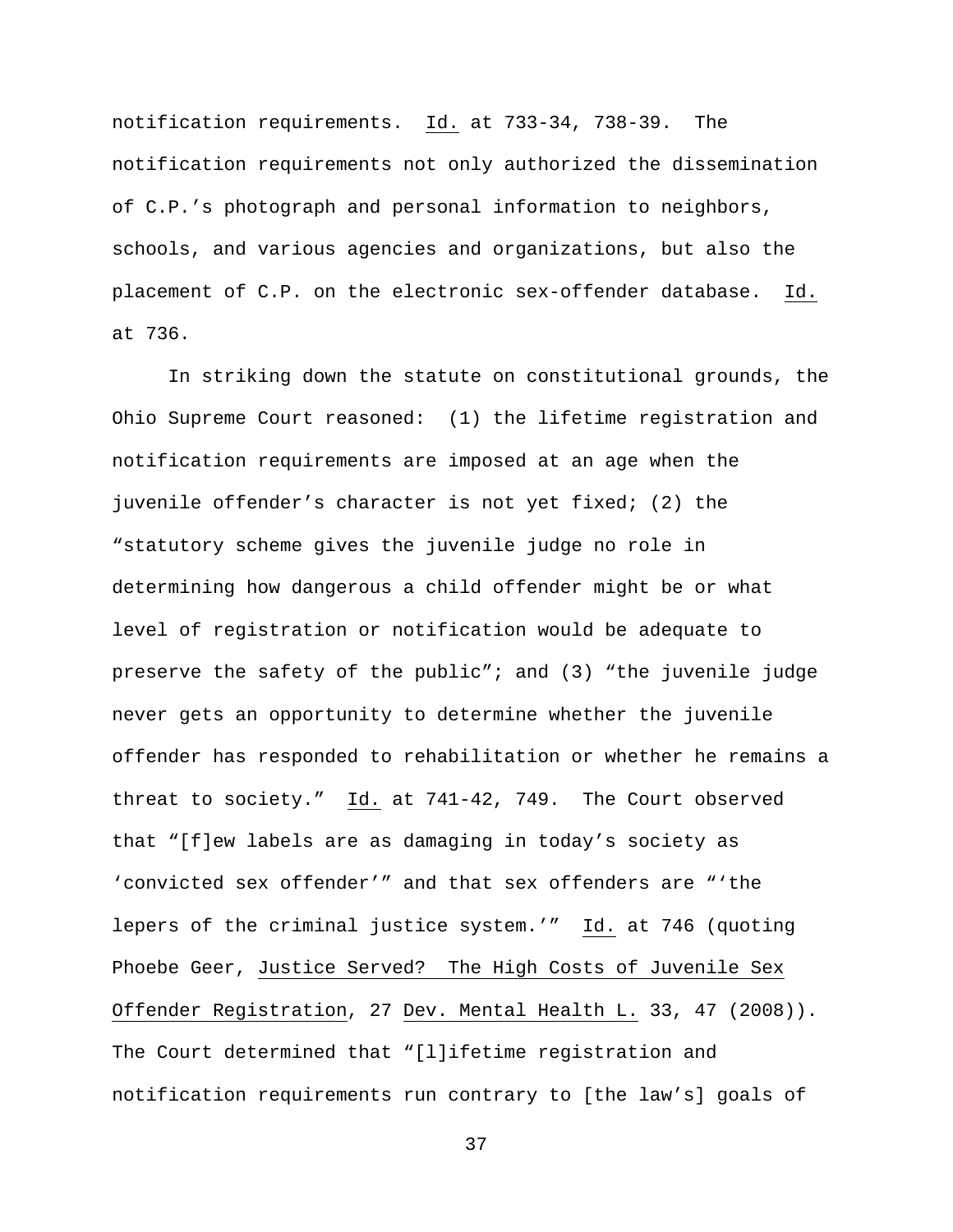rehabilitating the offender and aiding his mental and physical development." Id. at 742.

Similarly, the Pennsylvania Supreme Court declared that Pennsylvania's statute imposing lifetime registration and notification requirements on sexually violent juvenile offenders violated the state constitution's due process guarantee. In re J.B., 107 A.3d 1, 2, 10, 14-16 (Pa. 2014). The Pennsylvania statute authorized termination of the registration requirements after twenty-five years, provided the juvenile could establish he did not reoffend within that period, successfully completed a rehabilitation program and court-ordered supervision, and was "not likely to pose a threat to the safety of any other person." Id. at 7-8 (quoting 42 Pa. Cons. Stat. § 9799.17(b)(2)). Like the Ohio statute, Pennsylvania's statute is modeled after the federal SORNA statute. See id. at 3. Nevertheless, the Pennsylvania high court held that the sex-offender registration statute violated the due process rights of juvenile offenders "by utilizing the irrebuttable presumption that all juvenile offenders 'pose a high risk of committing additional sexual offenses.'" Id. at 14 (quoting 42 Pa. Cons. Stat. § 9799.11(a)(4)). The court explained that an irrebuttable presumption doctrine should not apply when a "presumption is not universally true and a reasonable alternative means currently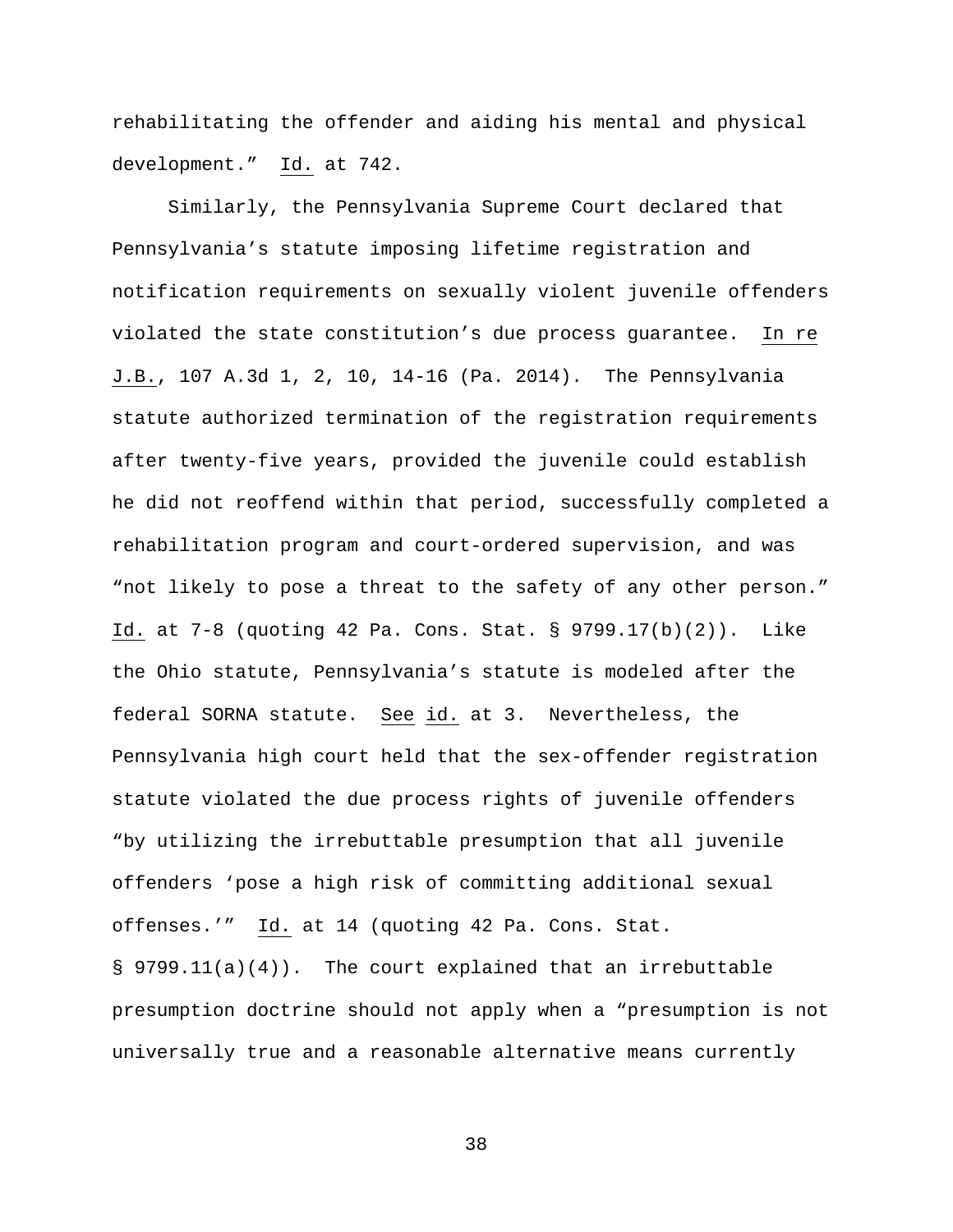exists for determining which juvenile offenders are likely to reoffend." Ibid.

In J.B., the Pennsylvania Supreme Court held that the registration statute's "presumption that sexual offenders pose a high risk of recidivating is not universally true when applied to juvenile offenders" because, as studies suggest, "many of those who commit sexual offenses as juveniles do so as a result of impulsivity and sexual curiosity, which diminish with rehabilitation and general maturation." Id. at 17. The court concluded that the registration statute's other parts, authorizing individualized assessments for determining which juveniles posed a high risk of reoffending, provided a reasonable alternative to the use of a discredited presumption. Id. at 19-20.

#### VI.

We now determine whether the categorical lifetime registration and notification requirements imposed on juvenile offenders by N.J.S.A. 2C:7-2(g) passes muster under the substantive due process guarantee of our State Constitution.

Article I, Paragraph 1 of the New Jersey Constitution provides:

> All persons are by nature free and independent, and have certain natural and unalienable rights, among which are those of enjoying and defending life and liberty, of acquiring, possessing, and protecting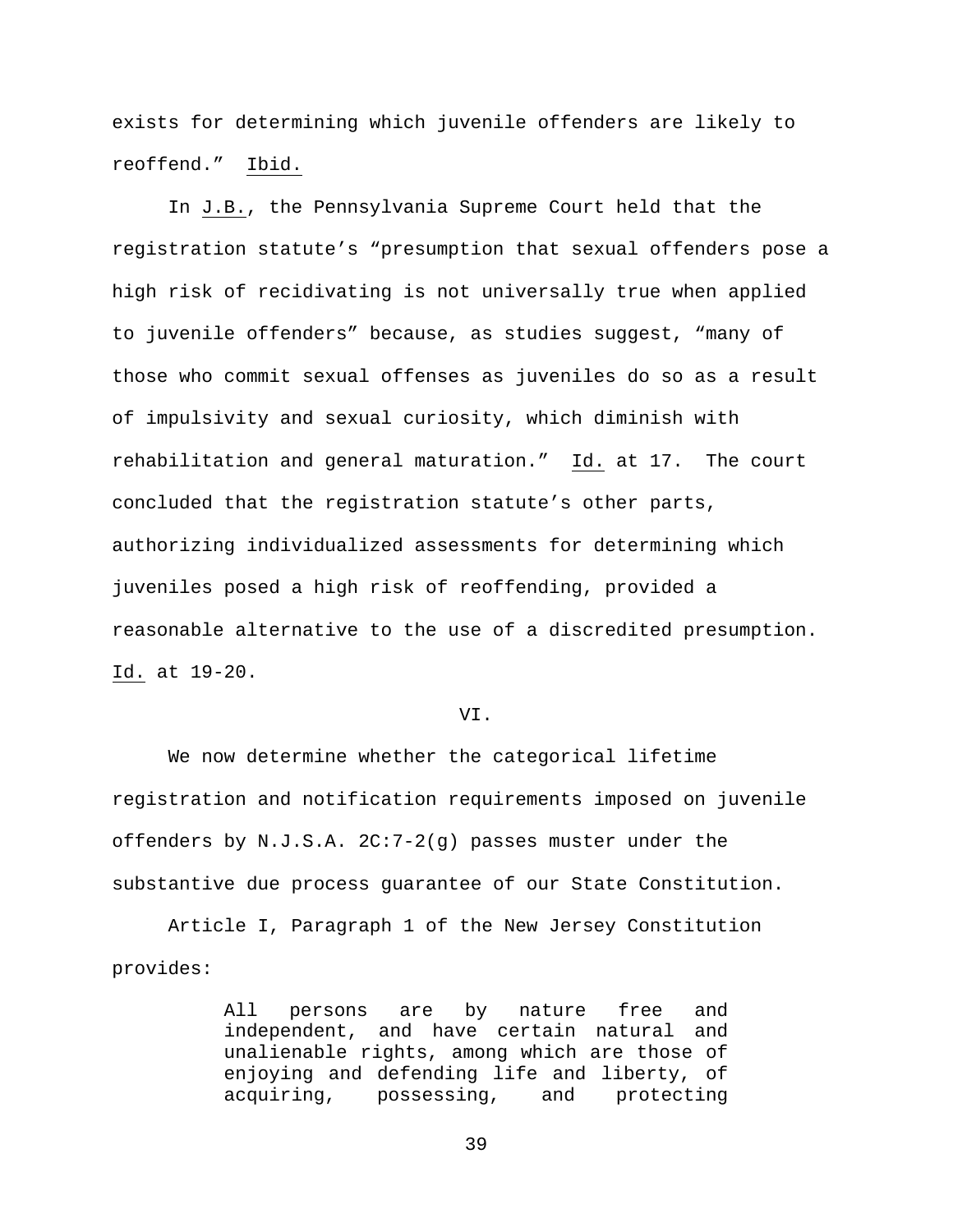property, and of pursuing and obtaining safety and happiness.

[N.J. Const. art. I, ¶ 1.]

That paragraph "sets forth the first principles of our governmental charter -- that every person possesses the 'unalienable rights' to enjoy life, liberty, and property, and to pursue happiness." Lewis v. Harris, 188 N.J. 415, 442 (2006). Those basic rights cannot be abridged by arbitrary government action. See Robinson v. Cahill, 62 N.J. 473, 491-92 (1973). Although our State Constitution nowhere expressly states that every person shall be entitled to substantive due process of law, the expansive language of Article I, Paragraph 1 embraces that fundamental guarantee. Caviglia v. Royal Tours of Am., 178 N.J. 460, 472 (2004) (citing Greenberg v. Kimmelman, 99 N.J. 552, 568 (1985)). The guarantee of substantive due process requires that a statute reasonably relate to a legitimate legislative purpose and not impose arbitrary or discriminatory burdens on a class of individuals. See Greenberg, 99 N.J. at 563. Although all laws are presumed to be constitutional, no law can survive scrutiny under Article I, Paragraph 1 unless it has a rational basis in furthering some legitimate state interest. See ibid. Therefore, a statute that bears no rational relationship to a legitimate government goal and that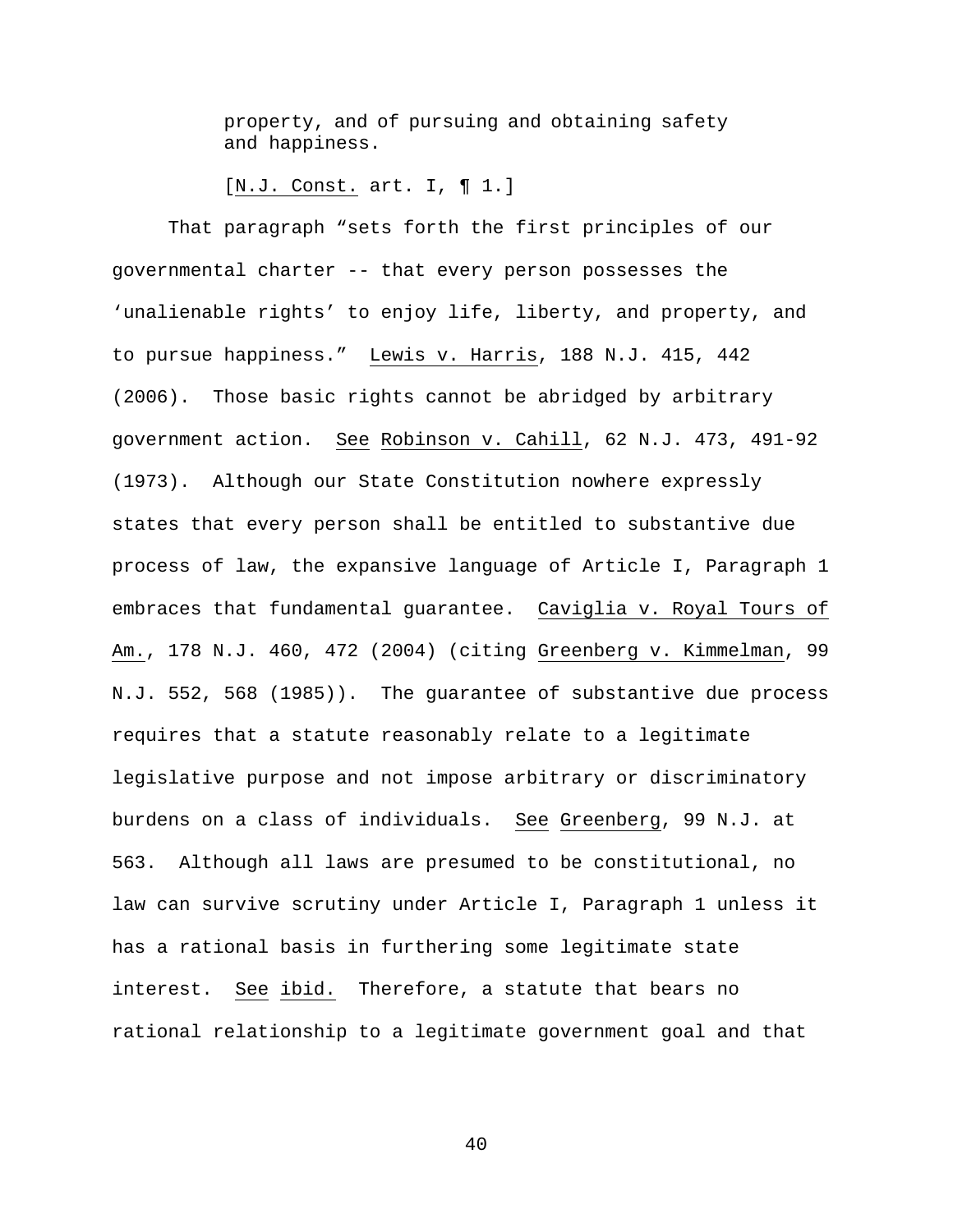arbitrarily deprives a person of a liberty interest or the right to pursue happiness is unconstitutional.

With those fundamental principles in mind, we conclude that N.J.S.A. 2C:7-2(g) violates the substantive due process rights of juvenile sex offenders.

# VII.

### A.

We first acknowledge that since the passage of N.J.S.A. 2C:7-2(g) in 2002, scientific and sociological studies have shined new light on adolescent brain development and on the recidivism rates of juvenile sex offenders compared to adult offenders. Our commonsense and historical understanding that children are different from adults is enshrined in our juvenile justice system and fortified by recent United States Supreme Court decisions and Zuber, which embraced those studies that found that juveniles do not possess immutable psychological or behavioral characteristics. That body of jurisprudence and the evidentiary record in this case tell us that adolescents are works in progress and that age tempers the impetuosity, immaturity, and shortsightedness of youth. They tell us that, generally, juvenile sex offenders are less likely to reoffend than adult sex offenders and that the likelihood of recidivism is particularly low for those who have not reoffended for a long period of time. They tell us that the permanent status of sex-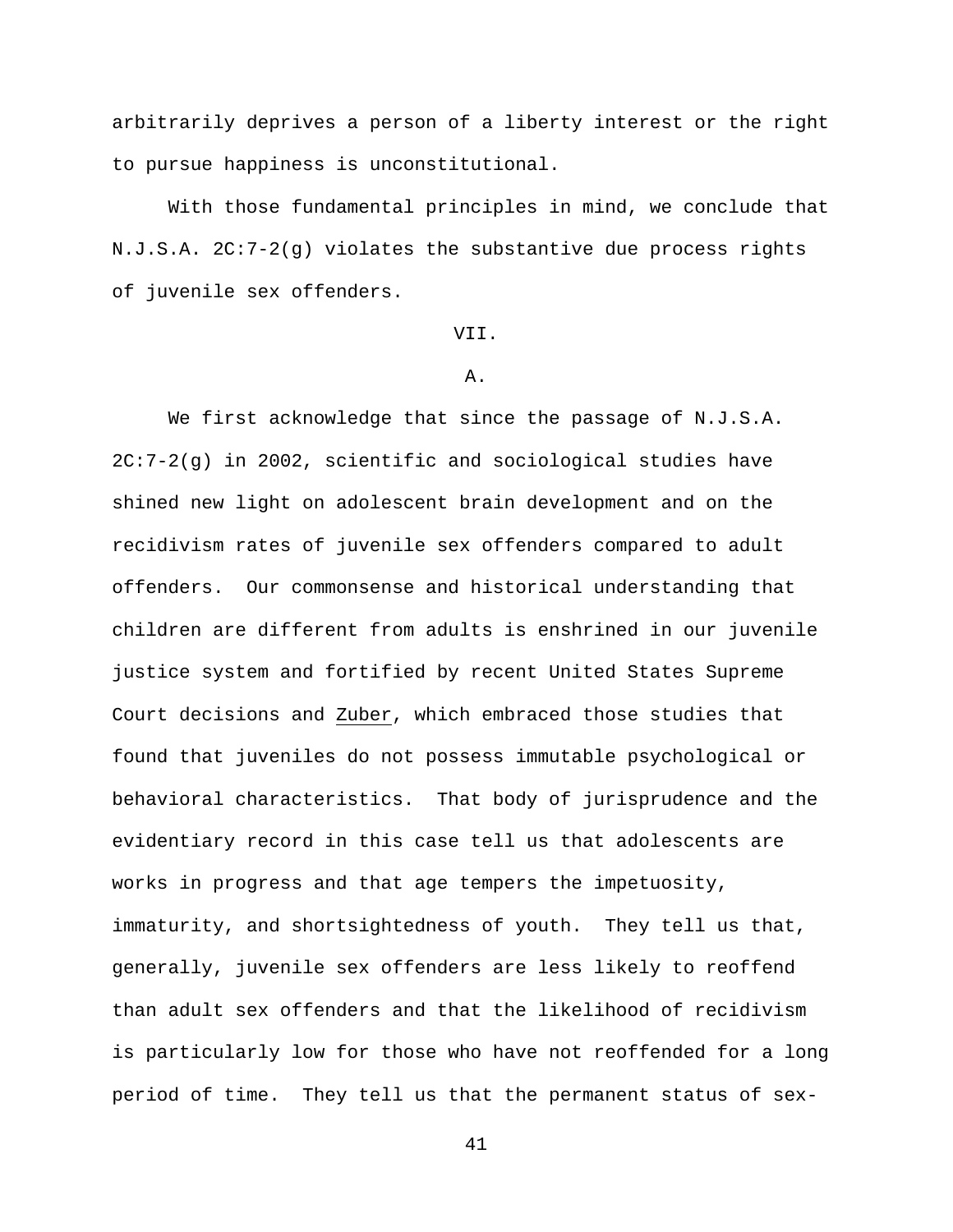offender registrant will impair a juvenile, as he grows into adulthood, from gaining employment opportunities, finding acceptance in his community, developing a healthy sense of selfworth, and forming personal relationships. In essence, the juvenile registrant will forever remain a social pariah.

N.J.S.A. 2C:7-2(g) is grounded on the irrebuttable presumption that juveniles adjudicated delinquent for committing certain sex offenses will forever pose a danger to society. That irrebuttable presumption disregards any individual assessment of whether a particular registrant is likely to reoffend, long after the adjudication and long after the juvenile has become an adult. Those juveniles are, in effect, branded as irredeemable -- at a point when their lives have barely begun and before their personalities are fully formed. They must carry this stigma even if they can prove that they pose no societal threat. But that irrebuttable lifetime presumption is not supported by scientific and sociological studies or our jurisprudence and is not needed given the fifteen-year look back required by subsection (f).

Even a lifetime presumption with a twenty-five-year lookback period has been found violative of some states' constitutions. New Jersey's lifetime presumption of dangerousness that attaches to juvenile sex offenders pursuant to N.J.S.A. 2C:7-2(g) is more extreme than the registration and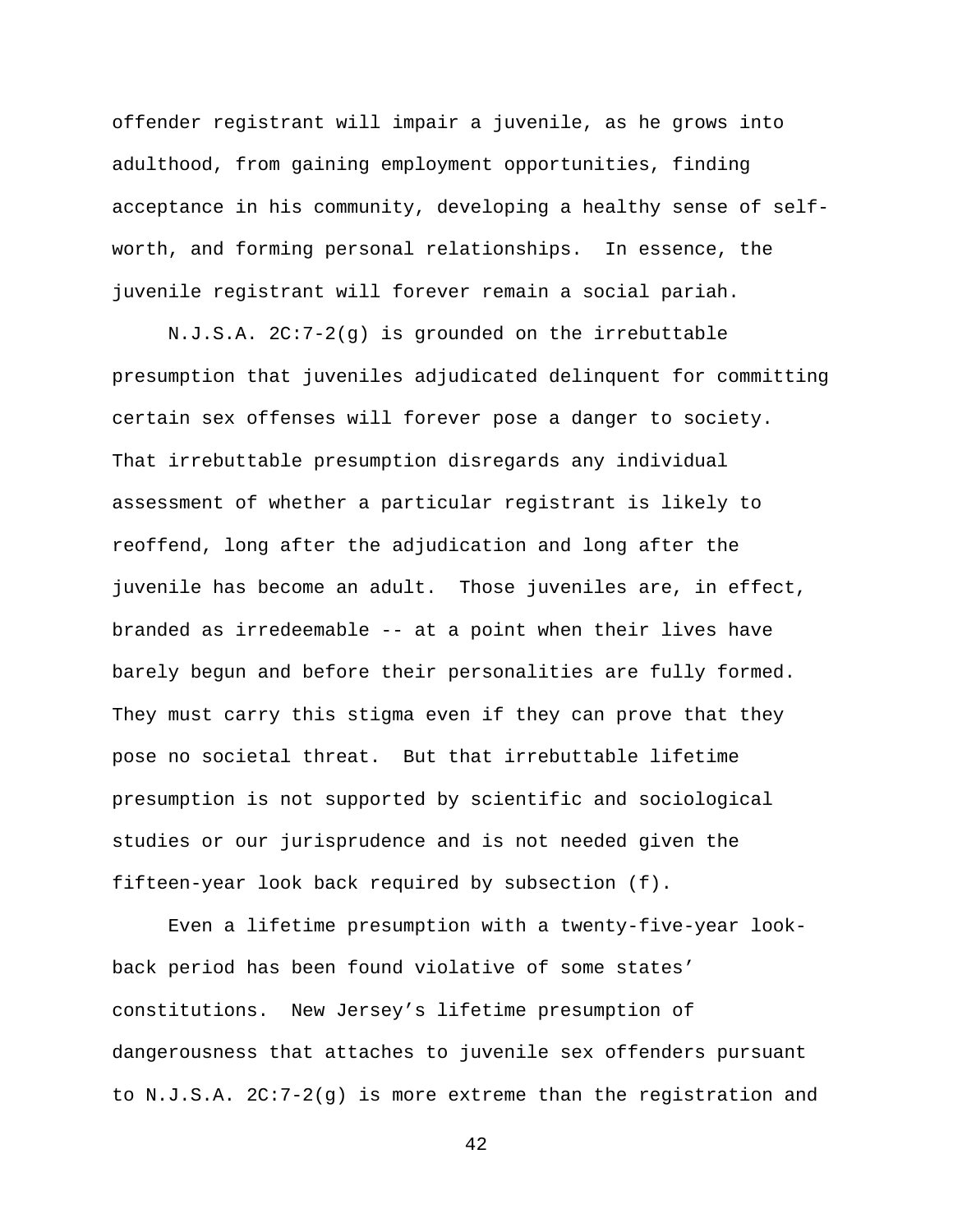notification schemes, as applied to juveniles, struck down by the Ohio and Pennsylvania Supreme Courts. See C.P., 967 N.E.2d at 732, 737; J.B., 107 A.3d at 2, 17. The Ohio and Pennsylvania schemes, which allowed juvenile sex offenders to seek the lifting of registration and notification requirements after the passage of twenty-five years, were deemed constitutionally offensive because the classifications were not based on ongoing individual risk assessments. C.P., 967 N.E.2d at 741-42; J.B., 107 A.3d at 17. N.J.S.A. 2C:7-2(g) is even out of step with federal SORNA, which has no permanent lifetime registration provision for juveniles. A juvenile Tier III offender under the federal enactment is subject to a presumptive lifetime registration but, after twenty-five years, is eligible to have his registration requirements terminated. 34 U.S.C.  $$20915(a)(3)$  to  $(b)$ .

 Subsection (g) of N.J.S.A. 2C:7-2, moreover, cannot be viewed in isolation from other provisions of the statute. Subsection (f) imposes presumptive lifetime registration and notification requirements for sex offenses covered by subsection (g) but allows for a juvenile sex offender to be relieved of those requirements fifteen years after his juvenile adjudication or release from a correctional facility, provided he has been offense-free and "is not likely to pose a threat to the safety of others." Thus, under subsection (f), those juvenile sex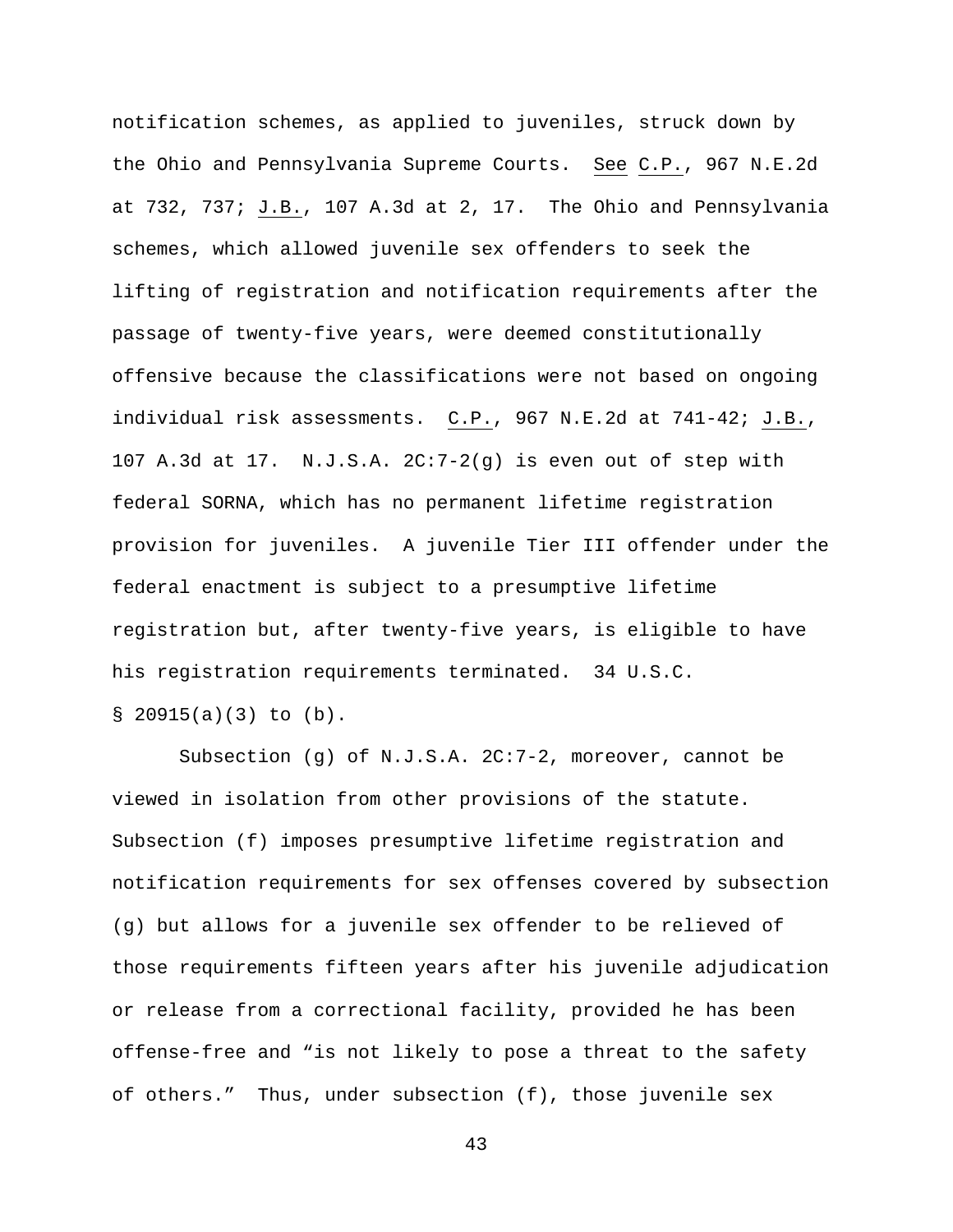offenders who have reoffended or pose a continuing threat after fifteen years will not be relieved of their registration and notification requirements. Subsection (g) has the perverse effect of keeping on the sex-offender registry those juveniles who have completed their rehabilitation, not reoffended, and who can prove after a fifteen-year look-back period that they are not likely to pose a societal threat. When, in the case of juveniles, the remedial purpose of Megan's Law -- rehabilitation of the offender and protection of the public -- is satisfied, then the continued constraints on their lives and liberty pursuant to subjection (g), long after they have become adults, takes on a punitive aspect that cannot be justified by our Constitution.

It is at that point that subsection (g), as applied to juveniles, no longer bears a rational relationship to a legitimate state purpose and arbitrarily denies those individuals their right to liberty and enjoyment of happiness guaranteed by Article I, Paragraph 1 of the New Jersey Constitution.

It also bears emphasizing that holding that subsection (g) runs afoul of a fundamental right guaranteed under our State Constitution will not likely jeopardize any federal funding to this State. First, as mentioned earlier, subsection (g) is more severe and inflexible than the Tier III provisions of the

```
44
```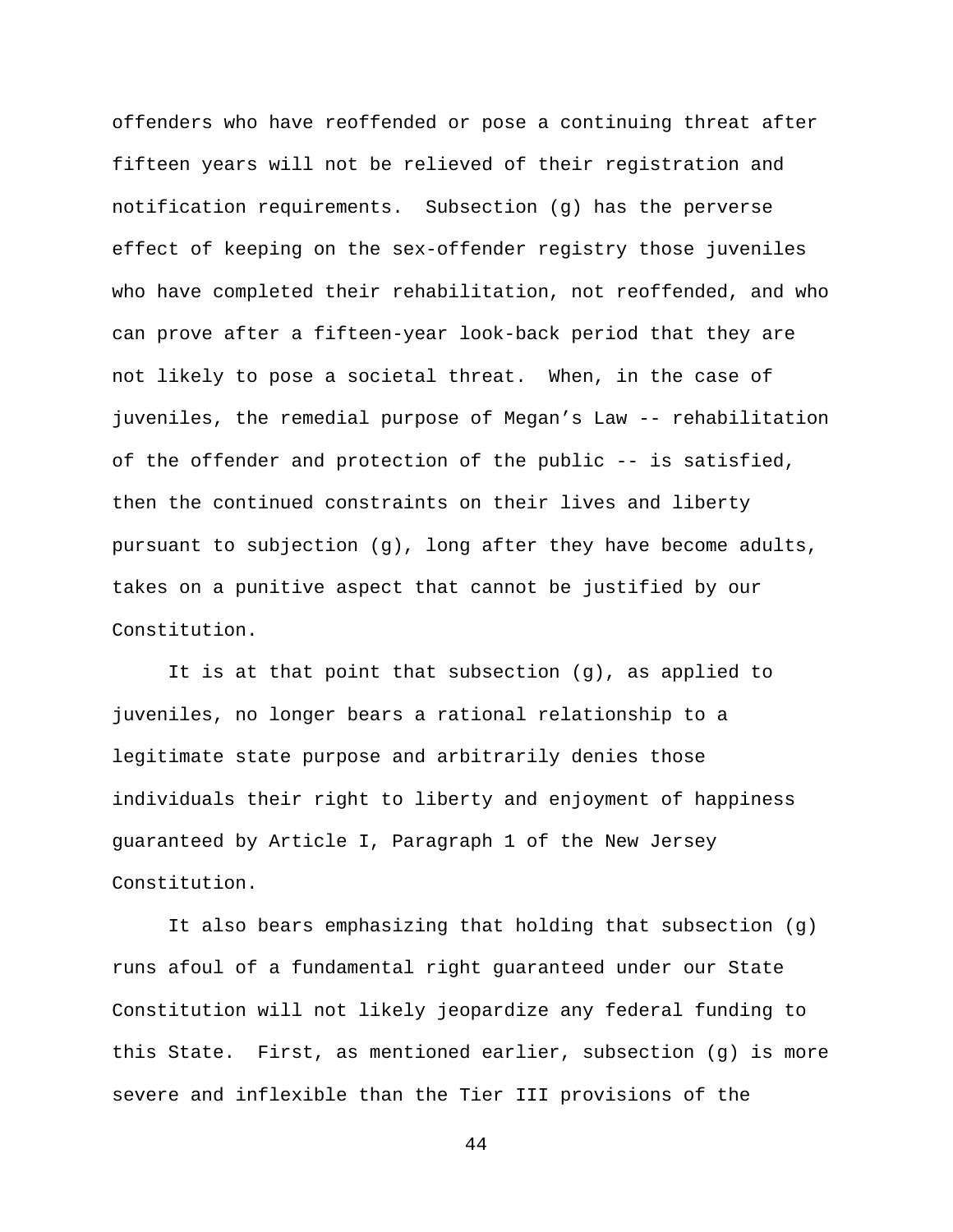federal SORNA. Second, a state is likely exempt from the federal SORNA's dictates when implementing one of its provisions is violative of a state's constitution, "as determined by a ruling of the jurisdiction's highest court." 34 U.S.C.  $$20927(b).$ 

### B.

C.K.'s case in many ways exemplifies why subsection (g) does not bear a reasonable relationship to a legitimate state purpose when applied to juvenile offenders. Twenty years have passed since C.K. committed his offense as a juvenile, and his adjudication occurred more than fourteen years ago. C.K. is now thirty-eight years old and has not committed an offense in twenty years and none since his juvenile delinquency adjudication. Over the years, he has complied with his Megan's Law responsibilities. He has graduated from college and received a master's degree in counseling, remained gainfully employed working for a nonprofit agency that provides services for adults suffering from mental illness, and has been a contributing member of his community. Multiple psychological evaluations attest that he is an extremely low risk to reoffend.

Nevertheless, C.K. remains a sex-offender registrant. That tainted status has permeated various spheres of his life - professional, personal, and social. He often feels isolated and depressed. He has turned down opportunities for professional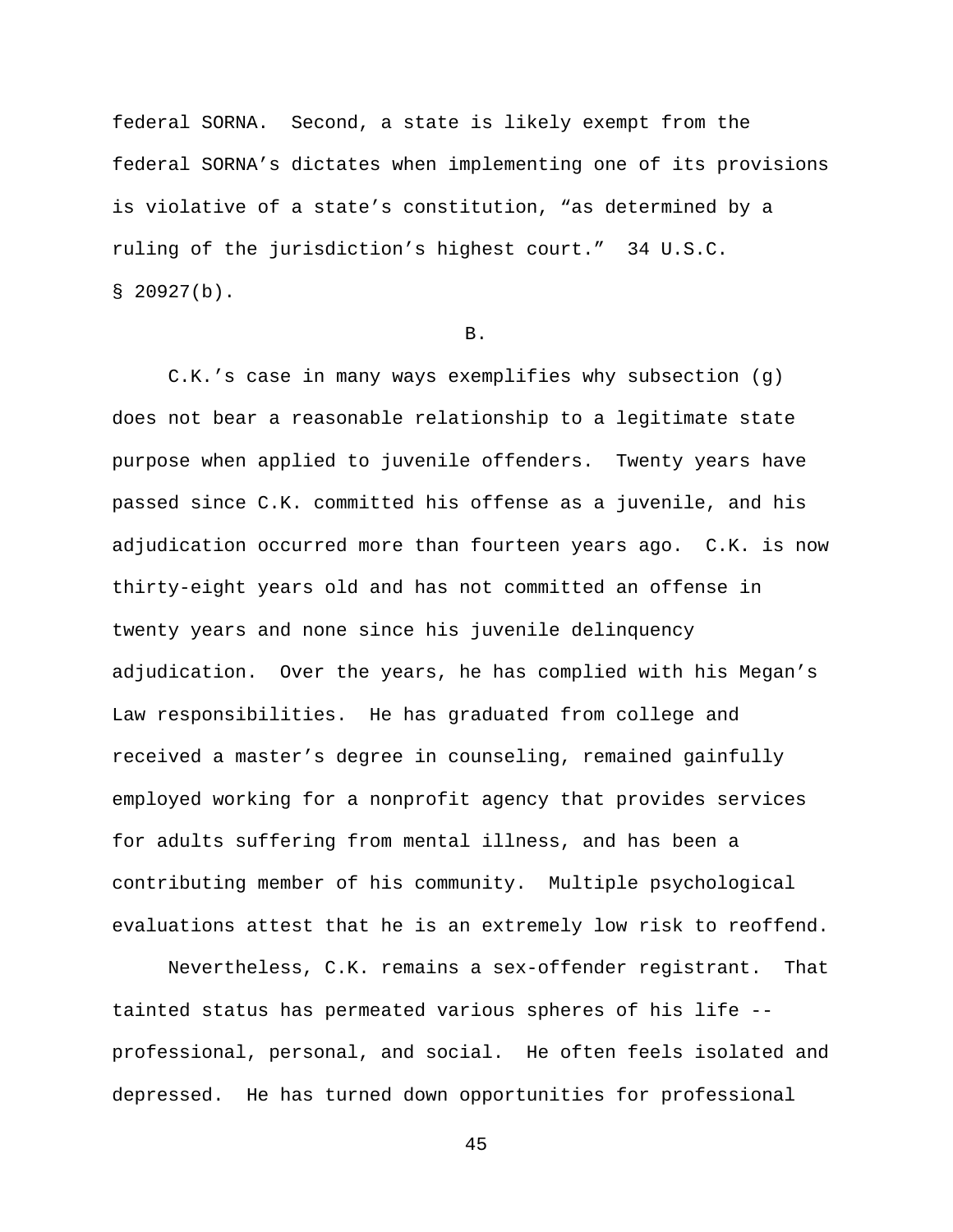advancement for fear that his juvenile sex-offender registrant status will be revealed. He despairs that the permanent designation of sex-offender registrant will impair his ability to fully participate in the lives of his children, if he one day has a family.

Solely because of the nature of the offense he committed as a juvenile, C.K. is presumed under subsection (g) to be a permanent, lifetime risk to the safety of the public. That irrebuttable presumption, however, is not supported by scientific or sociological studies, our jurisprudence, or the record in this case. Because it does not further a legitimate state interest when applied to juveniles, subsection (g) does not withstand scrutiny under Article I, Paragraph 1 of our State Constitution.<sup>7</sup>

### VTTT.

For the reasons expressed, we hold that  $N.J.S.A. 2C:7-2(g)$ is unconstitutional as applied to juveniles adjudicated delinquent as sex offenders. Under subsection (f) of N.J.S.A. 2C:7-2, fifteen years from the date of his juvenile adjudication, C.K. will be eligible to seek the lifting of his

<sup>7</sup> In light of this disposition, we need not address C.K.'s claims that subsection (g) violates the Eighth Amendment's prohibition against cruel and unusual punishment and the New Jersey Constitution's corollary provision under Article I, Paragraph 12.